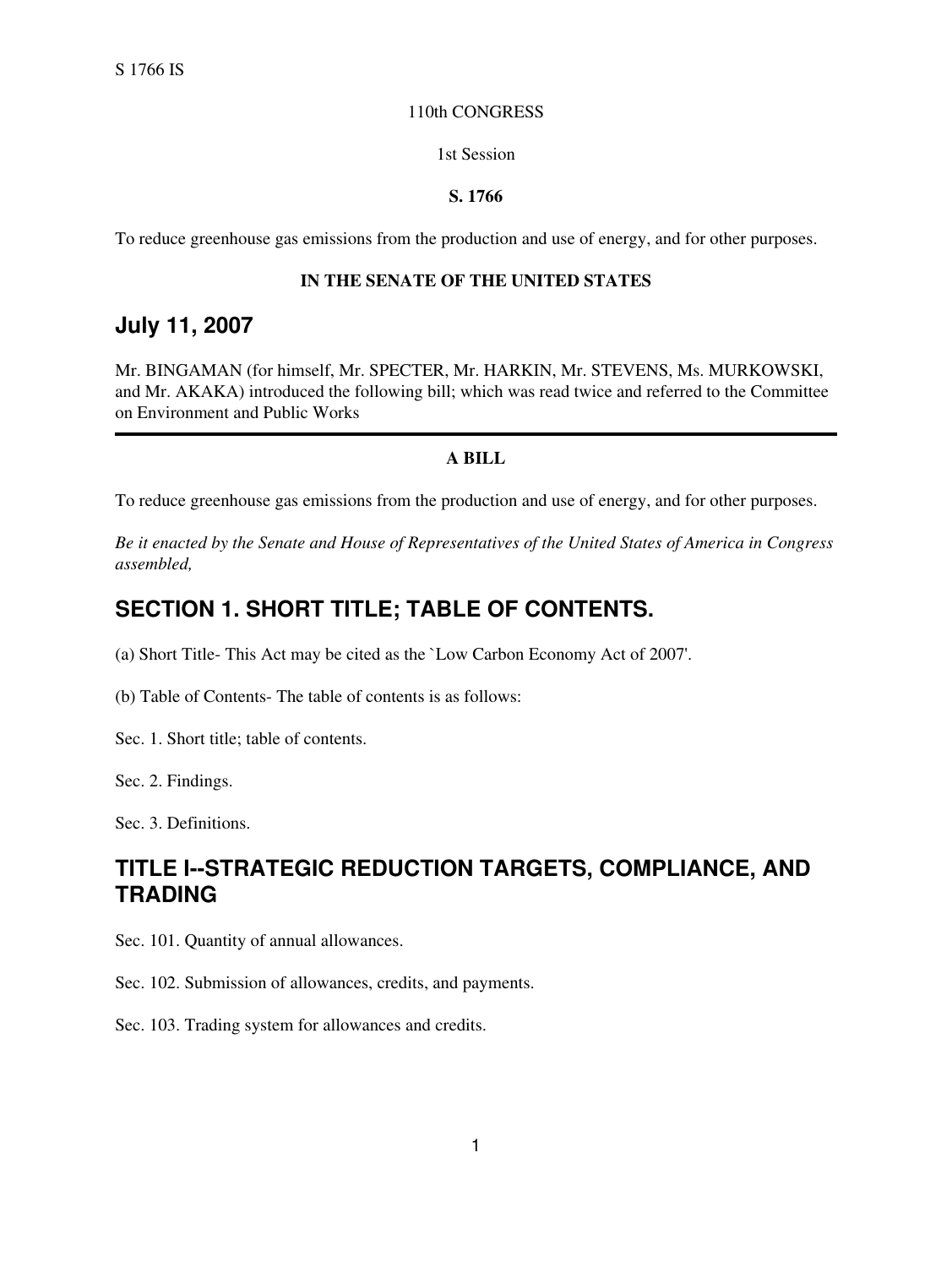# **TITLE II--ALLOCATION AND AUCTION OF ALLOWANCES**

Sec. 201. General allocation and auction rules.

Sec. 202. Allocation to industry sectors other than carbon-intensive manufacturing.

Sec. 203. Allocation to carbon-intensive manufacturing.

Sec. 204. Allocation to States.

Sec. 205. Allocation for agricultural projects.

Sec. 206. Allocation for early reductions.

Sec. 207. Allocation of carbon capture and sequestration bonus allowances.

Sec. 208. Auction of allowances for technology, adaptation, and assistance programs.

### **TITLE III--PROVISION OF CREDITS**

Sec. 301. Credits for activities that take greenhouse gas precursors out of commerce in the United States.

Sec. 302. Credits for carbon dioxide sequestration.

Sec. 303. Credits for projects that offset other greenhouse gas emissions.

## **TITLE IV--TECHNOLOGY, ADAPTATION, AND ASSISTANCE PROGRAMS**

Sec. 401. Early technology deployment programs.

Sec. 402. Adaptation programs.

Sec. 403. Assistance programs.

### **TITLE V--PERIODIC REVIEW AND INTERNATIONAL LEADERSHIP**

Sec. 501. Executive branch and congressional review of program.

Sec. 502. International reserve allowance requirement.

### **TITLE VI--GENERAL PROVISIONS**

Sec. 601. Monitoring and reporting.

Sec. 602. Enforcement.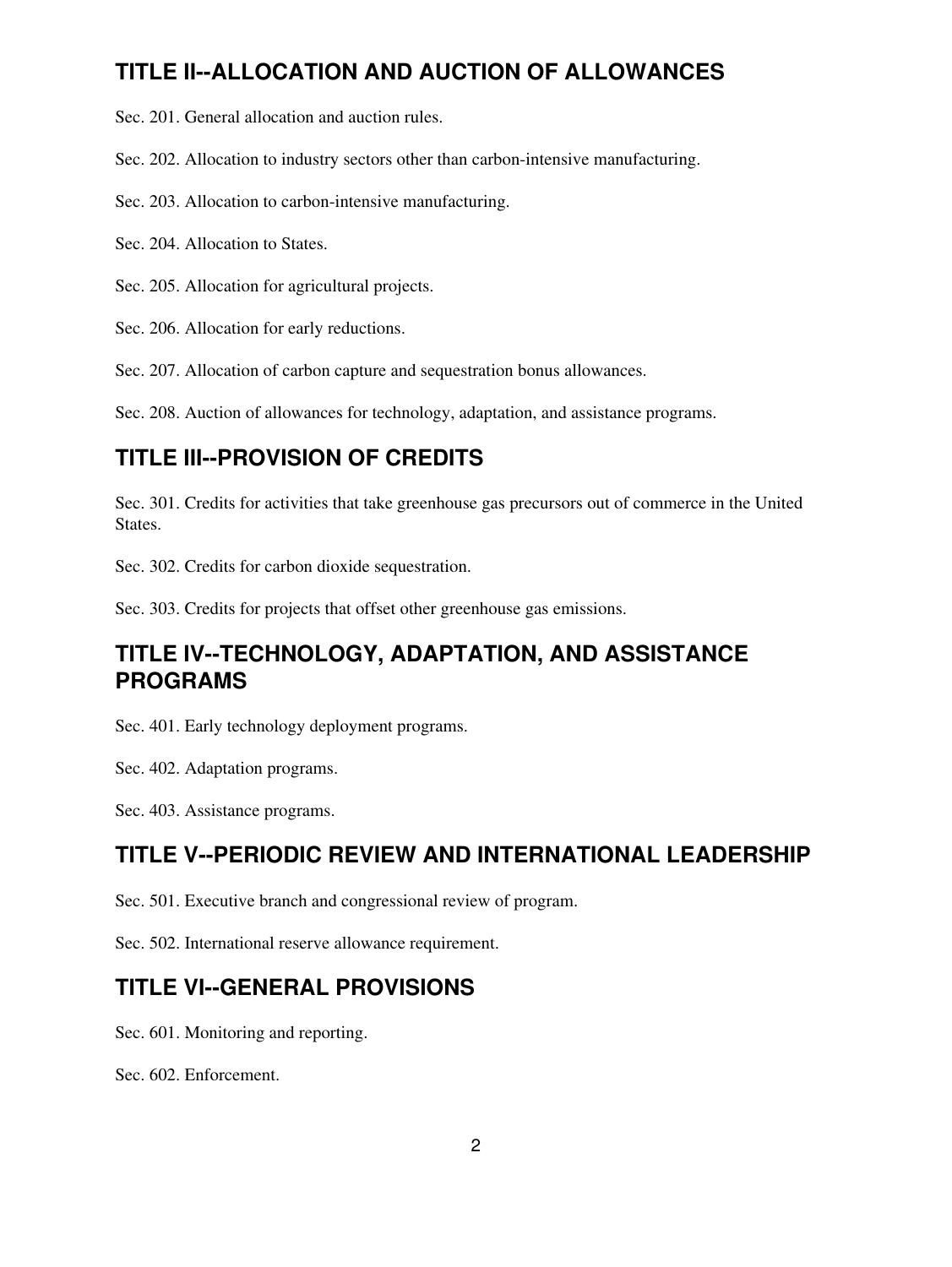Sec. 603. Administrative provisions.

Sec. 604. Judicial review.

Sec. 605. Savings provision.

### **SEC. 2. FINDINGS.**

Congress finds that--

(1) under the United Nations Framework Convention on Climate Change, done at New York on May 9, 1992, the United States is committed to stabilizing greenhouse gas concentrations in the atmosphere at a level that would prevent dangerous anthropogenic interference with the climate system;

(2) according to the Fourth Assessment of the Intergovernmental Panel on Climate Change, protecting the climate system could require reductions of global greenhouse gas emissions equivalent to 50 to 85 percent below 2000 levels by 2050;

(3) meeting the commitment to stabilize greenhouse gas emissions at appropriate levels will require a long-term global effort; and

(4) it is possible and desirable to implement, in the United States, an economy-wide annual limit on greenhouse gas emissions for calendar year 2012 and each subsequent calendar year, with the limit declining to 2006 levels by 2020, 1990 levels by 2030, and at least 60 percent below 2006 levels by 2050 (contingent on sufficient international effort), if the system includes--

(A) cost mitigation measures, including a technology accelerator payment mechanism, banking, and offsets;

(B) requirements for periodic Presidential reports and recommendations and expedited congressional procedures to adjust the stringency of the regulatory program on consideration of new scientific information and the efforts of other countries to reduce their emissions;

(C) an aggressive advanced energy technology deployment program to lower costs of compliance and to improve use of fuels;

(D) a program to fund activities to address adaptation to a warming climate; and

(E) a program to provide assistance to low-income persons who may be hardest hit by the costs of climate change and mitigation measures.

# **SEC. 3. DEFINITIONS.**

In this Act:

(1) ALLOCATION PERIOD-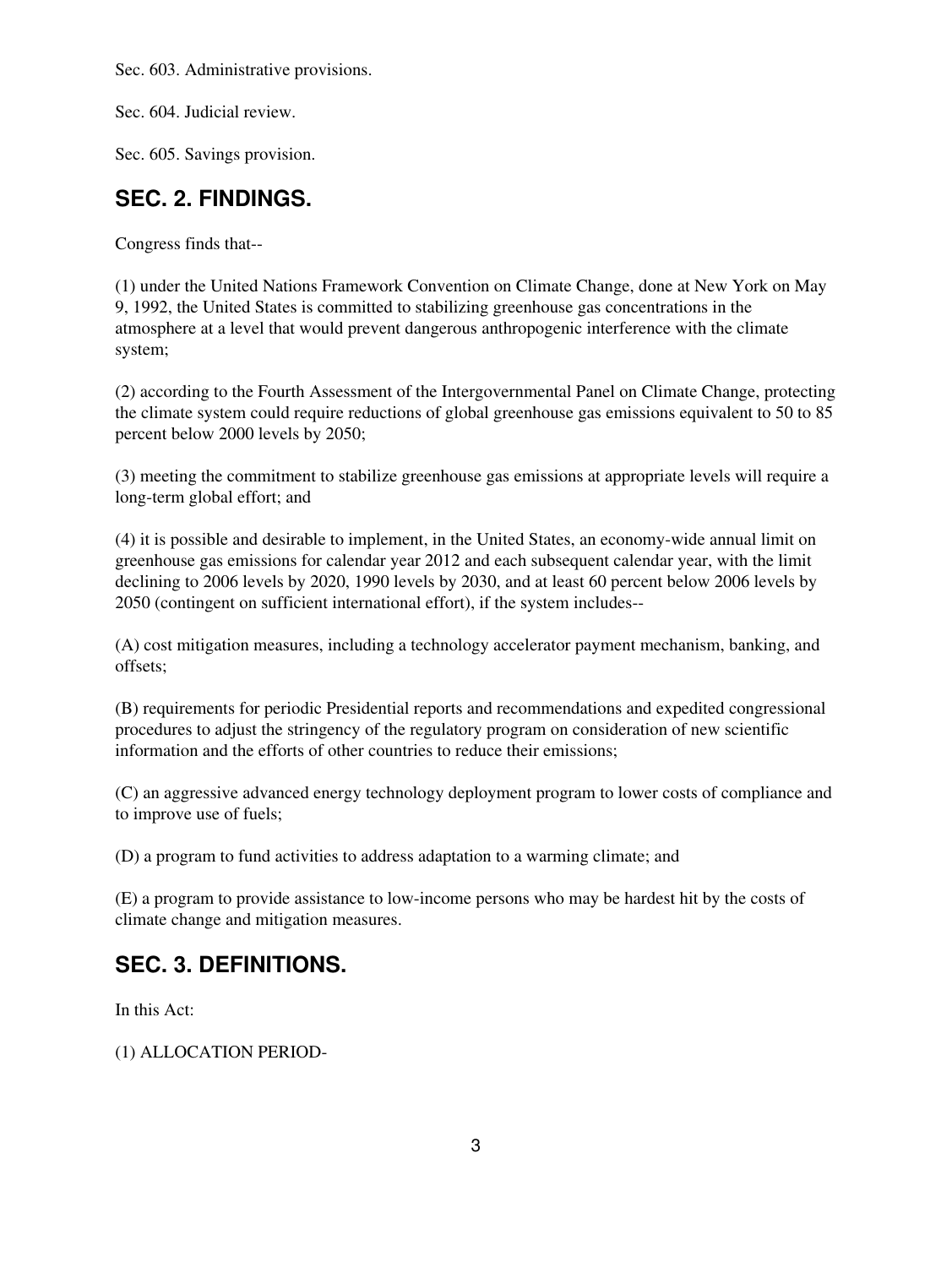(A) ALLOCATION PERIOD- The term `allocation period' means the initial allocation period or a subsequent allocation period, as appropriate.

(B) INITIAL ALLOCATION PERIOD- The term `initial allocation period' means the period beginning January 1, 2012, and ending December 31, 2021.

(C) SUBSEQUENT ALLOCATION PERIOD- The term `subsequent allocation period' means--

(i) the 5-year period beginning January 1, 2022, and ending December 31, 2026; and

(ii) each subsequent 5-year period.

(2) CARBON DIOXIDE EQUIVALENT- The term `carbon dioxide equivalent' means--

(A) for each covered fuel, the quantity of carbon dioxide that would be emitted into the atmosphere as a result of complete combustion of a unit of the covered fuel, to be determined for the type of covered fuel by the President; and

(B) for each greenhouse gas (other than carbon dioxide), the quantity of carbon dioxide that would have an effect on global warming equal to the effect of a unit of the greenhouse gas, as determined by the President, taking into consideration global warming potentials.

(3) CLIMATE ADAPTATION FUND- The term `Climate Adaptation Fund' means the Climate Adaptation Fund established under section 208(f)(1)(B).

(4) COAL- The term `coal' means any of the recognized classifications and ranks of coal, including anthracite, bituminous, semibituminous, subbituminous, lignite, peat, and fuel derivatives of coal.

(5) COVERED FUEL- The term `covered fuel' means--

(A) coal;

(B) petroleum products;

(C) natural gas, including liquefied natural gas;

(D) natural gas liquids; and

(E) any other fuel derived from fossil hydrocarbons (including bitumen, kerogen, and coalbed methane).

#### (6) COVERED GREENHOUSE GAS EMISSIONS-

(A) IN GENERAL- The term `covered greenhouse gas emissions' means--

(i) for a regulated coal facility in the United States, the emissions associated with coal consumed or converted to synthetic fuels by the facility;

(ii) for a petroleum refinery located in the United States, the emissions associated with petroleum products, that are refined, produced, or consumed at the refinery;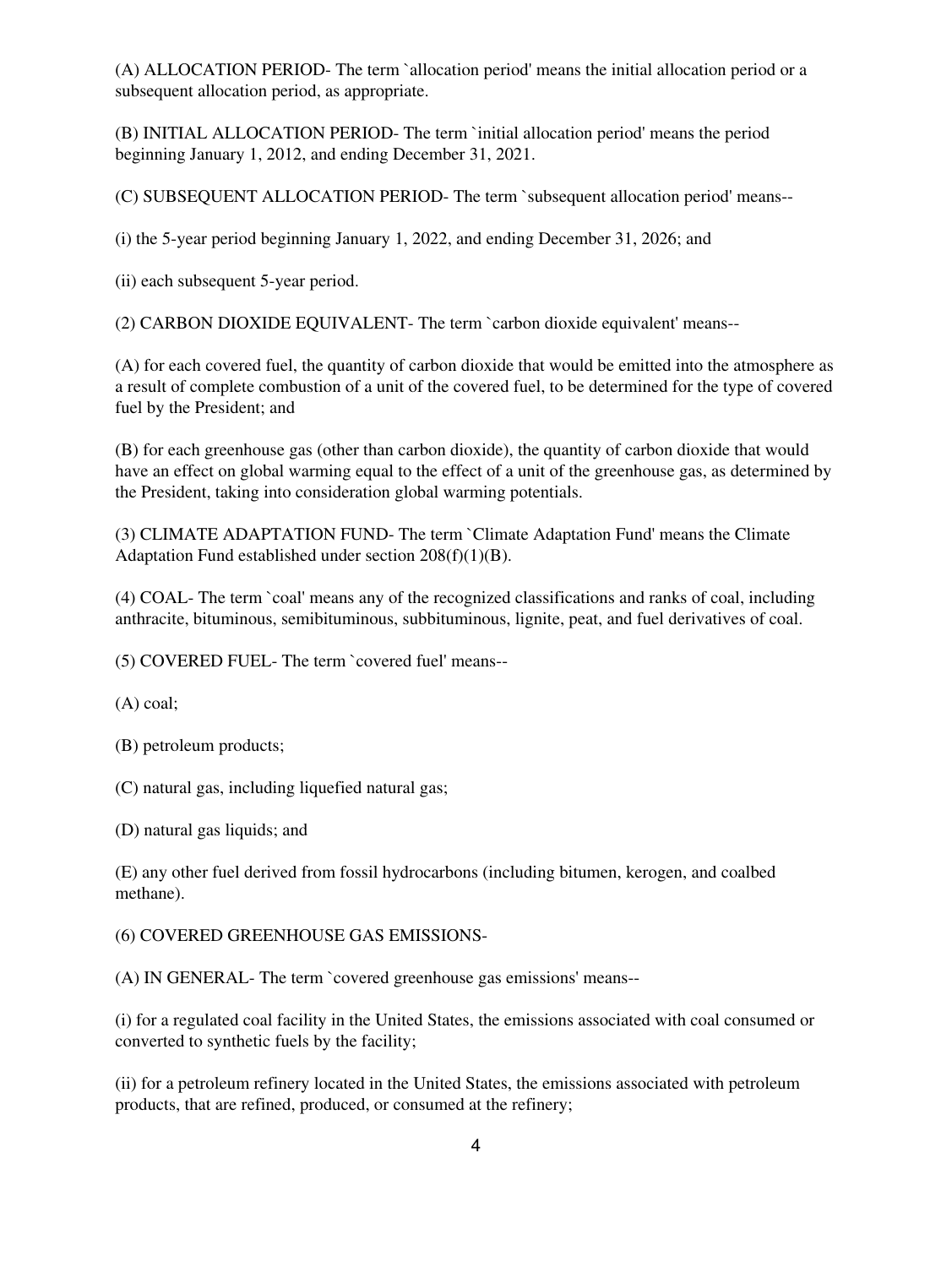(iii) for a natural gas processing plant in the United States, a quantity of emissions equal to the sum  $of--$ 

(I) the emissions associated with natural gas liquids produced or consumed at the plant; and

(II) the emissions associated with natural gas delivered into commerce from, or consumed at, the plant;

(iv) for an importer of petroleum products, coke, or natural gas (including liquefied natural gas) into the United States, the emissions associated with the petroleum products, coke, or natural gas imported;

(v) for a manufacturer or importer of hydrofluorocarbons, perfluorocarbons, sulfur hexafluoride, or nitrous oxide or an importer of a product containing hydrofluorocarbons, perfluorocarbons, sulfur hexafluoride, or nitrous oxide, the quantity of hydrofluorocarbons, perfluorocarbons, sulfur hexafluoride, or nitrous oxide produced in the United States or imported by, or contained in products imported by, the manufacturer or importer;

(vi) for a facility in the United States that manufactures adipic acid or nitric acid, the quantity of nitrous oxide emitted by the facility;

(vii) for an aluminum smelter in the United States, the quantity of perfluorocarbons emitted by the smelter;

(viii) for a facility in the United States that produces hydrochlorofluorocarbon-22, the quantity of hydrofluorocarbon-23 emitted by the facility; and

(ix) such other emissions of greenhouse gases from facilities in the United States that the President, by rule under section 102(g), determines is necessary to ensure that allowances are submitted for each covered fuel.

(B) UNITS- Quantities of covered greenhouse gas emissions shall be measured and expressed in units of metric tons of carbon dioxide equivalent.

(7) ELIGIBLE COAL MINE- The term `eligible coal mine' means a coal mine located in the United States.

(8) ELIGIBLE ELECTRIC GENERATION FACILITY-

(A) IN GENERAL- The term `eligible electric generation facility' means a fossil-fuel-fired facility for the generation of electric energy located in the United States.

(B) EXCLUSION- The term `eligible electric generation facility' does not include any facility described in subparagraph (A) that--

(i) began operations after December 31, 2006; and

(ii) does not satisfy the criteria established in section 202(c).

(9) ELIGIBLE FACILITY- The term `eligible facility' means--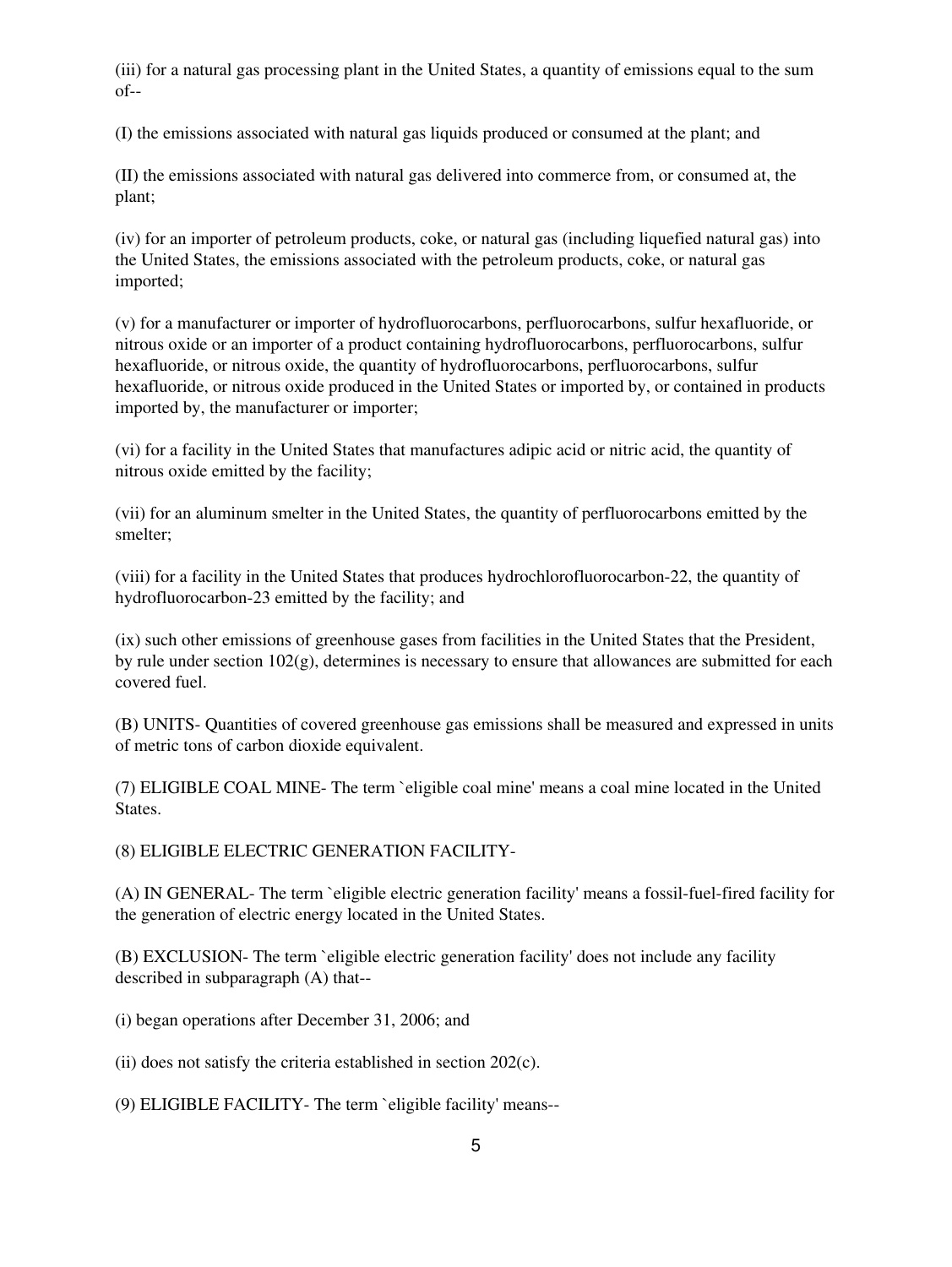(A) an eligible coal mine;

(B) an eligible electric generation facility;

(C) an eligible natural gas processing plant;

(D) an eligible nonfuel regulated facility; or

(E) an eligible refinery.

(10) ELIGIBLE NATURAL GAS PROCESSING PLANT- The term `eligible natural gas processing plant' means a natural gas processing plant located in the United States.

(11) ELIGIBLE NONFUEL REGULATED FACILITY- The term `eligible nonfuel regulated facility' means a nonfuel regulated facility located in the United States.

(12) ELIGIBLE REFINERY- The term `eligible refinery' means a petroleum refinery located in the United States.

(13) ENERGY ASSISTANCE FUND- The term `Energy Assistance Fund' means the Energy Assistance Fund established under section 208(f)(1)(C).

(14) ENERGY TECHNOLOGY DEPLOYMENT FUND- The term `Energy Technology Deployment Fund' means the Energy Technology Deployment Fund established under section 208(f)(1)(A).

(15) GREENHOUSE GAS- The term `greenhouse gas' means--

- (A) carbon dioxide;
- (B) methane;
- (C) nitrous oxide;
- (D) hydrofluorocarbons;
- (E) perfluorocarbons; and

(F) sulfur hexafluoride.

(16) NATURAL GAS PROCESSING PLANT- The term `natural gas processing plant' means a facility in the United States designed to separate natural gas liquids from natural gas.

(17) NATURAL GAS PROCESSOR- The term `natural gas processor' means the owner or operator of a natural gas processing plant.

(18) NONFUEL REGULATED ENTITY- The term `nonfuel regulated entity' means--

(A) the owner or operator of a nonfuel regulated facility; and

(B) an importer of--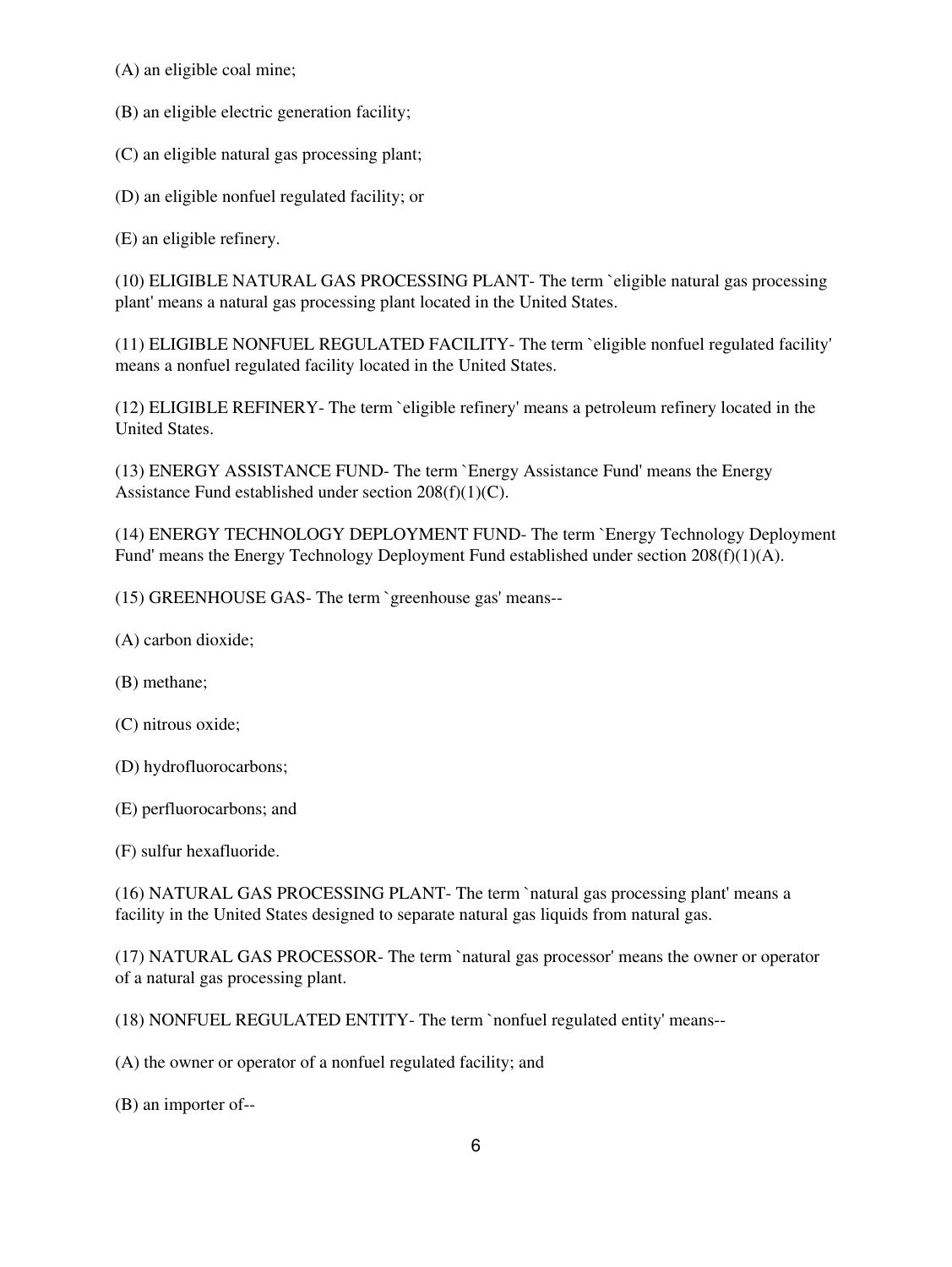(i) hydrofluorocarbons, perfluorocarbons, sulfur hexafluoride, or nitrous oxide; or

(ii) a product containing hydrofluorocarbons, perfluorocarbons, sulfur hexafluoride, or nitrous oxide.

(19) NONFUEL REGULATED FACILITY- The term `nonfuel regulated facility' means a facility that--

(A) manufactures hydrofluorocarbons, perfluorocarbons, sulfur hexafluoride, or nitrous oxide;

- (B) emits nitrous oxide associated with the manufacture of adipic acid or nitric acid;
- (C) is an aluminum smelter; or
- (D) emits hydrofluorocarbon-23 as a byproduct of hydrochlorofluorocarbon-22 production.
- (20) OFFSET PROJECT- The term `offset project' means any project to--
- (A) reduce greenhouse gas emissions; or
- (B) sequester or destroy a greenhouse gas.
- (21) PETROLEUM PRODUCT- The term `petroleum product' means--
- (A) a refined petroleum product;
- (B) residual fuel oil;
- (C) petroleum coke; or
- (D) a liquefied petroleum gas.

(22) REGULATED COAL FACILITY- The term `regulated coal facility' means a facility that uses more than 5,000 tons of coal in a calendar year.

- (23) REGULATED ENTITY- The term `regulated entity' means--
- (A) a regulated fuel distributor;
- (B) the owner or operator of a regulated coal facility;
- (C) a nonfuel regulated entity; or
- (D) an entity designated by the President under section  $102(g)(2)$ .
- (24) REGULATED FUEL DISTRIBUTOR- The term `regulated fuel distributor' means--
- (A) the owner or operator of--
- (i) a petroleum refinery; or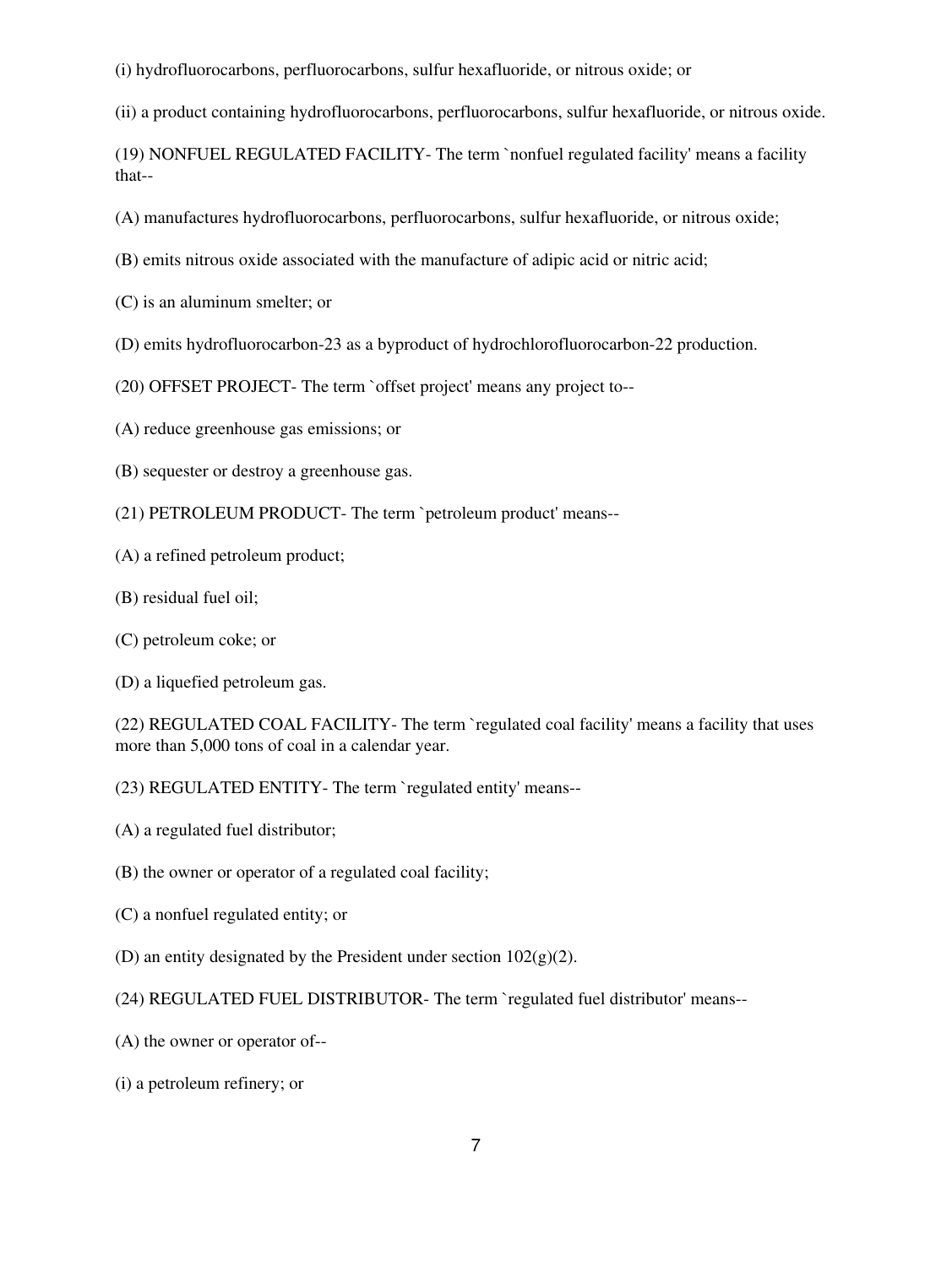- (ii) a natural gas processing plant; or
- (B) an importer of--
- (i) petroleum products;
- (ii) coke; or
- (iii) natural gas (including liquefied natural gas).
- (25) SECRETARY- The term `Secretary' means the Secretary of Energy.
- (26) STATE- The term `State' means--
- (A) each of the several States of the United States;
- (B) the District of Columbia;
- (C) the Commonwealth of Puerto Rico;
- (D) Guam;
- (E) American Samoa;
- (F) the Commonwealth of the Northern Mariana Islands;
- (G) the Federated States of Micronesia;
- (H) the Republic of the Marshall Islands;
- (I) the Republic of Palau; and
- (J) the United States Virgin Islands.
- (27) TAP- The term `TAP' means the technology accelerator payment determined under section 102.

(28) UNITED STATES- The term `United States', when used in the geographic sense, means all of the States.

### **TITLE I--STRATEGIC REDUCTION TARGETS, COMPLIANCE, AND TRADING**

### **SEC. 101. QUANTITY OF ANNUAL ALLOWANCES.**

The President shall issue a total quantity of allowances for covered greenhouse gas emissions for each calendar year in accordance with the following table:

Calendar Year Millions of Metric Tons of Covered Greenhouse Gas Emissions

---------------------------------------------------------------------------------------------------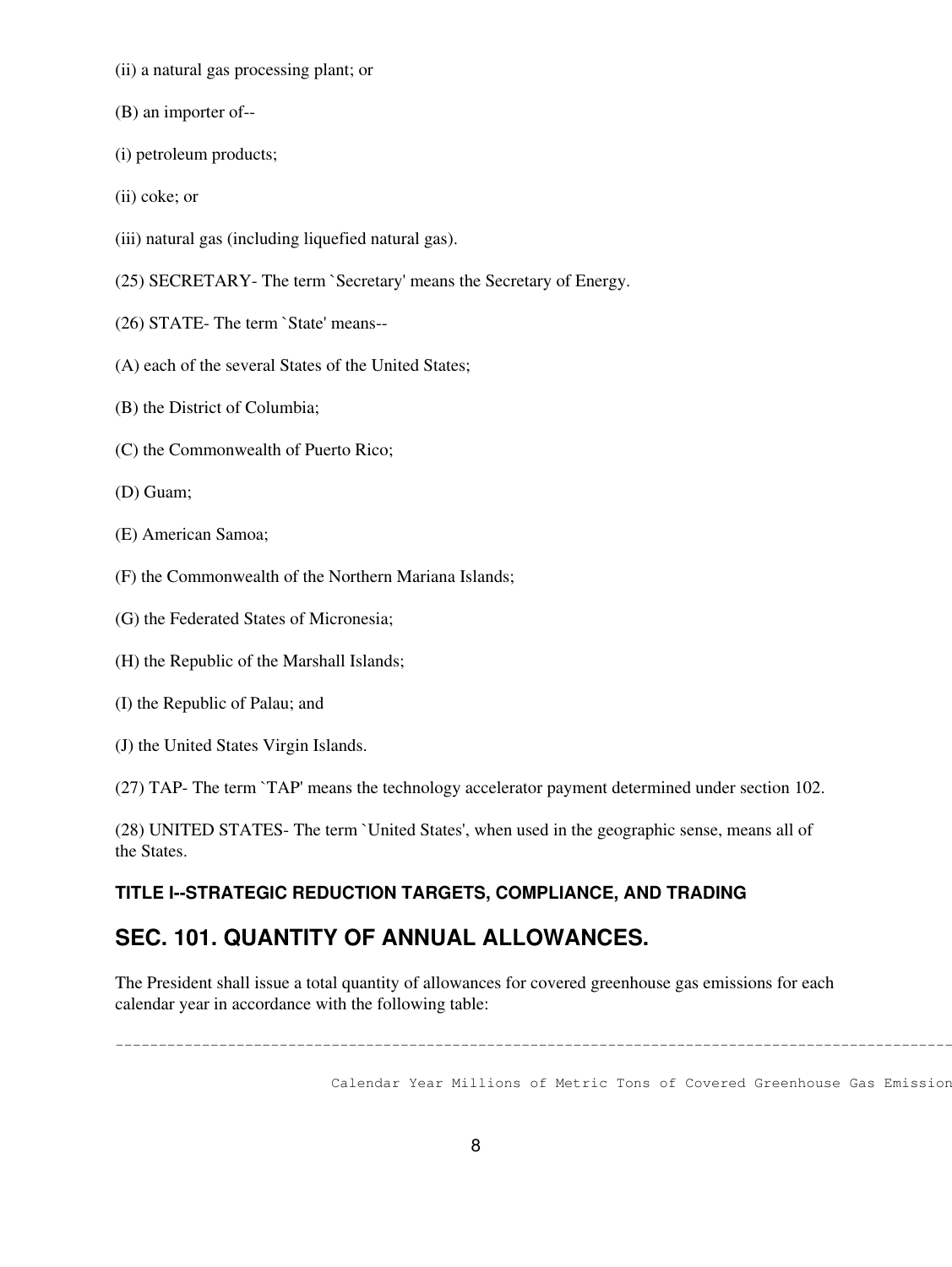| 2012 6,652 |
|------------|
| 2013 6,592 |
| 2014 6,533 |
| 2015 6,474 |
| 2016 6,416 |
| 2017 6,358 |
| 2018 6,301 |
| 2019 6,245 |
| 2020 6,188 |
| 2021 6,097 |
| 2022 6,006 |
| 2023 5,915 |
| 2024 5,823 |
| 2025 5,732 |
| 2026 5,550 |
| 2027 5,367 |
| 2028 5,184 |
| 2029 5,002 |

---------------------------------------------------------------------------------------------------

2030 and each calendar year thereafter 4,819.

---------------------------------------------------------------------------------------------------

## **SEC. 102. SUBMISSION OF ALLOWANCES, CREDITS, AND PAYMENTS.**

(a) Requirement- For calendar year 2012 and each calendar year thereafter, each regulated entity shall submit to the President--

(1) the number of allowances or credits equal to the covered greenhouse gas emissions of the regulated entity; or

(2) a payment equal to the amount of the applicable TAP price in lieu of submission of 1 or more required allowances.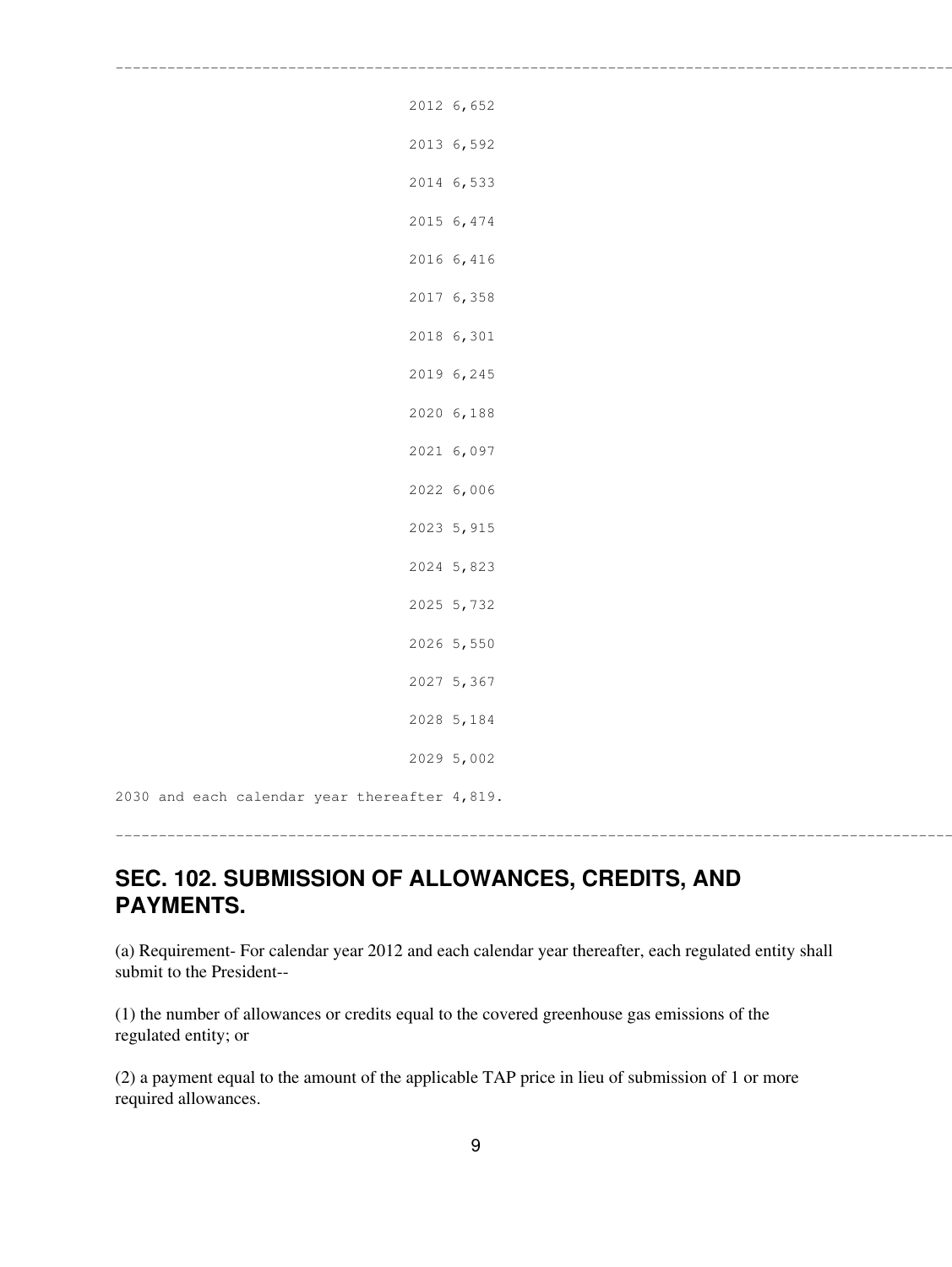(b) Deadline for Submission- Each regulated entity required to submit an allowance under this section shall submit the allowance, credit, or payment under subsection (a) not later than March 31 of the calendar year following the calendar year for which the allowance is required to be submitted.

(c) Rules- The President shall promulgate such rules as the President determines to be necessary or appropriate to--

(1) identify and register each regulated entity that is required to submit an allowance under this section; and

(2) require the submission of reports and otherwise obtain any information the President determines to be necessary to calculate or verify the compliance of a regulated entity with any requirement under this section.

(d) Determination of Applicable TAP Price- The applicable TAP price per allowance shall be--

(1) for calendar year 2012, \$12 per metric ton of carbon dioxide equivalent; and

(2) for each subsequent calendar year, an amount equal to the product obtained by multiplying--

(A) the TAP price established for the preceding calendar year increased by 5 percent; and

(B) the ratio that--

(i) the implicit price deflator for the gross domestic product, as computed and published by the Department of Commerce for the most recent 4-calendar quarter period for which data is available; bears to

(ii) the implicit price deflator for the gross domestic product, as computed and published by the Department of Commerce for the 4-calendar quarter period immediately preceding the period referred to in clause (i).

(e) Disposition of Receipts- The funds received under subsection (a)(2) shall be deposited into the Energy Technology Deployment Fund.

(f) Exemption- The President may exempt from the requirements of this Act a regulated entity for any period during which the President determines, after providing an opportunity for public comment, that measuring or estimating the quantity of covered greenhouse gas emissions by the entity is not feasible.

(g) Adjustments-

(1) MODIFICATION- The President may modify, by rule, the quantity of covered greenhouse gas emissions attributable to a regulated entity if the President determines that the modification is necessary to ensure that--

(A) allowances are submitted for all quantities of covered greenhouse gas emissions; and

(B) allowances are not submitted for the same quantity of covered greenhouse gas emissions by more than 1 regulated entity.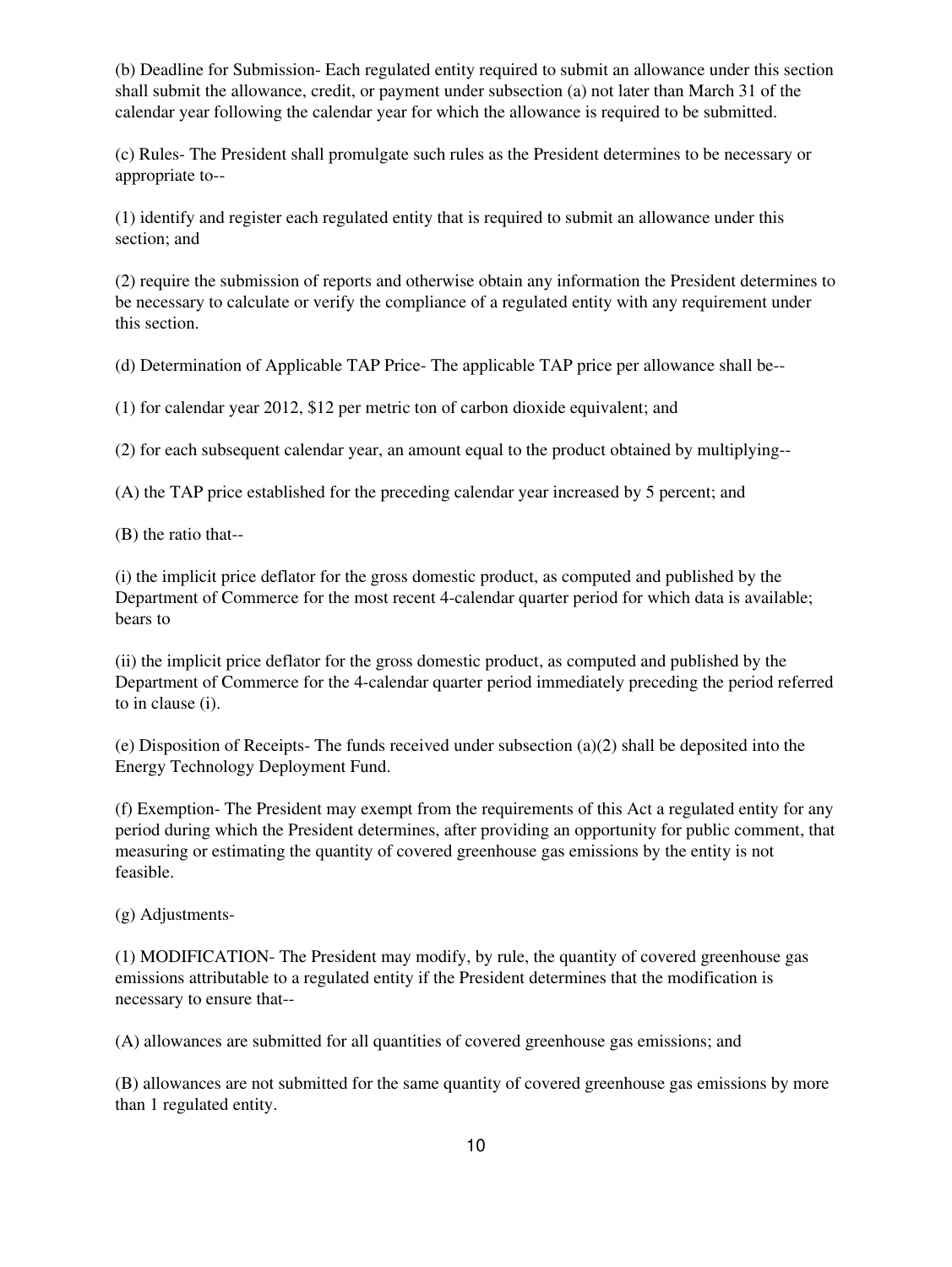(2) EXTENSION- The President may extend, by rule, the requirement to submit allowances under this section to an entity that is not otherwise a regulated entity if the President determines that the extension is necessary to ensure that allowances are submitted for all covered greenhouse gas emissions.

(3) APPLICATION TO NATURAL GAS-

(A) IN GENERAL- Rules under paragraphs (1) and (2) shall ensure that--

(i) the requirements of subsection (a) are met for any natural gas that is not imported or processed by a natural gas processor; and

(ii) more than 1 allowance is not required to be submitted for a unit of natural gas that is imported and subsequently processed in the United States.

(B) ALASKA NATURAL GAS- In the case of natural gas produced in Alaska and not reinjected in the field, the producer of the natural gas and any associated natural gas liquids shall be considered to be the natural gas processor and the regulated fuel distributor of the natural gas and natural gas liquids.

(h) Study on Process Emissions- Not later than 2 years after the date of enactment of this Act, the President shall--

(1) carry out studies of the technical and economic feasibility of requiring the submission of allowances for process emissions not otherwise covered by this title; and

(2) submit to Congress a report that describes the results of the study (including recommendations of the President based on those results).

(i) Next Generation Methane Reduction and Use Technologies-

(1) REPORT- Not later than 1 year after the date of enactment of this Act, the President shall submit to Congress a report that--

(A) assesses the potential for next generation technologies that can reduce and use methane emissions from natural sources and the energy, agricultural, and waste sectors; and

(B) includes recommendations for funding research and development and technology deployment programs for the most promising technologies.

(2) DEMONSTRATION PROJECTS- The Secretary shall use a portion of the funds provided under paragraph (3) to support demonstration projects that use methane capture and use technologies.

(3) FUNDING- Of the funds in the Energy Technology Deployment Fund, the Secretary, in consultation with the Administrator of the Environmental Protection Agency and the Secretary of the Interior, shall use to carry out a methane research and development program (including demonstration projects), without further appropriation, \$10,000,000 for each of fiscal years 2010 through 2019.

(j) Retirement of Allowances-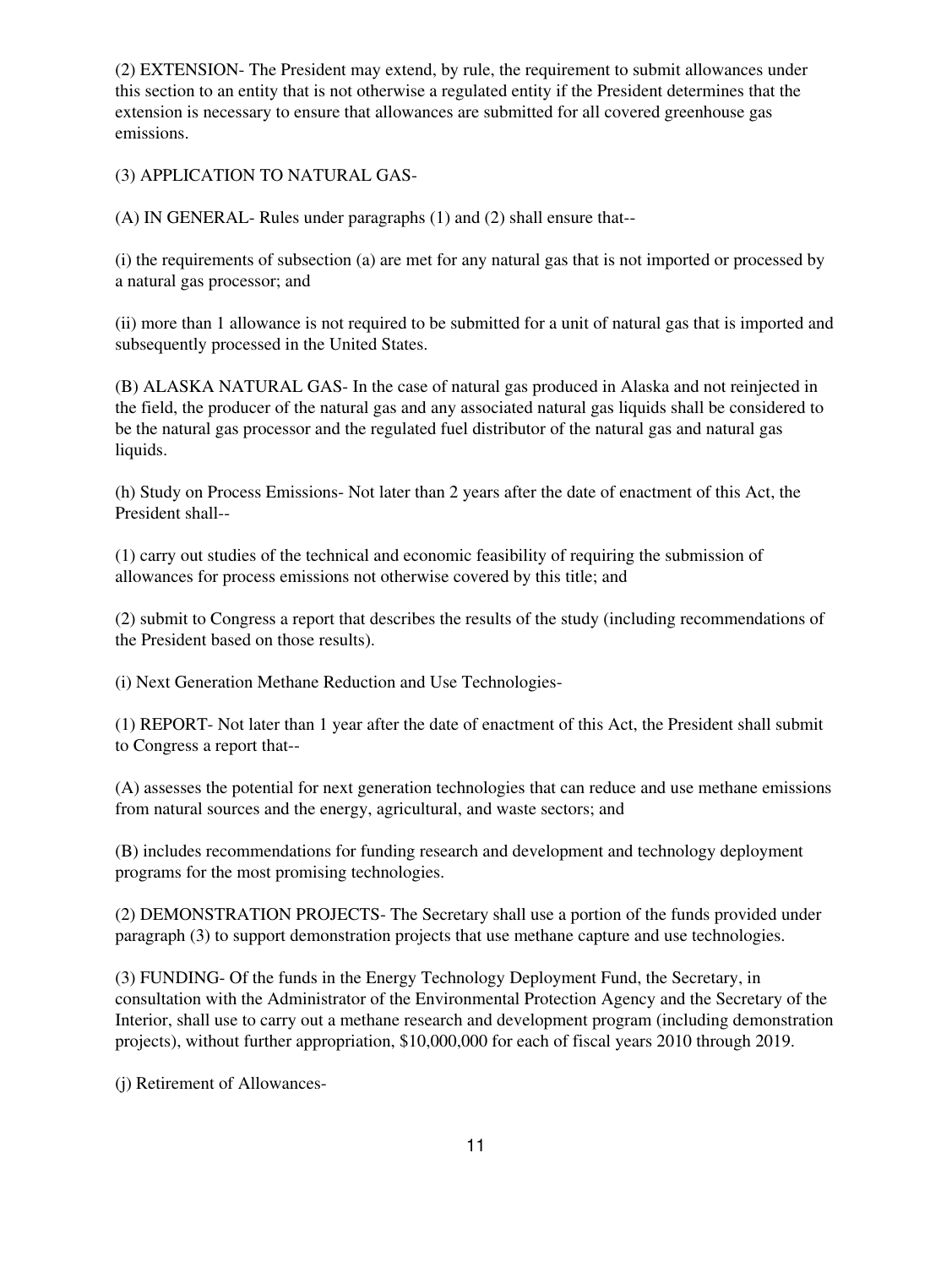(1) IN GENERAL- Any person or entity that is not subject to this Act may submit to the President an allowance for retirement at any time.

(2) ACTION BY PRESIDENT- On receipt of an allowance under paragraph (1), the President--

(A) shall accept the allowance; and

(B) shall not allocate, auction, or otherwise reissue the allowance.

# **SEC. 103. TRADING SYSTEM FOR ALLOWANCES AND CREDITS.**

(a) Administrative Requirements-

(1) DENOMINATION- Allowances and credits issued by the President under this Act shall be denominated in units of metric tons of carbon dioxide equivalent.

(2) PERIOD OF USE AND BANKING- An allowance or credit issued by the President under this Act may be used during--

(A) the calendar year for which the allowance or credit is issued; or

(B) any subsequent calendar year.

(3) SERIAL NUMBERS- The President shall--

(A) assign a unique serial number to each allowance or credit issued under this Act; and

(B) retire the serial number of an allowance or credit on the date on which the allowance or credit is submitted.

(b) Trading System-

(1) IN GENERAL- The President shall--

(A) establish, by rule, a trading system under which allowances and credits may be sold, exchanged, purchased, or transferred by any person or entity, including a registry for issuing, recording, and tracking allowances and credits; and

(B) specify all procedures and requirements required for orderly functioning of the trading system.

(2) TRANSPARENCY-

(A) IN GENERAL- The trading system under paragraph (1) shall include such provisions as the President considers to be appropriate to--

(i) facilitate price transparency and participation in the market for allowances and credits; and

(ii) protect buyers and sellers of allowances and credits, and the public, from the adverse effects of collusion and other anticompetitive behaviors.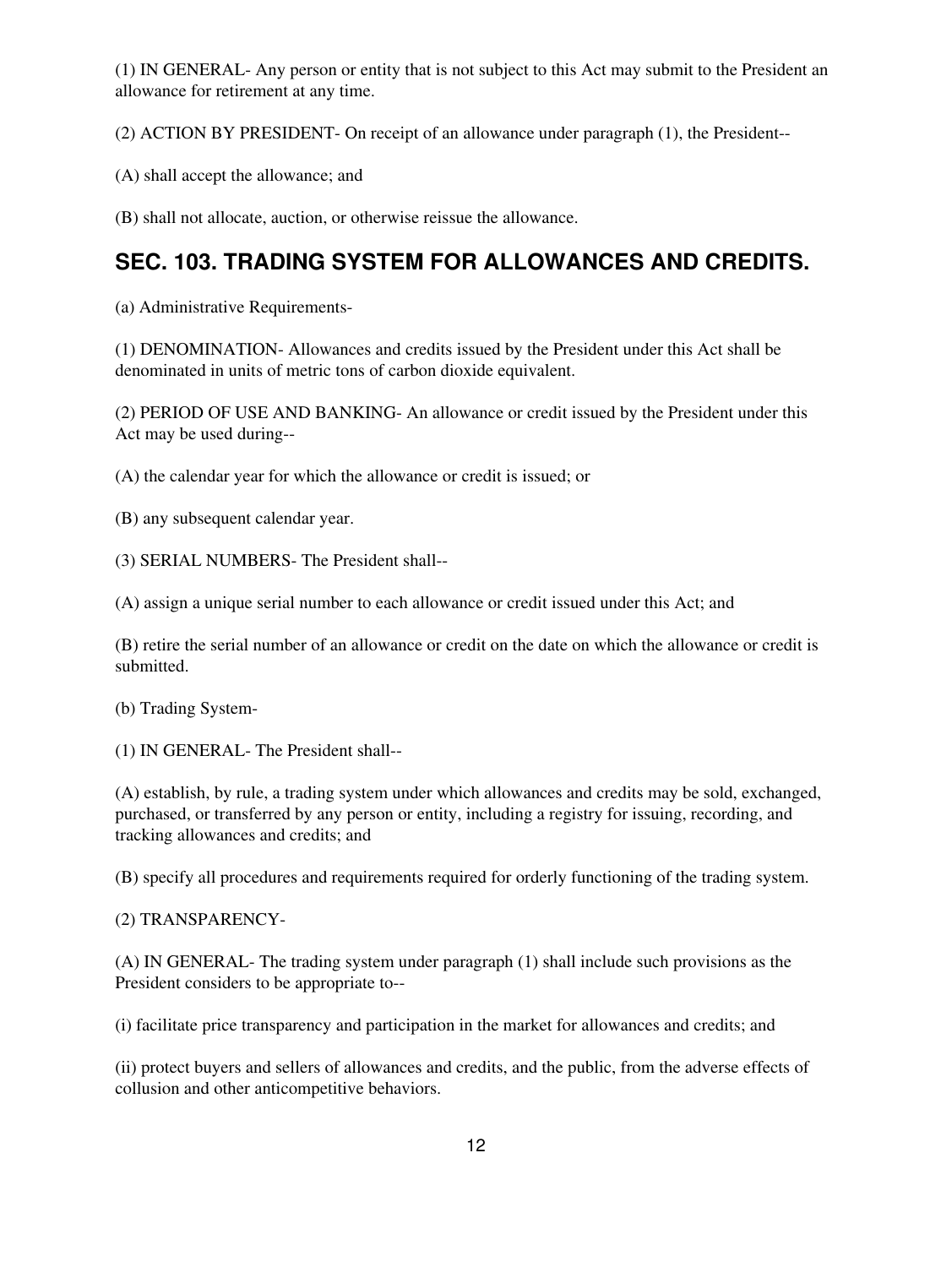(B) AUTHORITY TO OBTAIN INFORMATION- The President may obtain any information the President considers to be necessary to carry out this subsection from any person or entity that buys, sells, exchanges, or otherwise transfers an allowance or credit.

(c) Nature of Allowances and Credits- An allowance or credit that is allocated or distributed under this Act shall not constitute a security or property right.

### **TITLE II--ALLOCATION AND AUCTION OF ALLOWANCES**

# **SEC. 201. GENERAL ALLOCATION AND AUCTION RULES.**

(a) Percentage of Allowances Available for Allocation and Auction-

(1) CALENDAR YEARS 2012 THROUGH 2030- For each of calendar years 2012 through 2030, the percentage of the total quantity of allowances issued and available for allocation, sequestration and early reduction projects, and auction shall be determined in accordance with the following table:

| Year | Auction |        |                                           | Allocation to Industry Sectors (Regulated and Nonr |
|------|---------|--------|-------------------------------------------|----------------------------------------------------|
|      |         |        | Technology Adaption Low-Income Assistance |                                                    |
| 2012 | 12      | 8      |                                           |                                                    |
| 2013 | 12      | $8\,$  |                                           |                                                    |
| 2014 | 12      | $8\,$  |                                           |                                                    |
| 2015 | $12$    | $8\,$  |                                           |                                                    |
| 2016 | 12      | 8      |                                           |                                                    |
| 2017 | 13      | 9      |                                           |                                                    |
| 2018 | 14      | 10     |                                           |                                                    |
| 2019 | 15      | $11\,$ |                                           |                                                    |
| 2020 | 16      | 12     |                                           |                                                    |
| 2021 | 17      | 13     | 5                                         |                                                    |
| 2022 | 18      | 14     | 5                                         |                                                    |
| 2023 | 19      | 15     | 5                                         |                                                    |
| 2024 | 20      | 16     | 5                                         |                                                    |
| 2025 | 21      | $17$   | 5                                         |                                                    |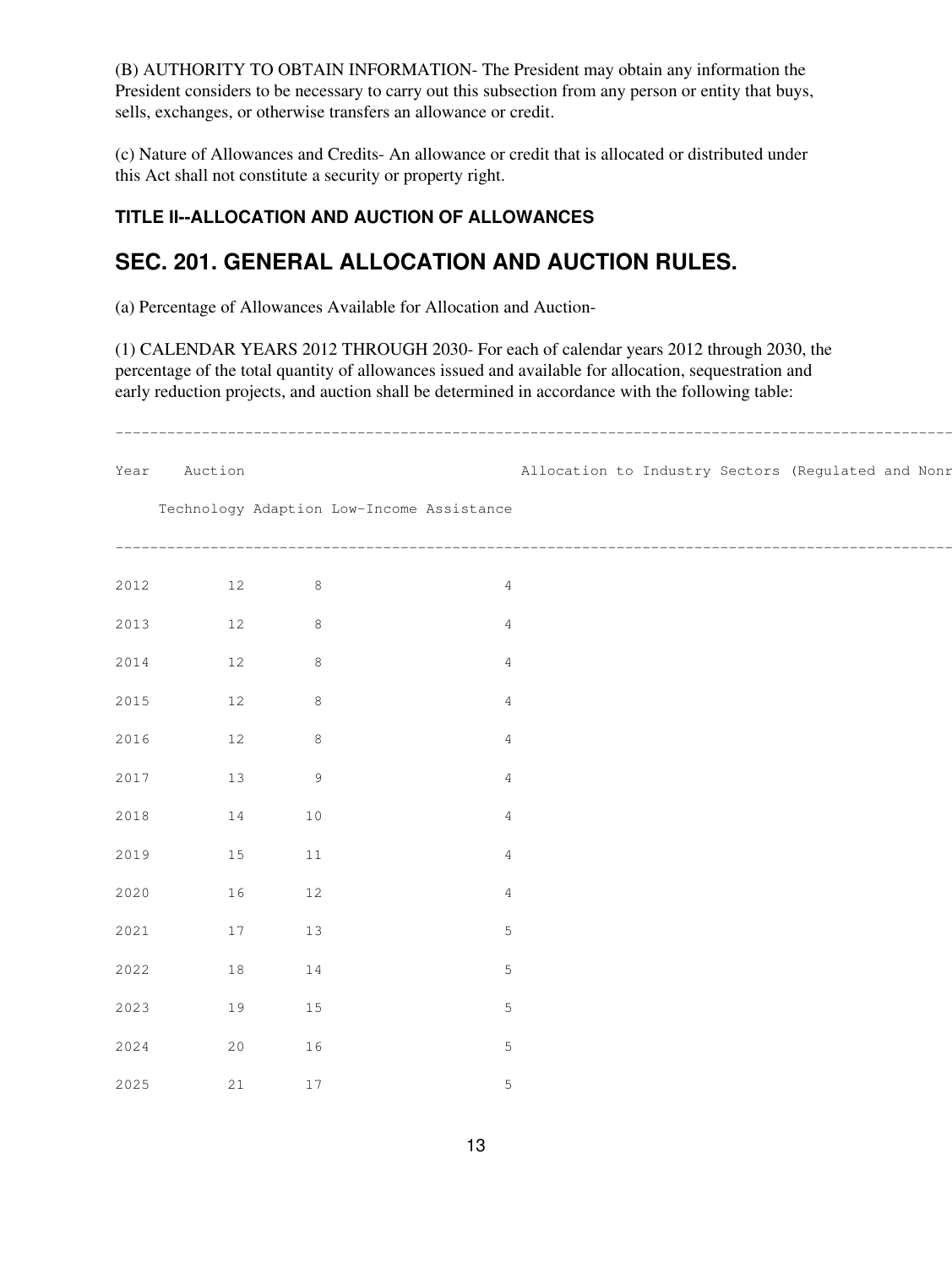| 2026 | 22 | 18 | $\overline{a}$ |  |
|------|----|----|----------------|--|
| 2027 | 23 | 19 |                |  |
| 2028 | 24 | 20 | $-$            |  |
| 2029 | 25 | 21 |                |  |
| 2030 | 26 | 22 |                |  |
|      |    |    |                |  |

(2) CALENDAR YEAR 2031 AND SUBSEQUENT CALENDAR YEARS- For calendar year 2031 and each subsequent calendar year, the percentage of the total quantity of allowances issued shall be equal to the percentages allocated under paragraph (1) for calendar year 2030, as adjusted as follows:

(A) The percentages allocated to technology and adaptation shall each increase by 1 percentage point for each of calendar years 2031 through 2043.

(B) The percentage allocated to industry sectors shall decrease by 2 percentage points for each of calendar years 2031 through 2043.

(C) For calendar year 2043 and each subsequent calendar year, the percentages for technology, adaptation, and industry sectors shall be established at 39, 36, and 0, respectively.

(b) Allocation of Allowances-

(1) ALLOCATIONS- Except as otherwise specifically provided in this Act, not later than the date that is 2 years before the beginning of the initial allocation period, and each subsequent allocation period, the President shall, by rule, allocate for each calendar year during the allocation period a quantity of allowances in accordance with this subsection.

(2) QUANTITY- The total quantity of allowances available to be allocated for each calendar year of an allocation period shall be the product obtained by multiplying--

(A) the total quantity of allowances issued for the calendar year under section 101; and

(B) the allocation percentage for the calendar year under subsection (a).

(3) ALLOWANCE ALLOCATION RULEMAKING- Not later than 18 months after the date of enactment of this Act, the President shall establish, by rule, procedures for allocating allowances in accordance with the criteria established under this subsection, including forms, schedules for submission, and other requirements for the reporting of information necessary for the allocation of allowances under this section.

(4) COST OF ALLOWANCES- The President shall distribute allowances under this title at no cost to the recipient of the allowance.

(c) Allocation Within Industry Sectors- The allowances available for allocation to industry under subsection (b)(2) shall be distributed to industry sectors as follows: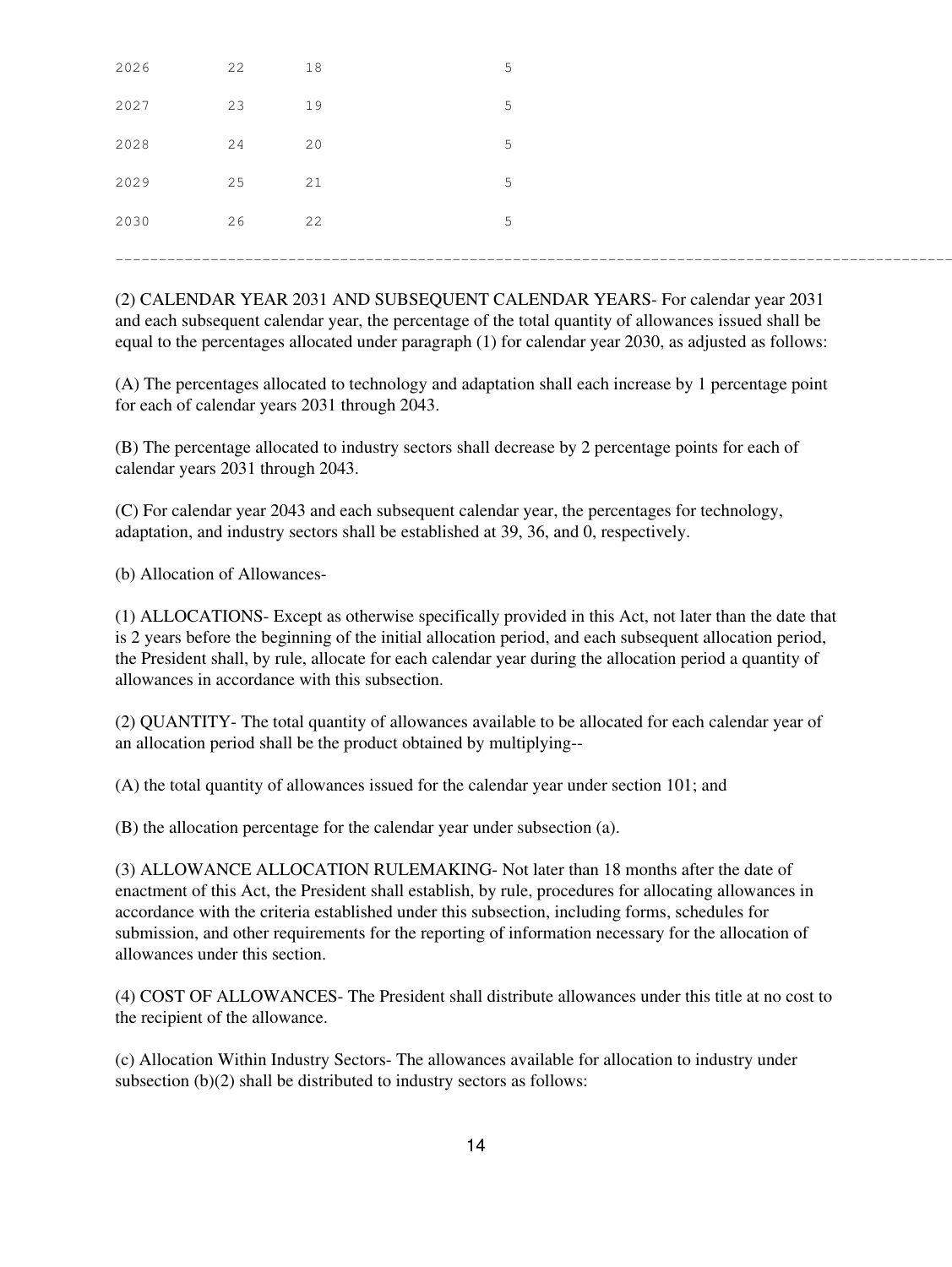---------------------------------------------------------------------------------------------------------------------- Industry Sector Facilities within Industry Sector Percentage of Allowances A ---------------------------------------------------------------------------------------------------------------------- Coal 1200 Coal Mine Refining **Eligible Petroleum Refineries**  Natural Gas Eligible Natural Gas Processing Plants 4 Electric Power Eligible Electric Generation Facilities Nonfuel Entities Eligible Nonfuel Regulated Facilities 4 Carbon-intensive Manufacturing and Eligible Manufacturing Facilities ----------------------------------------------------------------------------------------------------------------------

# **SEC. 202. ALLOCATION TO INDUSTRY SECTORS OTHER THAN CARBON-INTENSIVE MANUFACTURING.**

(a) Definitions- In this section:

(1) CALCULATED BASELINE EMISSIONS- The term `calculated baseline emissions' means, for an eligible electric generation facility that is a new eligible facility or a new entrant facility, the product obtained by multiplying--

(A) the nameplate capacity of the facility;

(B) the national average capacity factor for the type of generation facility during the most recent 3-year period for which data are available; and

(C) the applicable emission rate established by the President pursuant to subsection (c), as determined as of the date on which the facility is first eligible to receive allowances.

(2) CARBON CONTENT ALLOCATION FACTOR- The term `carbon content allocation factor' means--

(A) in the case of an eligible coal mine, the carbon dioxide equivalent of the coal produced at the coal mine;

(B) in the case of an eligible electric generation facility--

(i) if the eligible electric generation facility is an existing eligible facility, the carbon dioxide emissions of the facility; or

(ii) if the eligible electric generation facility is a new eligible facility or a new entrant facility, the calculated baseline emissions of the facility; and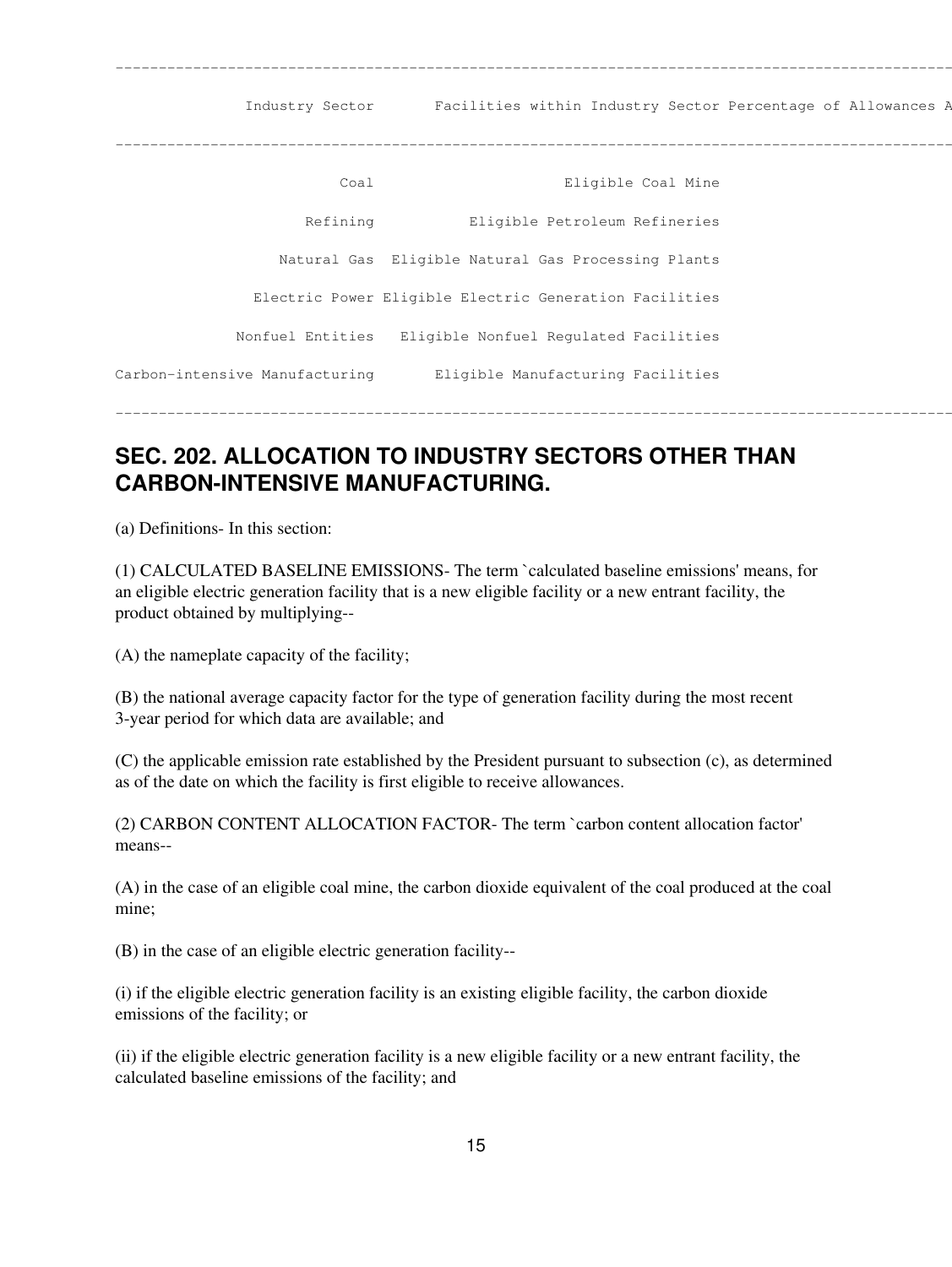(C) in the case of an eligible petroleum refinery, an eligible gas processing facility, or an eligible nonfuel regulated facility, the covered greenhouse gas emissions of the facility.

(3) EXISTING ELIGIBLE FACILITY- The term `existing eligible facility' means an eligible facility that began operation prior to January 1, 2007.

(4) NEW ELIGIBLE FACILITY- The term `new eligible facility' means an eligible facility that began operation after December 31, 2006, and before the allocation is made for an allocation period.

(5) NEW ENTRANT FACILITY- The term `new entrant facility', with respect to an allocation period, means an eligible facility that began operation during or after the calendar year in which the allocation rule was promulgated under section 201(b)(1) for that allocation period.

(b) Allocation-

(1) TOTAL ALLOCATION- For each calendar year, eligible facilities (other than new entrant facilities) within an industry sector shall be allocated 92 percent of the total quantity of allowances available for allocation to that industry sector under section 201(c).

(2) GENERAL RULE FOR ALLOCATION TO INDIVIDUAL FACILITIES- For each calendar year, the quantity of allowances allocated to each eligible facility (other than a new entrant facility) within an industry sector shall be the quantity equal to the product obtained by multiplying--

(A) the total allocation to eligible facilities (other than new entrant facilities) in that sector under paragraph (1); and

(B) the ratio that--

(i) the carbon content allocation factor for that facility during the 3-year period beginning on January 1, 2004 (or, in the case of a new eligible facility, during the first 3 years of operation); bears to

(ii) the sum of the carbon content allocation factors for all eligible facilities (other than new entrant facilities) in that sector, as determined pursuant to clause (i).

(3) ALLOCATION FOR NEW ENTRANTS-

(A) IN GENERAL- For each calendar year, 8 percent of the total quantity of allowances available for allocation to an industry sector under section 201(c) shall be available for allocation to new entrant facilities in that sector, as determined under subparagraphs (B) and (C).

(B) INDIVIDUAL ALLOCATIONS- Each calendar year, the President shall allocate allowances to any new entrant facility for that calendar year equal to the product obtained by multiplying--

(i) the carbon content allocation factor for that facility for the prior calendar year; and

(ii) the ratio that (for that calendar year)--

(I) the allowances allocated under paragraph (1) to the applicable industry sector; bears to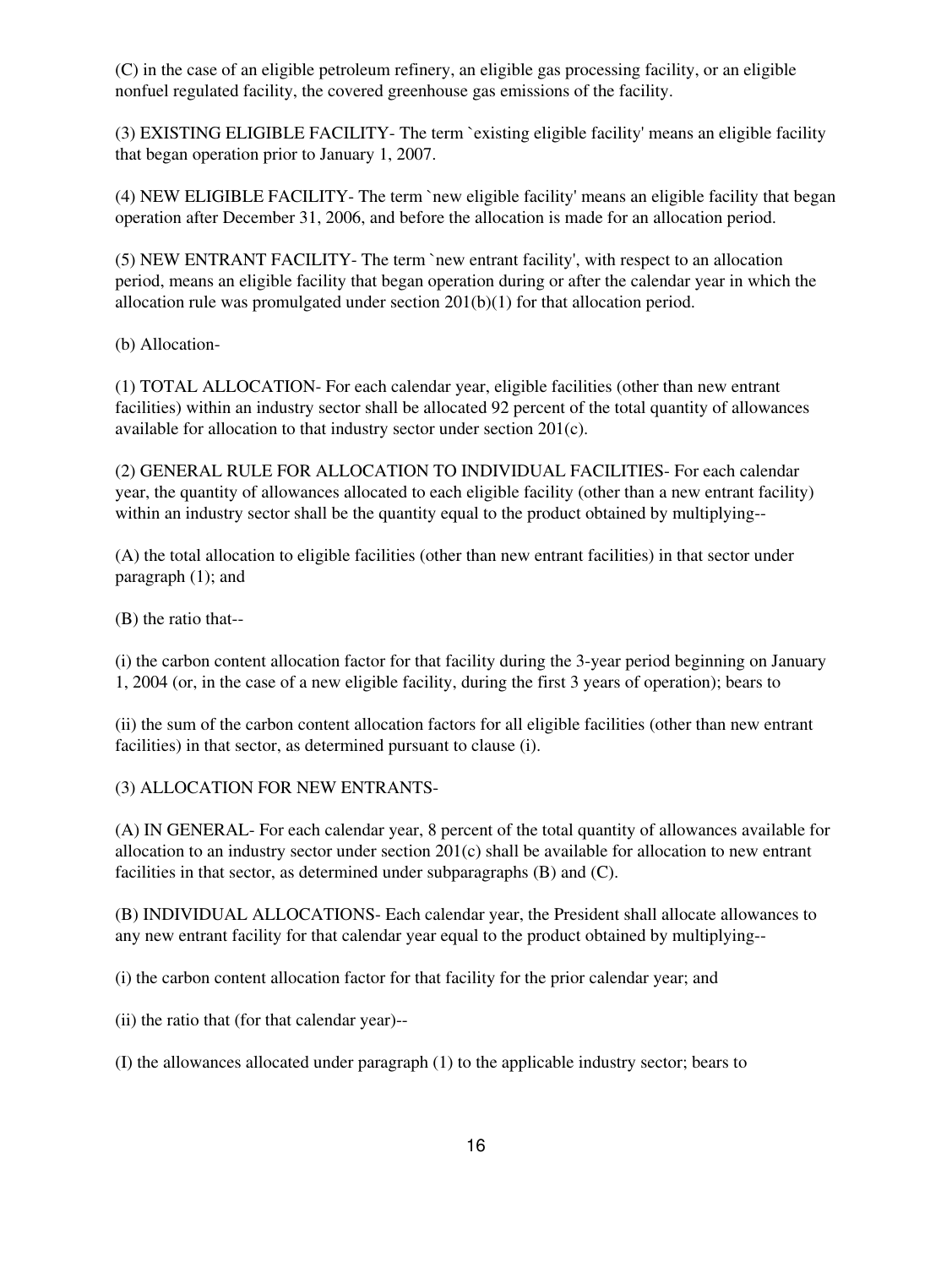(II) the sum of the carbon content allocation factors for all eligible facilities (other than new entrant facilities) in that sector.

(C) RELATIONSHIP TO AUCTION-

(i) INSUFFICIENT ALLOCATIONS- If the allowances available for allocation to new entrant facilities under subparagraph (A) are insufficient to enable the allocations required under subparagraph (B) to be made, the additional required allowances shall be deducted from the allowances available for auction under section 208.

(ii) SURPLUS ALLOCATIONS- If the President does not allocate under subparagraph (B) all the allowances available for new entrants under subparagraph (A), any unallocated allowances shall be added to the allowances available for auction.

(c) Eligibility Criteria for Post-2006 Electric Generation Facilities-

(1) CRITERIA- The President shall establish, by rule, emissions rate criteria for--

(A) natural gas-fired generation facilities for electric energy, based on the carbon dioxide per kilowatt hour emission rate of new natural gas combined cycle facilities; and

(B) coal-fired generation facilities for electric energy that commence operation after December 31, 2006, based on the lowest economically achievable carbon dioxide per kilowatt hour emission rate for a facility of that type.

(2) REVIEW AND REVISION- The President--

(A) shall review the criteria in advance of the allocation for each subsequent allocation period; and

(B) may revise the criteria by rule.

(3) EFFECTIVE DATE OF REVISIONS- Any revision of the criteria shall apply only with respect to eligible electricity generation facilities beginning operation after the effective date of the revised criterion.

### **SEC. 203. ALLOCATION TO CARBON-INTENSIVE MANUFACTURING.**

(a) Definitions- In this section:

(1) CURRENTLY OPERATING FACILITY- The term `currently operating facility' means an eligible manufacturing facility that had significant operations during the calendar year preceding the calendar year for which the allocation rule is promulgated under section 201(b) for an allocation period.

(2) ELIGIBLE MANUFACTURING FACILITY-

(A) IN GENERAL- The term `eligible manufacturing facility' means a manufacturing facility located in the United States that principally manufactures iron, steel, aluminum, pulp, paper, cement,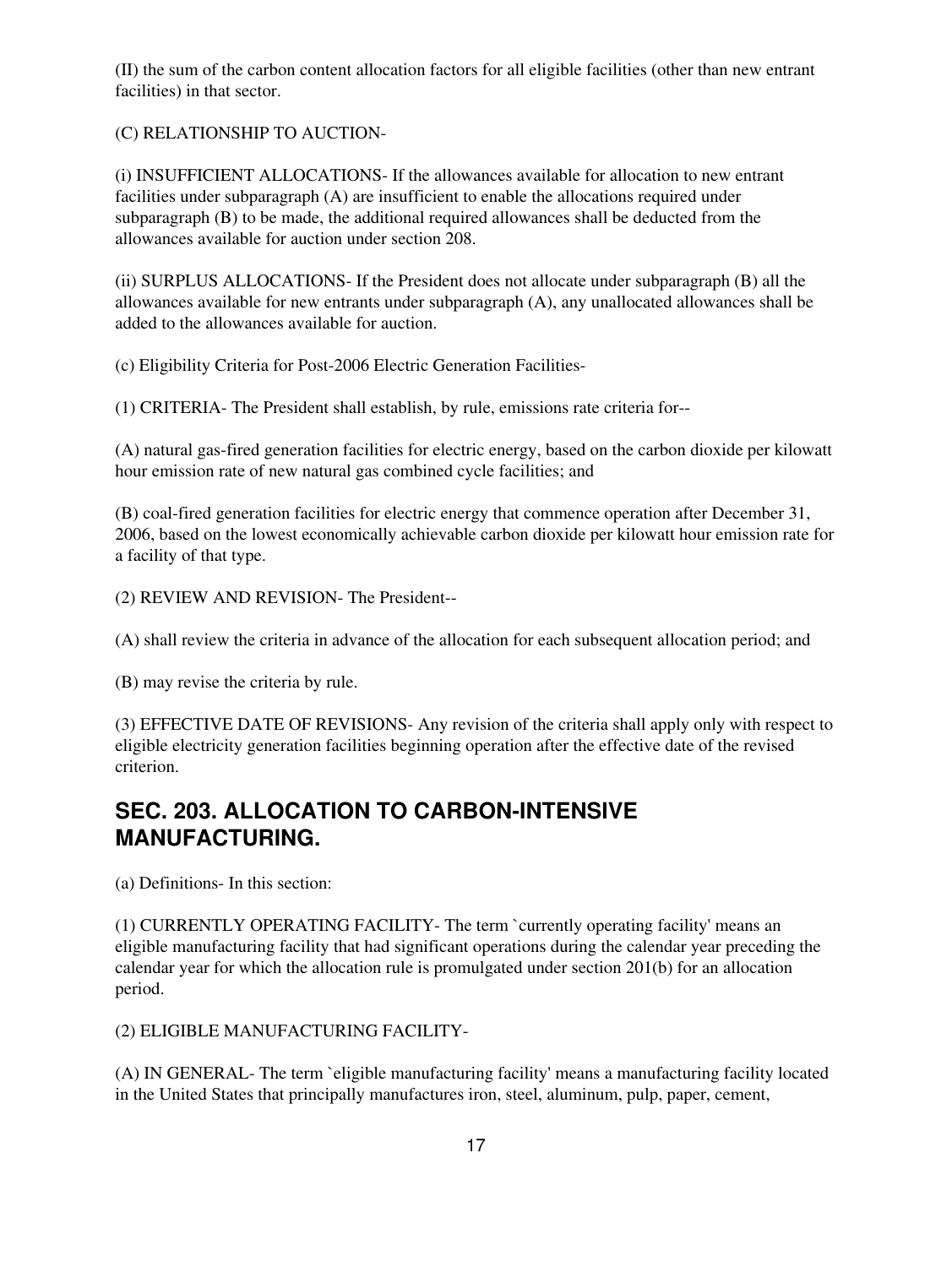chemicals, or such other products as the President may determine, by rule, are likely to be significantly disadvantaged in competitive international markets as a result of indirect costs of the program established under this Act.

(B) EXCLUSION- The term `eligible manufacturing facility' does not include a facility eligible to receive allowances under section 202 or any electric generator.

(3) INDIRECT CARBON DIOXIDE EMISSIONS- The term `indirect carbon dioxide emissions' means the product obtained by multiplying (as determined by the President)--

(A) the quantity of electricity consumption at an eligible manufacturing facility; and

(B) the rate of carbon dioxide emission per kilowatt-hour output for the region in which the manufacturer is located.

(4) NEW ENTRANT MANUFACTURING FACILITY- The term `new entrant manufacturing facility', with respect to an allocation period, means an eligible manufacturing facility that began operation during or after the calendar year for which the allocation rule was promulgated under subsection 201(b) for that allocation period.

(b) Total Allocation for Currently-Operating Facilities- For each calendar year, currently-operating facilities shall be allocated 96 percent of the total quantity of allowances available for allocation to carbon-intensive manufacturing under section 201(c).

(c) Total Allocation for Currently-Operating Facilities in Each Category of Manufacturing Facilities-The quantity of allowances available for allocation to facilities in each category of currently-operating facilities shall be equal to the product obtained by multiplying--

(1) the total quantity of allowances available for allocation under subsection (b); and

(2) the ratio that (during the year preceding the calendar year for which the allocation rule is promulgated for the allocation period)--

(A) the sum of the direct and indirect carbon dioxide emissions by currently-operating facilities in the category; bears to

(B) the sum of the direct and indirect carbon dioxide emissions by all currently-operating facilities.

(d) Individual Allocations to Currently-Operating Facilities- For each calendar year of the allocation period, the quantity of allowances allocated to a currently-operating facility shall be the quantity equal to the product obtained by multiplying--

(1) the total quantity of allowances available for allocation to currently-operating facilities in the appropriate category, as determined under subsection (c); and

(2) the ratio that (during the 3 calendar years preceding the year for which the allocation rule is promulgated for the allocation period)--

(A) the average number of production employees employed at the facility; bears to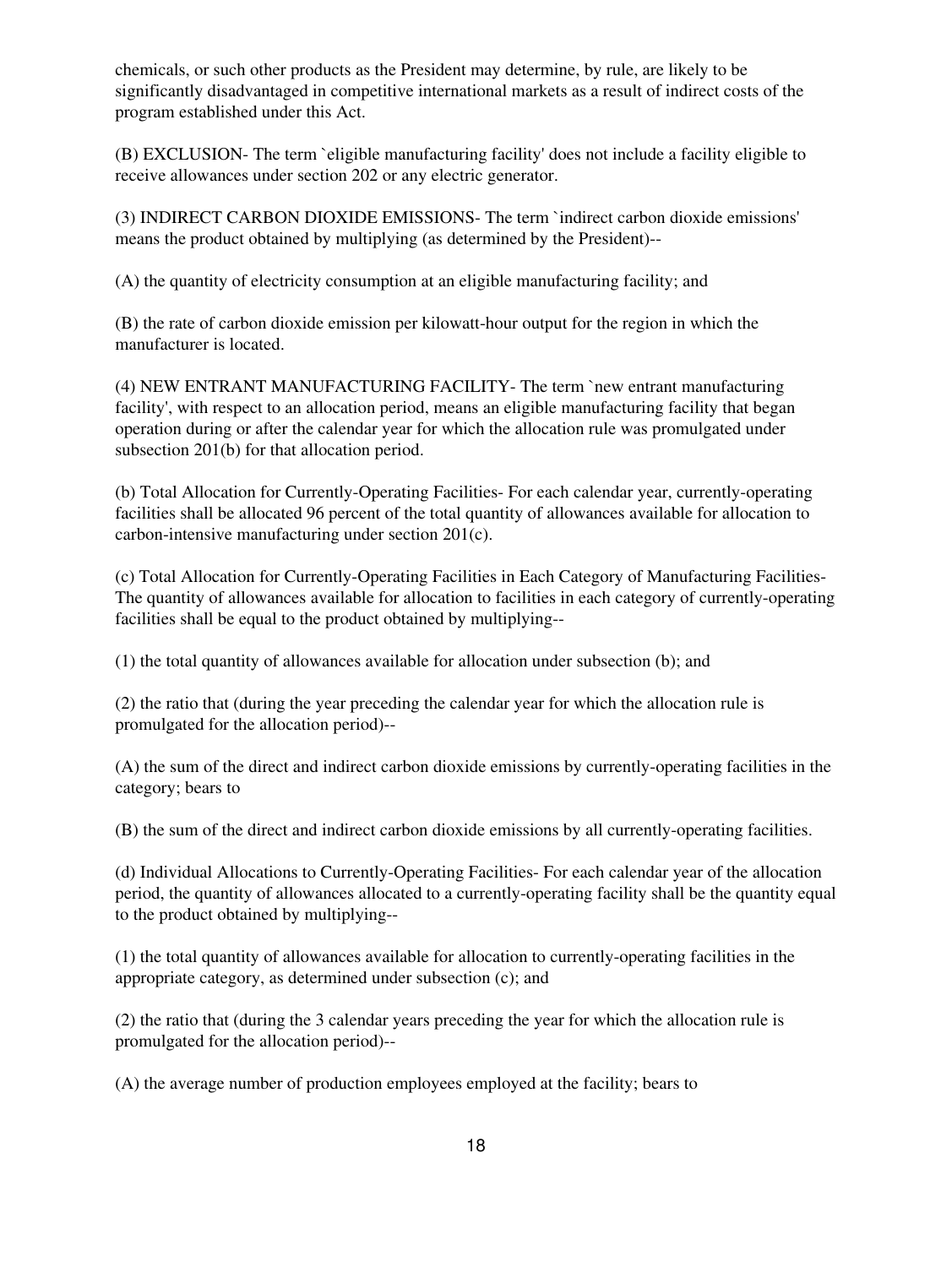(B) the average number of production employees employed at all existing eligible manufacturing facilities in the appropriate category.

(e) Revocation of Allowances on Facility Shut Down- If an eligible manufacturing facility received an allocation of allowances under this section for an allocation period and is subsequently permanently shut down during the allocation period, the facility shall promptly return to the President allowances equal to the allowances received for calendar years after the calendar year of the shut down.

(f) New Entrant Manufacturing Facilities-

(1) IN GENERAL- For each calendar year, 4 percent of the total quantity of allowances available for allocation to carbon intensive manufacturing under section 201(c) shall be allocated to new entrant manufacturing facilities.

(2) INDIVIDUAL ALLOCATIONS- Each calendar year, the President shall allocate allowances to any new entrant manufacturing facility for that calendar year in a quantity equal to the product obtained by multiplying--

(A) the average number of production employees employed at the new entrant manufacturing facility during the prior calendar year; and

(B) the rate (in allowances per production employee) at which allowances were allocated to currently-operating facilities in the appropriate category for the calendar year, as determined under subsection (d).

(3) RELATIONSHIP TO AUCTION- Section  $202(b)(3)(C)$  shall be applicable to allowances for new entrant manufacturing facilities to the same extent that section 202(b)(3)(C) applies to allowances for other new entrant facilities.

### **SEC. 204. ALLOCATION TO STATES.**

(a) Distribution- Not later than the date that is 2 years before the 5-year period beginning January 1, 2012 and ending December 31, 2017, and each subsequent 5-year period, the President shall, by rule, allocate for each calendar year during the relevant 5-year period a quantity of allowances in accordance with this section.

(b) Distribution- The allowances available for allocation to States under section 201(b) for an allocation period shall be distributed as follows:

(1) For each calendar year of the period, 1/2 of the quantity of allowances available for allocation to States under section 201(b) shall be allocated to individual States based on the ratio that--

(A) the greenhouse gas emissions of the State during the 3 calendar years preceding the calendar year for which the allocation rule is promulgated for the period; bears to

(B) the greenhouse gas emissions of all States for that period.

(2) For each calendar year of the period, 1/2 of the quantity of allowances available for allocation to States under section 201(b) shall be allocated among the States based on the ratio that--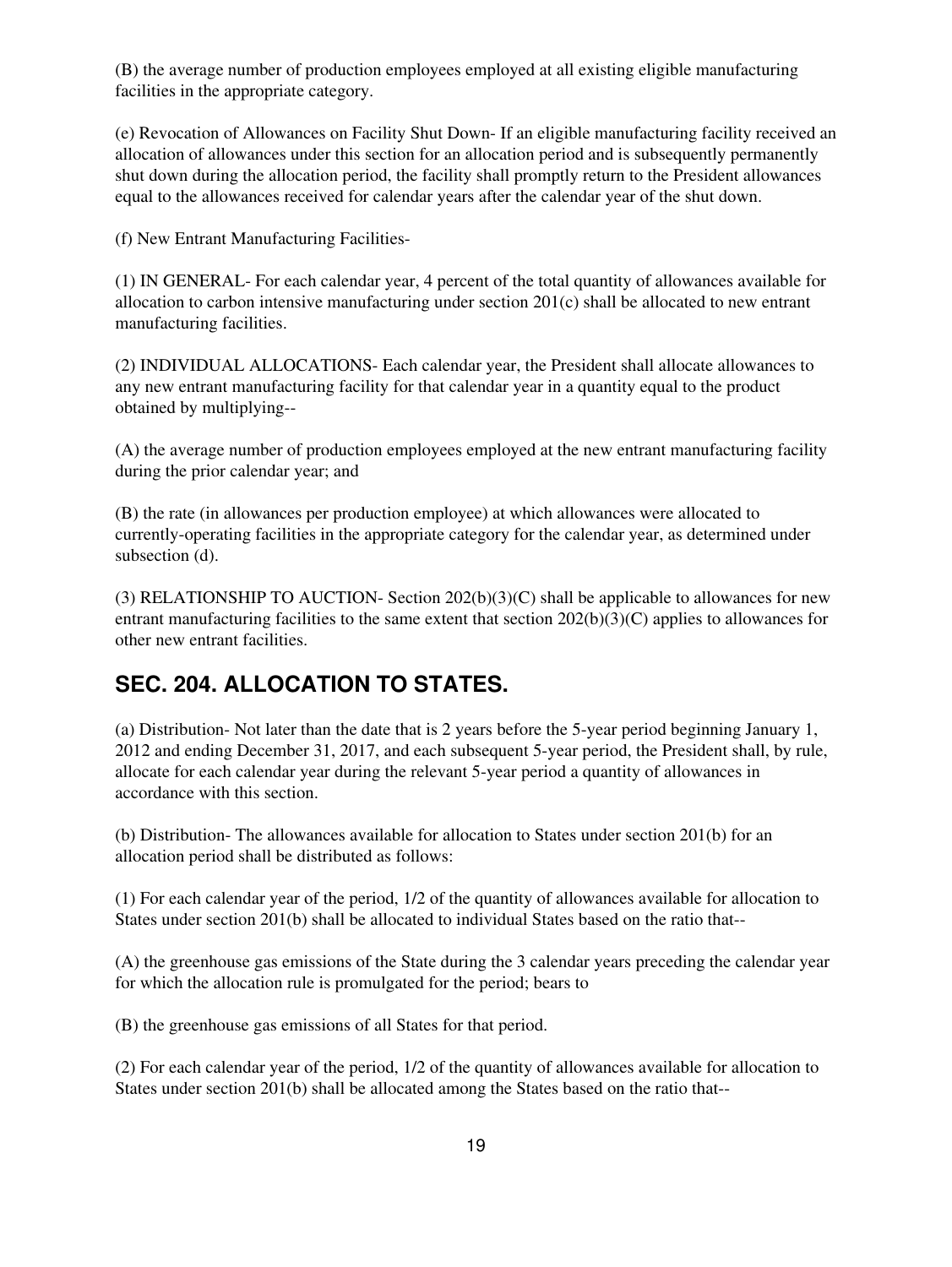(A) the population of the State, as determined by the most recent decennial census preceding the calendar year for which the allocation rule is promulgated for the allocation period; bears to

(B) the population of all States as determined by that census.

(c) Use-

(1) IN GENERAL- During any calendar year, a State shall use not less than 90 percent of the allowances allocated to the State (or proceeds of sale of those allowances) for that calendar year--

(A) to mitigate impacts on low-income energy consumers;

(B) to promote energy efficiency (including support of electricity demand reduction, waste minimization, and recycling programs);

(C) to promote investment in nonemitting electricity generation technology;

(D) to encourage advances in energy technology that reduce or sequester greenhouse gas emissions;

(E) to avoid distortions in competitive electricity markets;

(F) to mitigate obstacles to investment by new entrants in electricity generation markets and energy-intensive manufacturing sectors;

(G) to address local or regional impacts of climate change policy, including providing assistance to displaced workers;

(H) to mitigate impacts on energy-intensive industries in internationally competitive markets; or

(I) to enhance energy security.

(2) DEADLINE- A State shall distribute or sell allowances for use in accordance with paragraph (1) by not later than 1 year before the beginning of each allowance allocation period.

(3) RETURN OF ALLOWANCES- Not later than 330 days before the beginning of each period, a State shall return to the President any allowances not distributed by the deadline in paragraph (2).

### **SEC. 205. ALLOCATION FOR AGRICULTURAL PROJECTS.**

(a) Agricultural Greenhouse Gas Management Research-

(1) REPORT- Not later than 1 year after the date of enactment of this Act, the Secretary of Agriculture, in consultation with scientific and agricultural experts, shall prepare and submit to Congress a report that describes the status of research on agricultural greenhouse gas management, including a description of--

(A) research on soil carbon sequestration and other agricultural greenhouse gas management that has been carried out;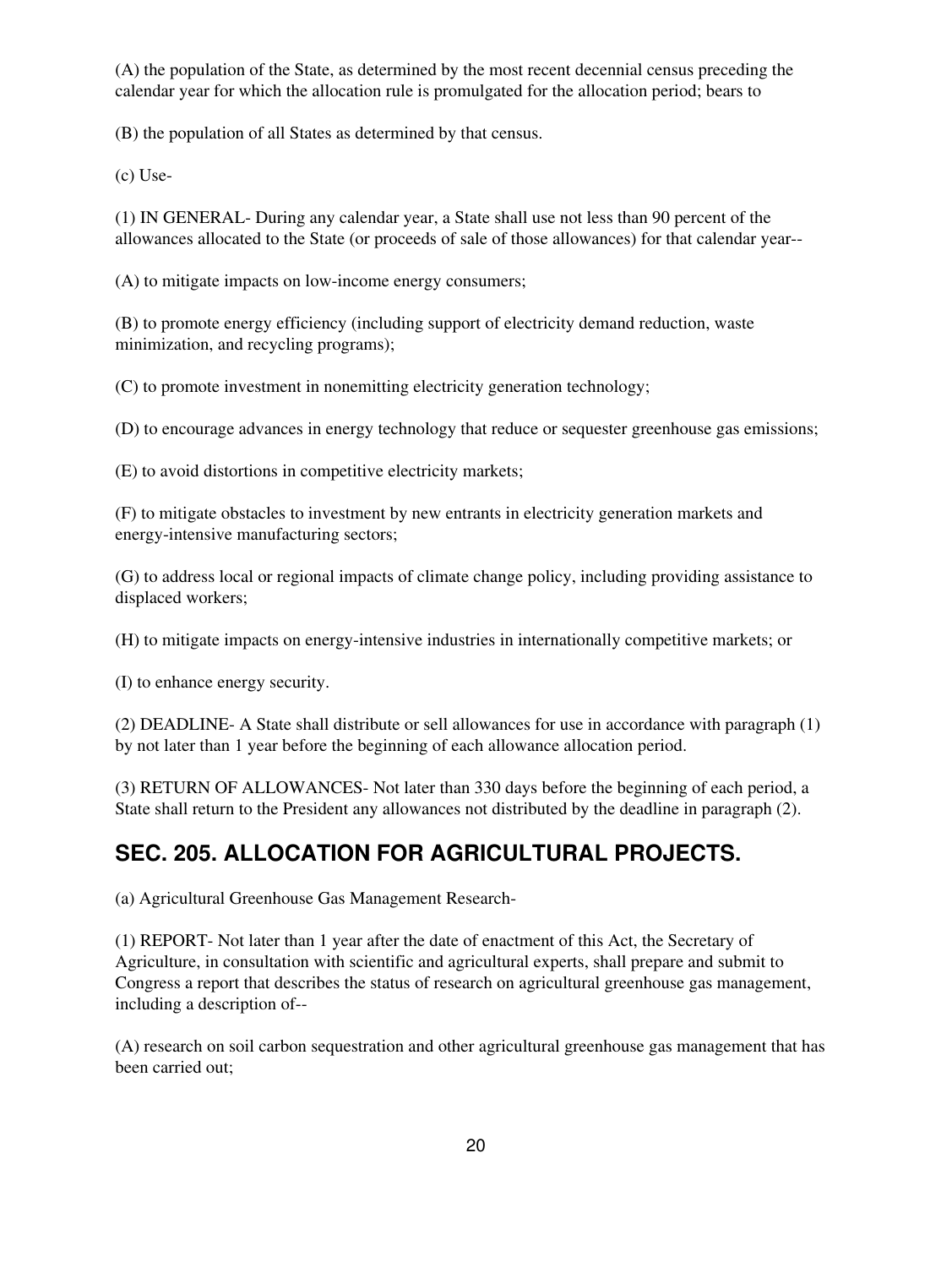(B) any additional research that is necessary;

(C) the proposed priority for additional research;

(D) the most appropriate approaches for conducting the additional research; and

(E) the manner is which carbon credits that are specific to agricultural operations should be valued and allotted.

#### (2) STANDARDIZED SYSTEM OF SOIL CARBON MEASUREMENT AND CERTIFICATION FOR THE AGRICULTURAL SECTOR-

(A) IN GENERAL- As soon as practicable after the date of enactment of this Act, the Secretary of Agriculture shall establish a standardized system of soil carbon measurement and certification for the agricultural sector.

(B) ADMINISTRATION- In establishing the system, the Secretary shall--

(i) create a standardized system of measurements for agricultural greenhouse gases that takes into account crop type, fertilizer and water inputs, soil type, region or weather, tilling practices, and other relevant factors; and

(ii) delineate the most appropriate system of certification of credit by public or private entities.

(3) RESEARCH- After the date of submission of the report described in paragraph (1), the President and the Secretary of Agriculture (in collaboration with the member institutions of higher education of the Consortium for Agricultural Soil Mitigation of Greenhouse Gases, institutions of higher education, and research entities) shall initiate a program to conduct any additional research that is necessary relating to soil carbon sequestration and other agricultural sector greenhouse gas emissions for all agricultural sectors, including trees and grassland.

(b) Agricultural Sequestration Allowances- Taking into account the report prepared under subsection (a)(1), the Secretary of Agriculture shall establish, by rule, a program under which agricultural sequestration allowances may be distributed to entities that carry out sequestration projects on agricultural land that achieve long-term greenhouse gas emission mitigation benefits.

(c) Quantity- During a calendar year, the Secretary of Agriculture shall distribute agricultural sequestration allowances in a quantity not greater than the product obtained by multiplying--

(1) the total number of allowances issued for the calendar year under section 101(a); and

(2) the percentage of allowances available for agricultural sequestration under section  $201(a)$ .

(d) Relationship to Auction-

(1) INSUFFICIENT ALLOWANCES- If the allowances available for agricultural sequestration under subsection (c) are insufficient to enable the allocations required under the program established under subsection (b) to be made, the additional required allowances shall be deducted from allowances available for auction under section 208.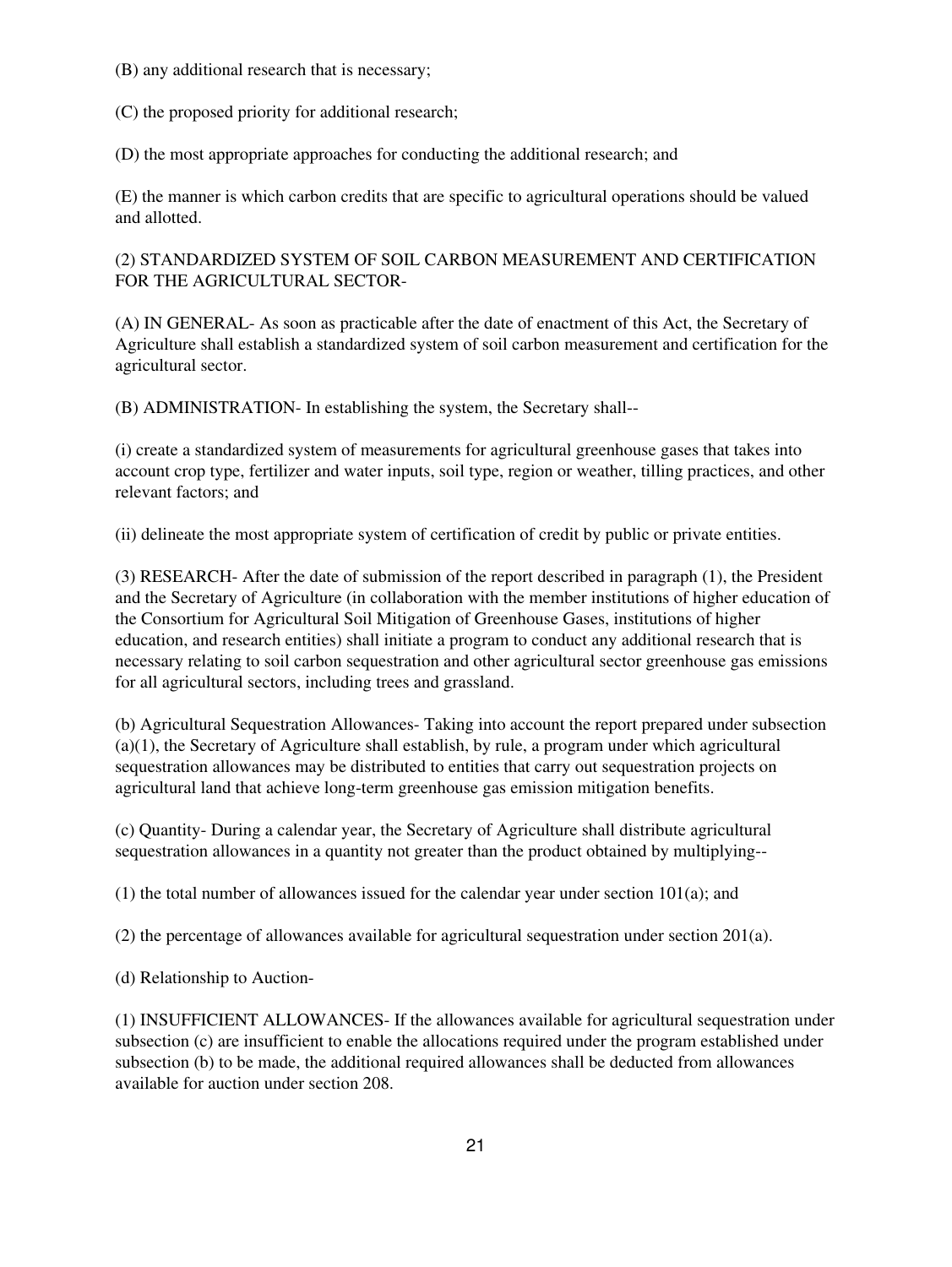(2) SURPLUS ALLOWANCES- If the Secretary of Agriculture does not allocate under this subsection all of the allowances available for agricultural sequestration, any unallocated allowances shall be added to the allowances available for auction under section 208.

(e) Education and Outreach Services- The Secretary of Agriculture, acting through the Cooperative State Research, Education, and Extension Service, shall carry out a program to provide--

(1) education and outreach services to agricultural producers relating to--

(A) the carbon sequestering ability of soil by region, plant type, soil type, cropping practice, and water availability;

(B) the soil and environmental benefits of carbon sequestration;

(C) the transition to carbon sequestering soil techniques;

(D) other agricultural sector greenhouse gas emission reduction activities; and

(E) the rules and earning potential of participating in private and public carbon trading systems; and

(2) education and outreach services to aggregators relating to--

(A) the management of carbon credits for agricultural producers; and

(B) the assistance provided to agricultural producers for the management required for carbon trading systems.

(f) Competitive Grants-

(1) IN GENERAL- The Secretary of Agriculture shall carry out a program to provide competitive grants to conduct research, education, and outreach service projects under this section within and outside of the Department of Agriculture.

(2) PRIORITY- In making grants under paragraph (1), the Secretary of Agriculture shall give priority to community organizations and producer groups.

(3) LIMITATIONS-

(A) RESEARCH PROJECTS- The maximum amount of a grant awarded for a research project under this subsection shall be \$500,000.

(B) EDUCATIONAL AND OUTREACH PROJECTS- The maximum amount of a grant awarded for an education or outreach project under this subsection shall be \$50,000.

(4) FUNDING- Of the funds of the Energy Technology Deployment Fund, the Secretary of Agriculture shall use to carry out this subsection, without further appropriation, \$10,000,000 for each of fiscal years 2008 through 2013, to remain available until expended.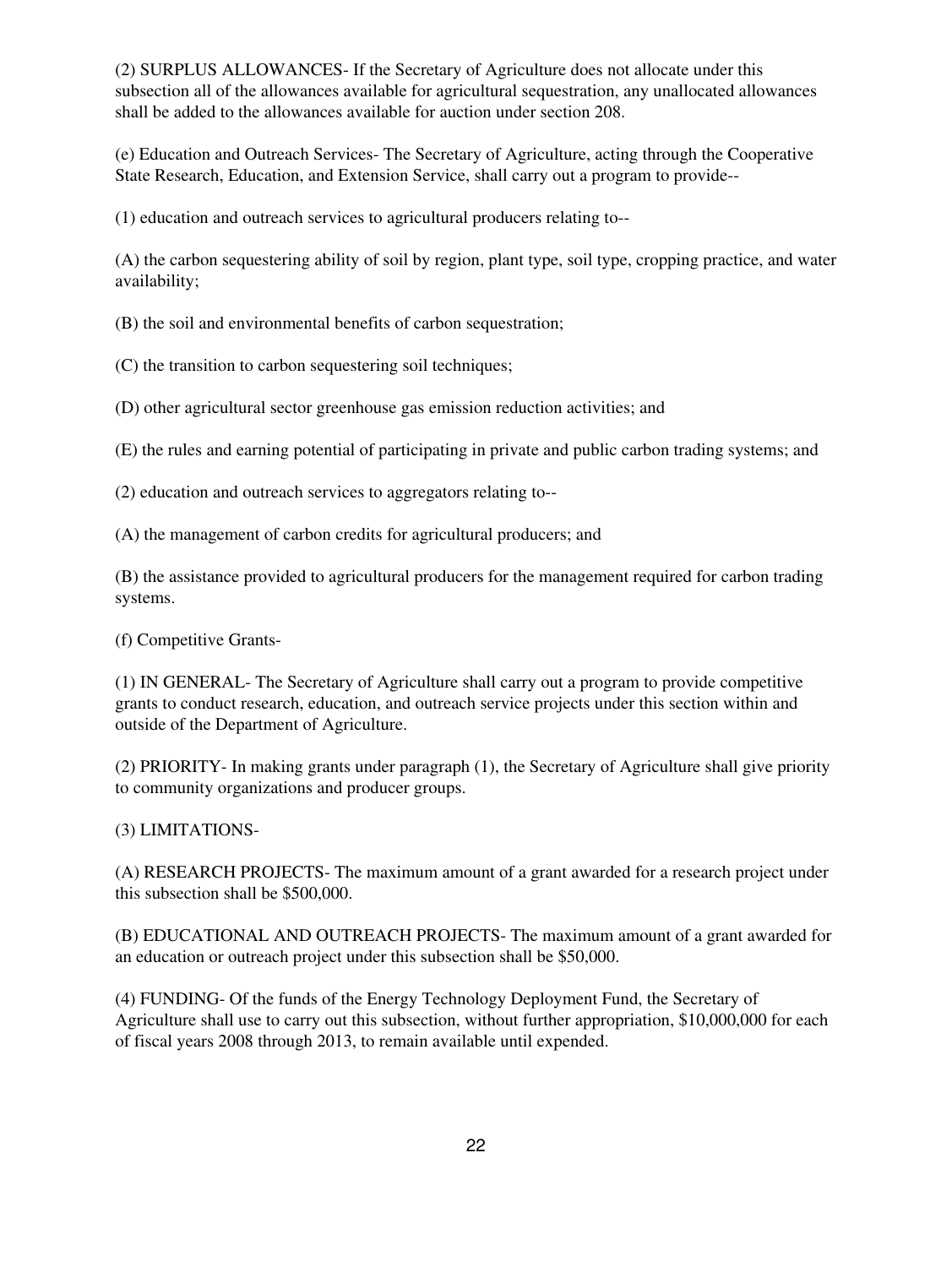# **SEC. 206. ALLOCATION FOR EARLY REDUCTIONS.**

(a) Establishment-

(1) IN GENERAL- The President shall establish, by rule, a program under which the President may distribute to any entity that carries out a project to reduce or sequester greenhouse gas emissions before the initial allocation period a quantity of allowances that reflects the actual emissions reductions or net sequestration of the project, as determined by the President.

(2) INSUFFICIENT ALLOWANCES- The President shall establish procedures for distribution of allowances if the total quantity of eligible early reductions exceeds the quantity of allowances available under subsection (b).

(b) Available Allowances- The total quantity of allowances distributed under subsection (a) may not exceed the product obtained by multiplying--

(1) the total number of allowances issued for the calendar year under section 101(a); and

(2) the percentage available for early reduction allowances for the calendar year under section 201(a).

(c) Eligibility- The President may distribute allowances only for early reduction projects that--

(1) are consistent with maintaining the environmental integrity of the program under this Act; and

(2) were reported under--

(A) the Voluntary Reporting of Greenhouse Gases Program of the Energy Information Administration under section 1605(b) of the Energy Policy Act of 1992 (42 U.S.C. 13385(b));

(B) the Climate Leaders Program of the Environmental Protection Agency; or

(C) a State-administered or privately administered registry that includes early reduction actions not covered under the programs described in subparagraph (A) or (B).

## **SEC. 207. ALLOCATION OF CARBON CAPTURE AND SEQUESTRATION BONUS ALLOWANCES.**

(a) Bonus Allowances for Near-Term Geological Sequestration Projects-

(1) ESTABLISHMENT-

(A) IN GENERAL- The President shall establish, by rule, a demonstration program under which the President shall encourage near-term development of certain geological sequestration projects by distributing bonus allowances to entities that implement the projects.

(B) ADDITIONAL ALLOWANCES- The distribution of bonus allowances shall be in addition to any credits distributed for the projects under section 302.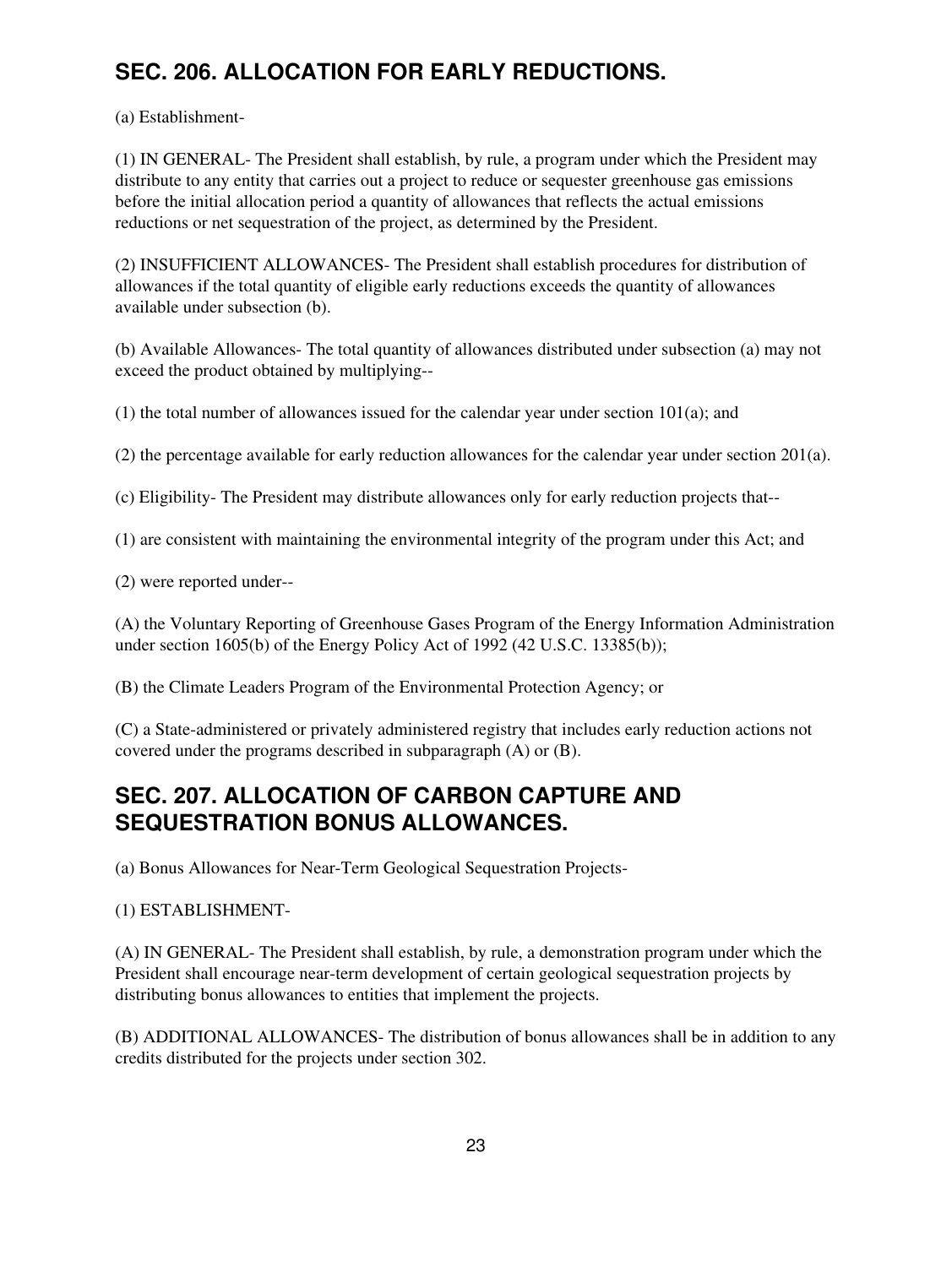(2) QUALIFYING PROJECTS- To be eligible for bonus allowances under this subsection, a project shall--

(A) comply with such procedures as the President may establish for crediting geological sequestration projects under sections 302 and 303;

(B) sequester carbon dioxide emissions resulting from electric power generation; and

(C) have begun operation during the period beginning January 1, 2008, and ending December 31, 2030.

(3) ALLOCATION OF BONUS ALLOWANCES- Each calendar year, the President shall distribute bonus allowances to each qualifying project under this subsection in a quantity equal to the product obtained by multiplying the number of tons sequestered by the project and the bonus allowance rate for that calendar year as provided in the following table:

-----------------------------------

Calendar Year Bonus Allowance Rate

----------------------------------- 2012 3.5 2013 3.5 2014 3.5 2015 3.5 2016 3.5 2017 3.5 2018 3.3 2019 3.1 2020 2.9 2021 2.7 2022 2.5 2023 2.3 2024 2.1 2025 1.9 2026 1.7 2027 1.5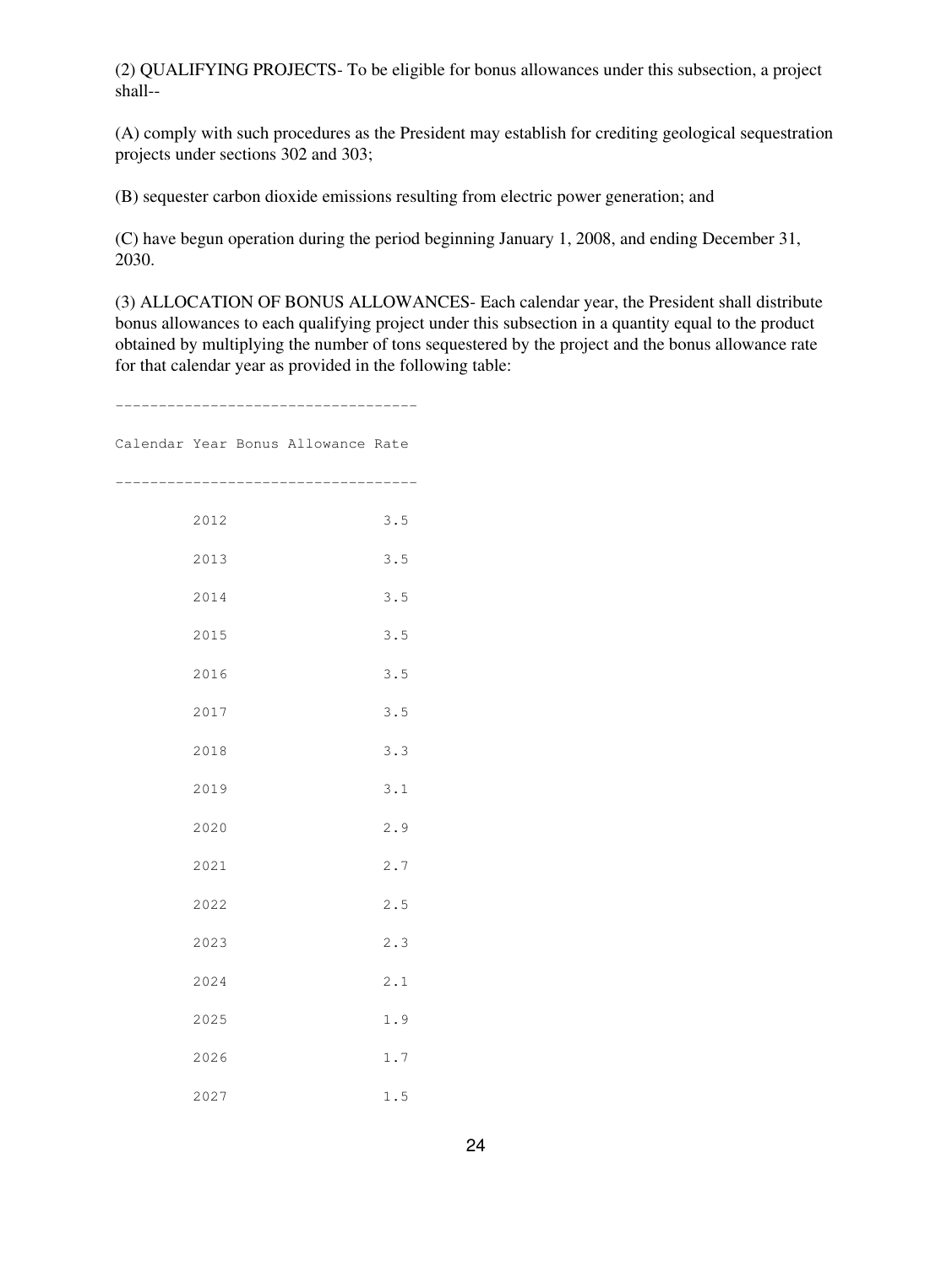| 2028 | 1.3 |
|------|-----|
| 2029 | 1.1 |
| 2030 | 0.9 |
| 2031 | 0.7 |
| 2032 | 0.5 |
| 2033 | 0.5 |
| 2034 | 0.5 |
| 2035 | 0.5 |
| 2036 | 0.5 |
| 2037 | 0.5 |
| 2038 | 0.5 |
| 2039 | 0.5 |
| 2040 | 0.0 |
|      |     |

(4) 10-year LIMIT- A qualifying project may receive annual bonus allowances under this subsection only for the first 10 years of operation.

(5) RELATIONSHIP TO AUCTION-

(A) INSUFFICIENT BONUS ALLOWANCES- If the bonus allowances available for geological sequestration (as determined by multiplying the total number of allowances issued for a calendar year under section  $101(a)$  and the percentage for geological sequestration under section  $201(a)$ ) are insufficient to enable the allocations required under paragraph (3) to be made, the additional required allowances shall be deducted from allowances available for auction under section 208.

(B) SURPLUS BONUS ALLOWANCES- If the President does not allocate under this subsection all of the allowances available for geological sequestration, any unallocated allowances shall be added to the allowances available for auction under section 208.

(b) Report on Geological Sequestration Projects- Not later than 1 year after the date of enactment of this Act, the President shall submit to Congress a report on the environmental, health, and safety issues surrounding the long-term storage of large quantities of carbon dioxide emissions in geological formations, including any legislative recommendations to address liability for releases of carbon dioxide emissions from the formations.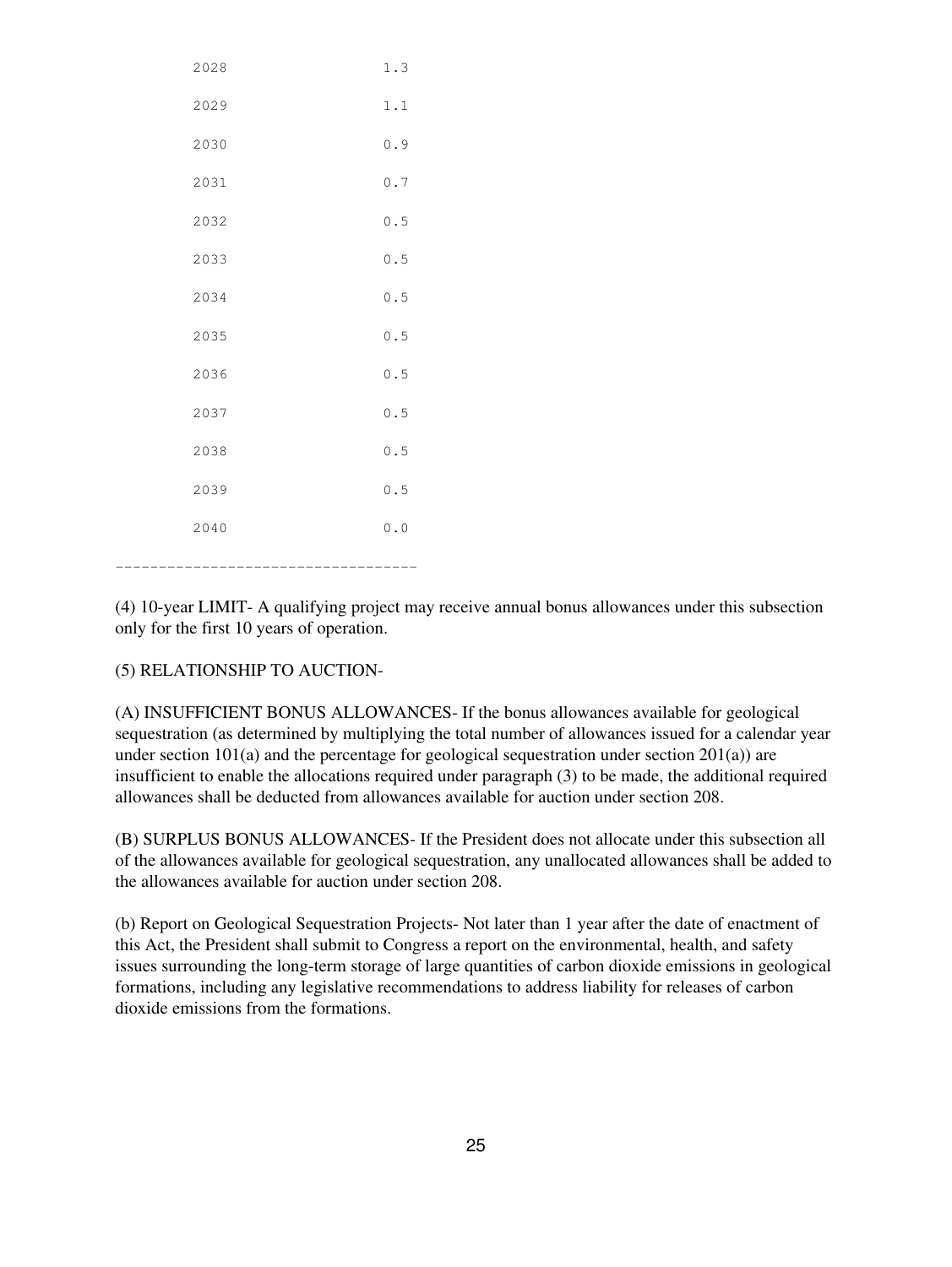### **SEC. 208. AUCTION OF ALLOWANCES FOR TECHNOLOGY, ADAPTATION, AND ASSISTANCE PROGRAMS.**

(a) Procedure- The President shall establish, by rule, a procedure for the auction of allowances for each calendar year in accordance with this section.

(b) Base Quantity- Subject to subsection (c), the base quantity of allowances to be auctioned for a calendar year shall be the product obtained by multiplying--

(1) the total number of allowances issued for the calendar year under section 101(a); and

(2) the percentage for technology, adaptation, and low-income household assistance for the calendar year under section 201(a).

(c) Adjustments to Number of Allowances Auctioned- For any calendar year, the quantity of allowances shall be equal to the base quantity of allowances determined pursuant to subsection (b)--

(1) minus any excess allowances needed to--

(A) allocate allowances to a new entrant facility under section  $202(b)(3)$ ;

(B) allocate allowances to a new entrant manufacturing facility under section 203(f);

(C) allocate allowances for an agricultural sequestration project under section 205; or

(D) allocate carbon capture and sequestration bonus allowances under section 207(a); and

(2) plus any allowances that were--

(A) available for allocation by the President under section 201(b) for the calendar year but not distributed;

(B) available for allocation for the proceeding calendar year for new entrant facilities under section 202(b)(3) but not distributed during that calendar year;

(C) returned to the President by the owner or operator of a shut down eligible manufacturing facility under section 203(e);

(D) available for allocation for the preceding calendar year for new entrant manufacturing facilities under section 203(f) but not distributed during that calendar year;

(E) returned to the President by a State under section 204(b)(3);

(F) available during the preceding calendar year for allocation to an agricultural project under section 205 but not distributed during that calendar year; or

(G) available during the preceding calendar year for allocation as a carbon capture and sequestration bonus allowance under section 207(a) but not distributed during that calendar year.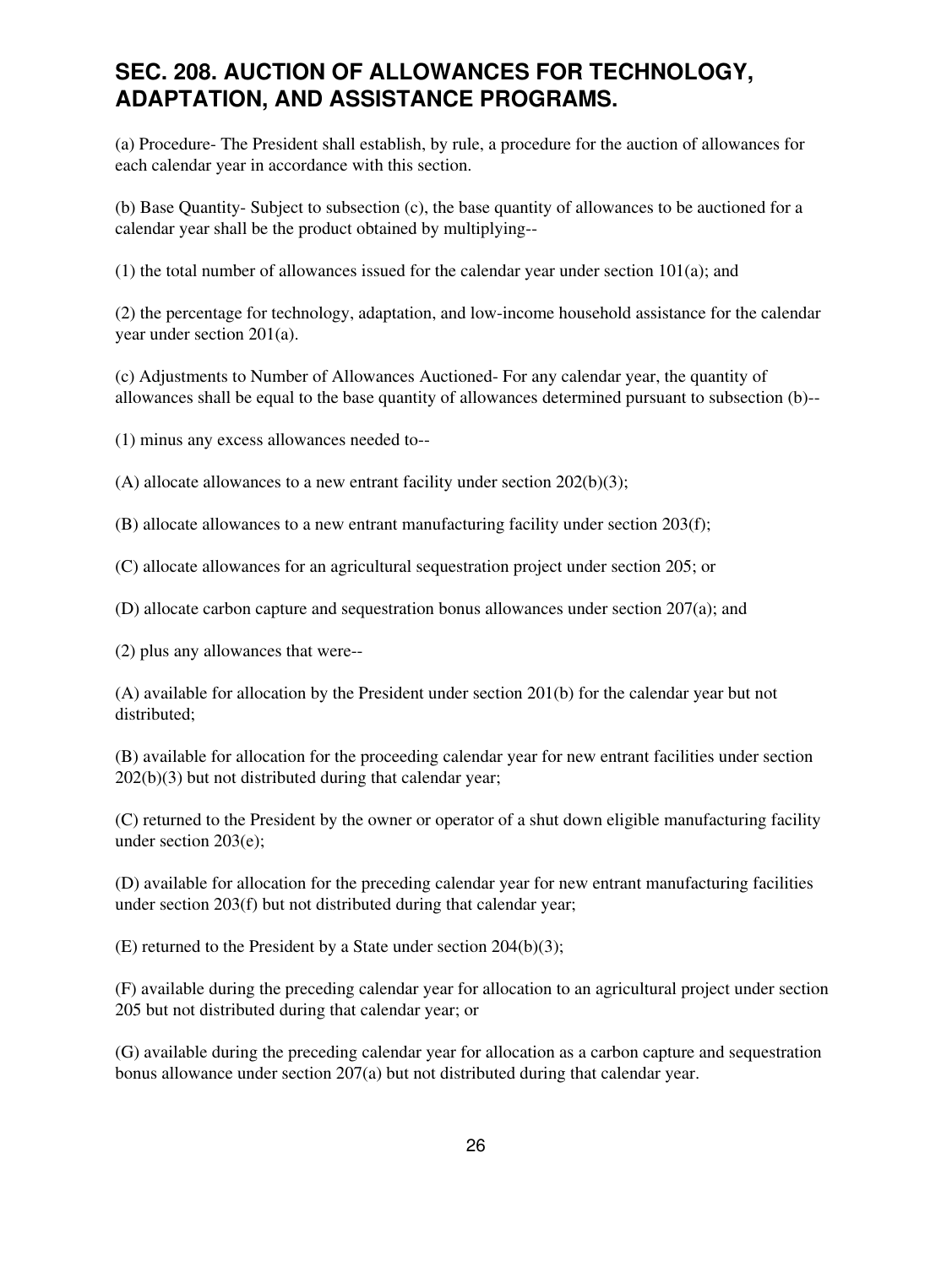(d) Allocation of Reduction or Increase- Any reduction or increase in auction allowances under subsection (c) shall be allocated among technology, adaptation, and low-income household assistance in the same ratio as the base quantity of allowances is allocated between technology, adaptation, and low-income household assistance under section 201(a).

(e) Schedule- The auction of allowances shall be held on the following schedule:

(1) In 2009, the President shall auction--

(A) 1/2 of the allowances available for auction for 2012; and

(B) 1/2 of the allowances available for auction for 2013.

(2) In 2010, the President shall auction 1/2 of the allowances available for auction for 2014.

(3) In 2011, the President shall auction 1/2 of the allowances available for auction for 2015.

(4) In 2012 and each subsequent calendar year, the President shall auction--

(A) 1/2 of the allowances available for auction for that calendar year; and

(B) 1/2 of the allowances available for auction for the calendar year that is 4 calendar years after that calendar year.

(f) Auction Proceeds-

(1) ESTABLISHMENT OF FUNDS- There are established in the Treasury the following funds:

(A) The Energy Technology Deployment Fund.

(B) The Climate Adaptation Fund.

(C) The Energy Assistance Fund.

(2) DEPOSIT OF FUNDS- Subject to paragraph (3), the President shall deposit into the funds under paragraph (1) the proceeds of auctions of allowances under this section, in the same ratio as the base quantity of allowances for the applicable year for technology, adaptation, and low-income household assistance, respectively, under section 201(a).

(3) LIMITATION- Any auction proceeds that would otherwise be deposited into the funds established under subparagraphs (A) and (B) of paragraph (1) shall be treated as miscellaneous receipts of the United States and deposited into the general fund of the Treasury to the extent that the funds exceed--

(A) for calendar year 2009, \$25,000,000,000; and

(B) for each subsequent year, the product obtained by multiplying--

(i) the amount of the limitation established for the preceding year; by

(ii) the ratio described in section  $102(d)(2)(B)$ .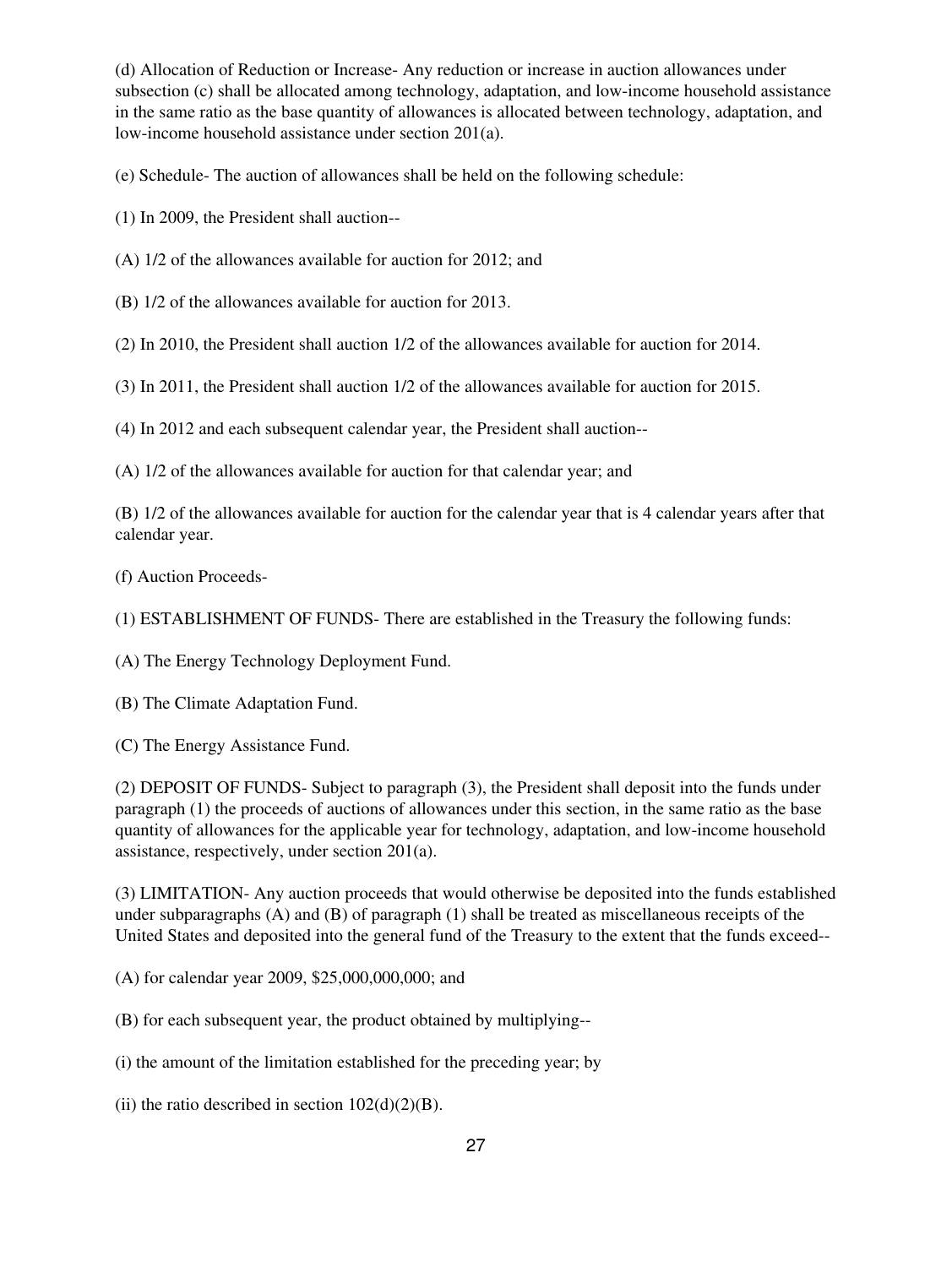### **TITLE III--PROVISION OF CREDITS**

# **SEC. 301. CREDITS FOR ACTIVITIES THAT TAKE GREENHOUSE GAS PRECURSORS OUT OF COMMERCE IN THE UNITED STATES.**

(a) In General- The President shall establish, by rule, a program under which the President distributes credits to United States entities for certain downstream activities in accordance with this section.

(b) Use of Fuels as Feedstocks- If the President determines that an entity has used a covered fuel (other than coal) as a feedstock in calendar year 2012 or any calendar year thereafter, so that the carbon dioxide associated with the covered fuel will not be emitted, the President shall distribute to that entity a quantity of credits equal to the quantity of covered fuel used as feedstock by the entity during that calendar year, measured in carbon dioxide equivalents.

(c) Exporters of Covered Fuel- If the President determines that an entity has exported covered fuel (other than coal) (including exports of natural gas from Alaska to Canada for reimportation into the United States) in calendar year 2012 or any calendar year thereafter, the President shall distribute to that entity a quantity of credits equal to the quantity of covered fuel exported by the entity during that calendar year, measured in carbon dioxide equivalents.

(d) Other Exporters- If the President determines that an entity has exported hydrofluorocarbons, perfluorocarbons, sulfur hexafluoride, or nitrous oxide in calendar year 2012 or any calendar year thereafter, the President shall distribute to that entity a quantity of credits equal to the volume of hydrofluorocarbons, perfluorocarbons, sulfur hexafluoride, or nitrous oxide exported by the entity during that calendar year, measured in carbon dioxide equivalents.

(e) Hydrofluorocarbon Destruction- If the President determines that an entity has destroyed hydrofluorocarbons in calendar year 2012 or any calendar year thereafter, the President shall distribute to that entity a quantity of credits equal to the volume of hydrofluorocarbons destroyed by the entity during that calendar year, measured in carbon dioxide equivalents.

# **SEC. 302. CREDITS FOR CARBON DIOXIDE SEQUESTRATION.**

If the President determines that an entity has sequestered in calendar year 2012 or any calendar year thereafter carbon dioxide emissions in a geological formation in a manner the President determines will achieve long-term greenhouse gas mitigation benefits, the President shall distribute to that entity a quantity of credits equal to the quantity of carbon dioxide sequestered by the entity during that calendar year.

# **SEC. 303. CREDITS FOR PROJECTS THAT OFFSET OTHER GREENHOUSE GAS EMISSIONS.**

(a) Establishment- The President shall establish, by rule, a program under which the President shall distribute credits to entities that carry out offset projects in the United States that--

(1)(A) reduce any greenhouse gas emissions that are not covered greenhouse gas emissions in calendar year 2012 or any calendar year thereafter; or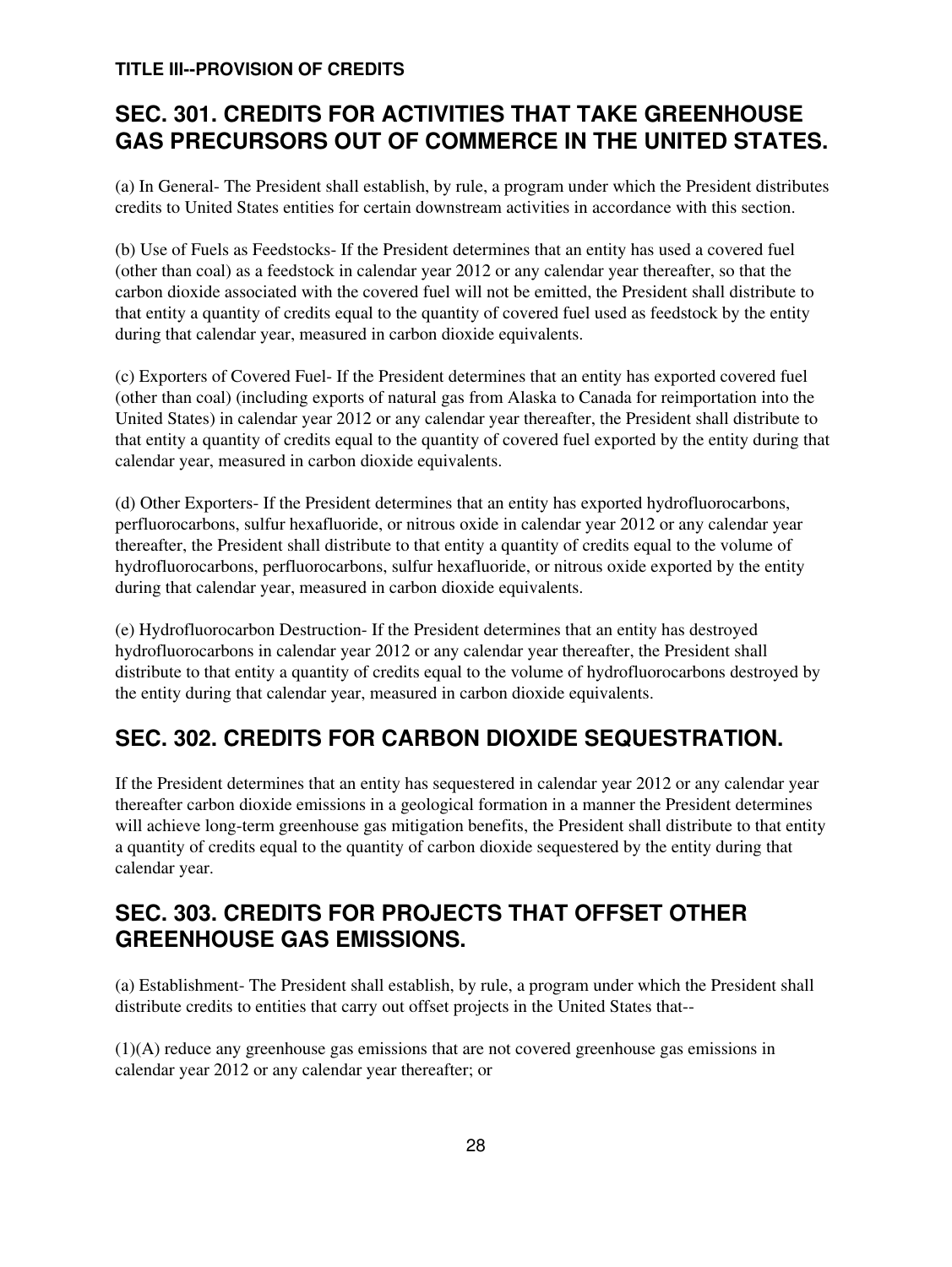(B) sequester a greenhouse gas in calendar year 2012 or any calendar year thereafter;

(2) meet the requirements of section 601(c); and

(3) are consistent with maintaining the environmental integrity of the program under this Act.

(b) Categories of Offset Projects Eligible for Streamlined Procedures-

(1) IN GENERAL- The program established under this section shall include the use of streamlined procedures for distributing credits to categories of projects for which the President determines there are broadly accepted standards or methodologies for quantifying and verifying the long-term greenhouse gas emission mitigation benefits of the projects.

(2) CATEGORIES OF PROJECTS- The streamlined procedures described in paragraph (1) shall apply to--

- (A) landfill methane use projects;
- (B) animal waste or municipal wastewater methane use projects;

(C) projects to reduce sulfur hexafluoride emissions from transformers;

- (D) coal mine methane use projects; and
- (E) such other categories of projects as the President may specify by rule.
- (c) Distribution of Credits-

(1) IN GENERAL- If the President determines that an entity has carried out an offset project in calendar year 2012 or any calendar year thereafter that is eligible under this section, the President shall distribute to that entity a quantity of credits equal to the volume of greenhouse gas emissions reduced or sequestered during that calendar year, measured in carbon dioxide equivalents.

(2) UNCLASSIFIED PROJECTS- With respect to an offset project that is not classified within any project category described in subsection (b), the President may distribute less than 1 credit for each ton of greenhouse gas emissions reduced or sequestered, measured in carbon dioxide equivalents.

(d) Ineligible Offset Projects- An offset project shall not be eligible to receive a credit under this section if the offset project is eligible to receive credits or allowances under section 205, 206, 207, 301, or 302.

### **TITLE IV--TECHNOLOGY, ADAPTATION, AND ASSISTANCE PROGRAMS**

### **SEC. 401. EARLY TECHNOLOGY DEPLOYMENT PROGRAMS.**

(a) In General-

(1) ALLOCATION- Beginning in fiscal year 2010, the Secretary shall use 80 percent of the funds deposited in the Energy Technology Deployment Fund (other than funds used under sections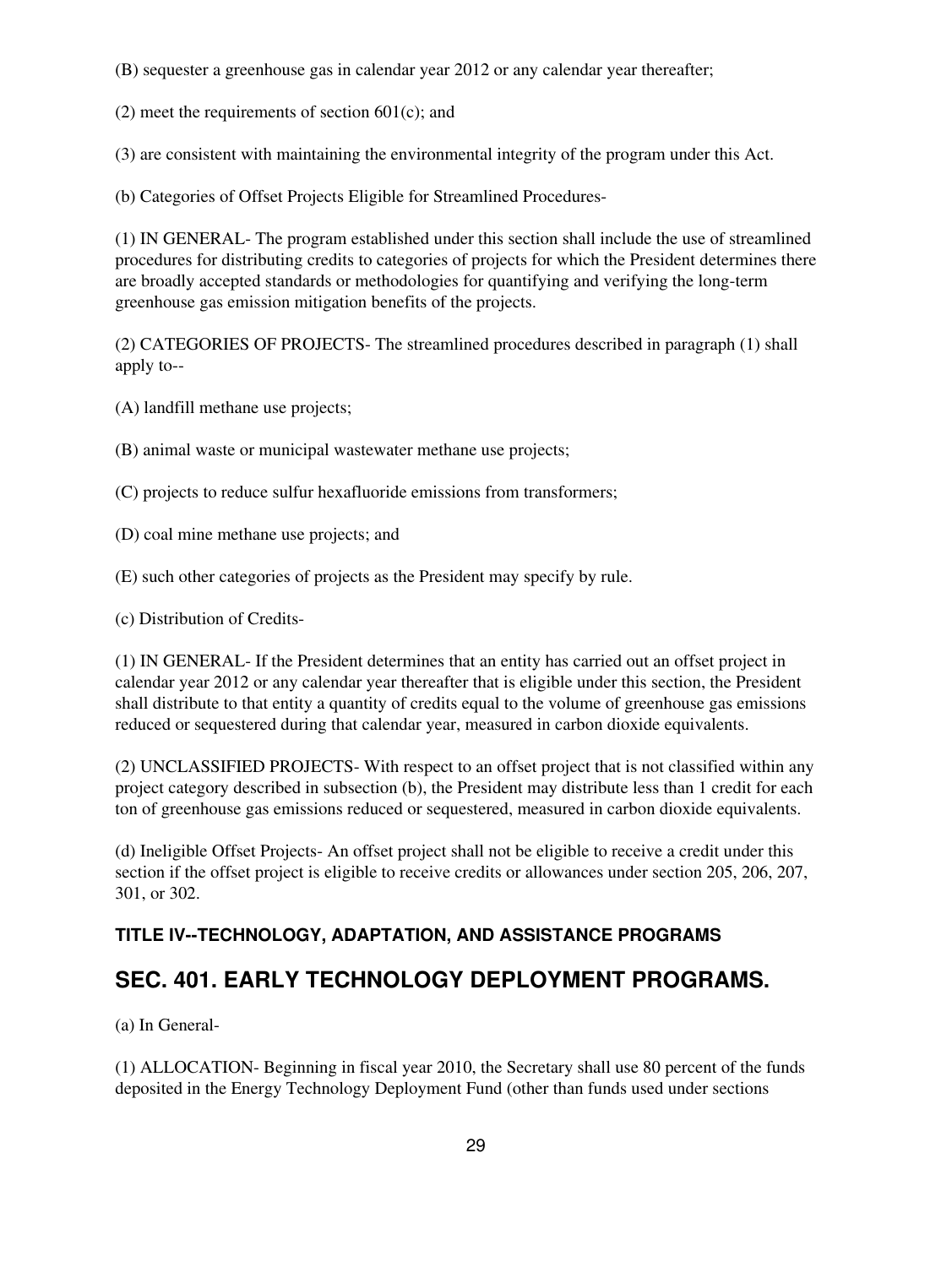102(i)(3) and 205(f)(4)), without further appropriation or fiscal year limitation, as follows:

(A) 45 percent of the funds shall be used to carry out the zero- or low-carbon energy technologies program under subsection (b).

(B) 35 percent of the funds shall be used as follows:

(i) 28 percent shall be used to carry out the advanced coal and sequestration technologies program under subsection (c).

(ii) 7 percent shall be used to carry out the cellulosic biomass ethanol and municipal solid waste technology deployment programs.

(C) 20 percent shall be used to carry out the advanced technology vehicles manufacturing incentive program under subsection (e).

(2) ADJUSTMENT OF PROGRAM FUNDING PROPORTIONS-

(A) REVIEW- Not later than September 30, 2013, the Secretary shall enter into appropriate arrangements with the National Academy of Sciences to review, every 10 years, the funding categories and percentages under this subsection to determine if the categories and percentages are responsive to the greatest needs and opportunities for deployment of advanced energy technology to mitigate climate change.

(B) ADJUSTMENT- On receipt of the report by the National Academy of Sciences, the Secretary may, by rule, adjust the funding categories and percentages under this subsection to implement the recommendations by the National Academy of Sciences.

(b) Zero- or Low-Carbon Energy Technologies Deployment-

(1) DEFINITIONS- In this subsection:

(A) ENERGY SAVINGS- The term `energy savings' means megawatt-hours of electricity or million British thermal units of natural gas saved by a product, in comparison to projected energy consumption under the energy efficiency standard applicable to the product.

(B) HIGH-EFFICIENCY CONSUMER PRODUCT- The term `high-efficiency consumer product' means a covered product to which an energy conservation standard applies under section 325 of the Energy Policy and Conservation Act (42 U.S.C. 6295), if the energy efficiency of the product exceeds the energy efficiency required under the standard.

(C) ZERO- OR LOW-CARBON GENERATION- The term `zero- or low-carbon generation' means generation of electricity by an electric generation unit that--

(i) emits no carbon dioxide into the atmosphere, or is fossil-fuel fired and emits into the atmosphere not more than 250 pounds of carbon dioxide per megawatt-hour (after adjustment for any carbon dioxide from the unit that is geologically sequestered); and

(ii) was placed into commercial service after the date of enactment of this Act.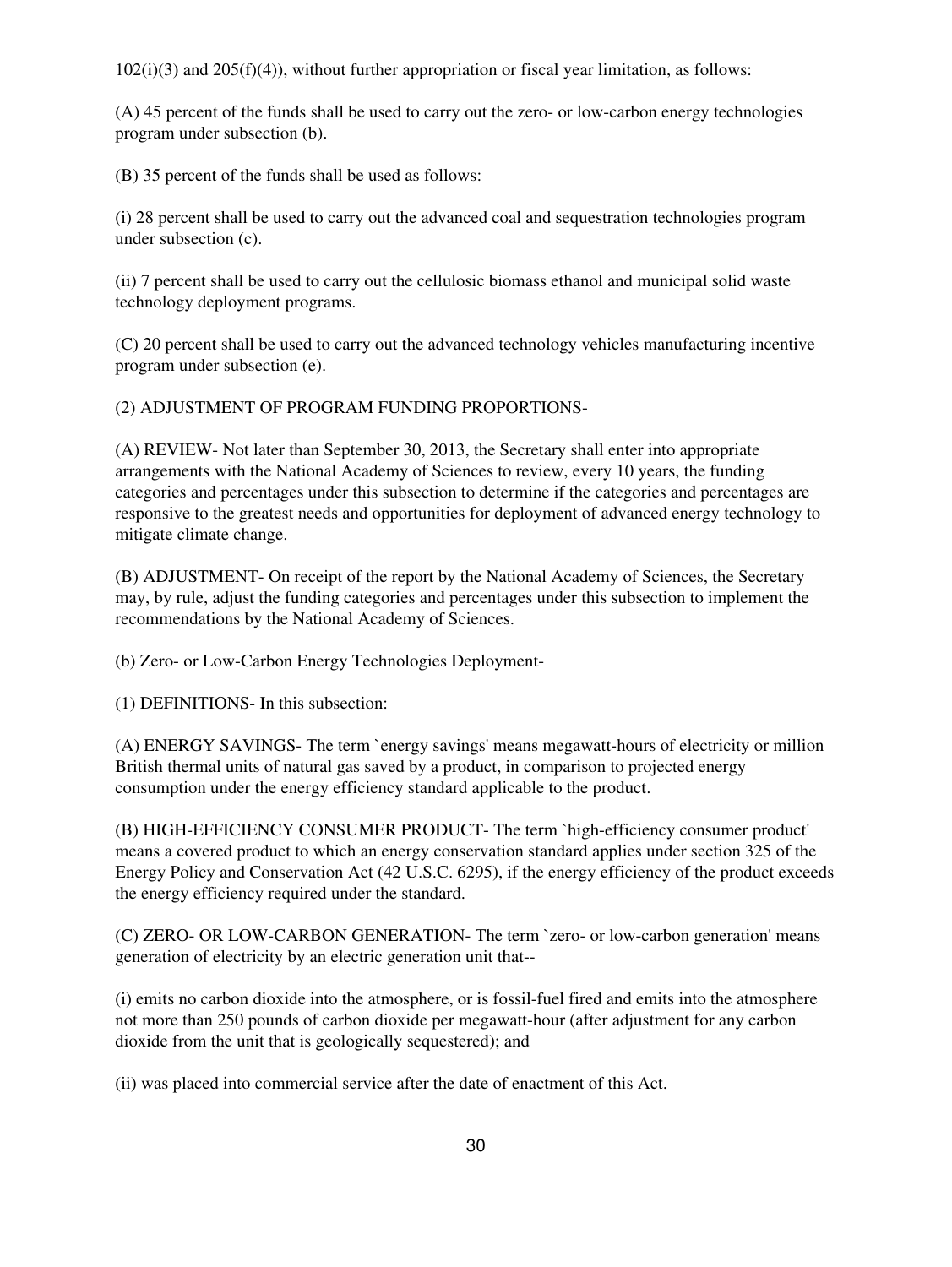(2) FINANCIAL INCENTIVES PROGRAM- During each fiscal year beginning on or after October 1, 2008, the Secretary shall competitively award financial incentives under this subsection in the following technology categories:

(A) Production of electricity from new zero- or low-carbon generation.

(B) Manufacture of high-efficiency consumer products.

(3) REQUIREMENTS-

(A) IN GENERAL- The Secretary shall make awards under this subsection to producers of new zeroor low-carbon generation and to manufacturers of high-efficiency consumer products--

(i) in the case of producers of new zero- or low-carbon generation, based on the bid of each producer in terms of dollars per megawatt-hour of electricity generated; and

(ii) in the case of manufacturers of high-efficiency consumer products, based on the bid of each manufacturer in terms of dollars per megawatt-hour or million British thermal units saved.

#### (B) ACCEPTANCE OF BIDS-

(i) IN GENERAL- In making awards under this subsection, the Secretary shall--

(I) solicit bids for reverse auction from appropriate producers and manufacturers, as determined by the Secretary; and

(II) award financial incentives to the producers and manufacturers that submit the lowest bids that meet the requirements established by the Secretary.

(ii) FACTORS FOR CONVERSION-

(I) IN GENERAL- For the purpose of assessing bids under clause (i), the Secretary shall specify a factor for converting megawatt-hours of electricity and million British thermal units of natural gas to common units.

(II) REQUIREMENT- The conversion factor shall be based on the relative greenhouse gas emission benefits of electricity and natural gas conservation.

(C) INELIGIBLE UNITS- A new unit for the generation of electricity that uses renewable energy resources shall not be eligible to receive an award under this subsection if the unit receives renewable energy credits under a Federal renewable portfolio standard.

#### (4) FORMS OF AWARDS-

(A) ZERO- AND LOW-CARBON GENERATORS- An award for zero- or low-carbon generation under this subsection shall be in the form of a contract to provide a production payment for each year during the first 10 years of commercial service of the generation unit in an amount equal to the product obtained by multiplying--

(i) the amount bid by the producer of the zero- or low-carbon generation; and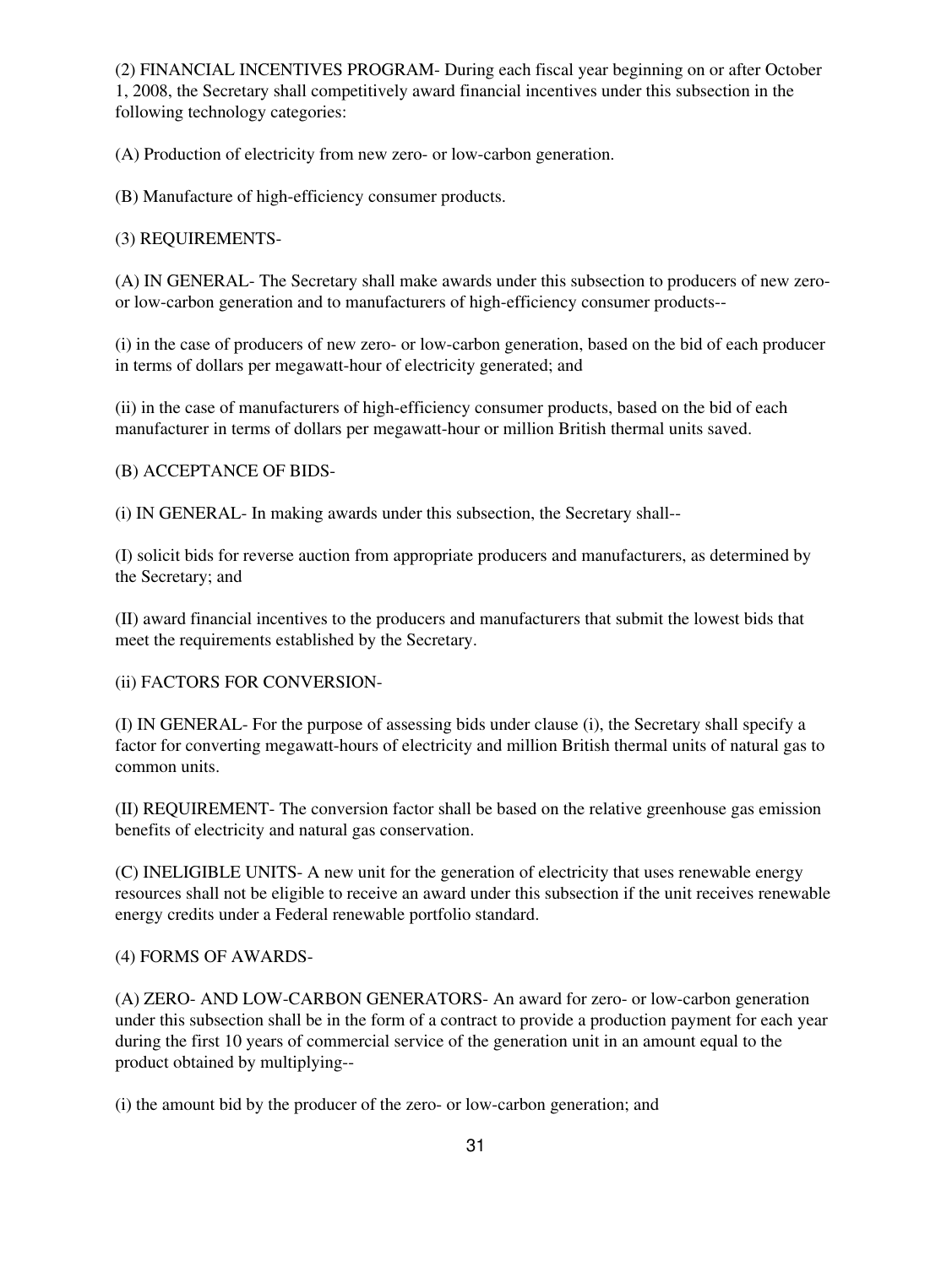(ii) the megawatt-hours estimated to be generated by the zero- or low-carbon generation unit each year.

(B) HIGH-EFFICIENCY CONSUMER PRODUCTS- An award for a high-efficiency consumer product under this subsection shall be in the form of a lump sum payment in an amount equal to the product obtained by multiplying--

(i) the amount bid by the manufacturer of the high-efficiency consumer product; and

(ii) the energy savings during the projected useful life of the high-efficiency consumer product, not to exceed 10 years, as determined under rules issued by the Secretary.

(c) Advanced Coal and Sequestration Technologies Program-

(1) ADVANCED COAL TECHNOLOGIES-

(A) DEFINITION OF ADVANCED COAL GENERATION TECHNOLOGY- In this paragraph, the term `advanced coal generation technology' means advanced coal-fueled power plant technologies that--

(i) achieve a minimum efficiency of 30 percent with respect to higher heating value of the feedstock after all parasitic requirements for carbon dioxide capture and compression to 2,000 psia have been subtracted; and

(ii) provide for capture of a significant quantity of carbon dioxide emissions, as determined by the Secretary.

(B) DEMONSTRATION PROJECTS- The Secretary shall use 1/4 of the funds provided to carry out this subsection during each year to support demonstration projects using advanced coal generation technology, including retrofit technology that could be deployed on existing coal generation facilities.

(C) DEPLOYMENT INCENTIVES-

(i) IN GENERAL- The Secretary shall use 1/4 of the funds provided to carry out this subsection during each fiscal year to provide Federal financial incentives to facilitate the deployment of not more than 20 gigawatts of advanced coal generation technologies.

(ii) ADMINISTRATION- In providing incentives under this subparagraph, the Secretary shall--

(I) provide appropriate incentives for regulated investor-owned utilities, municipal utilities, electric cooperatives, and independent power producers, as determined by the Secretary; and

(II) ensure that a range of the domestic coal types is employed in the facilities that receive incentives under this subparagraph.

(iii) FUNDING REQUIREMENTS-

(I) SEQUESTRATION ACTIVITIES- The Secretary shall provide incentives only to projects that will capture and sequester emissions of carbon dioxide.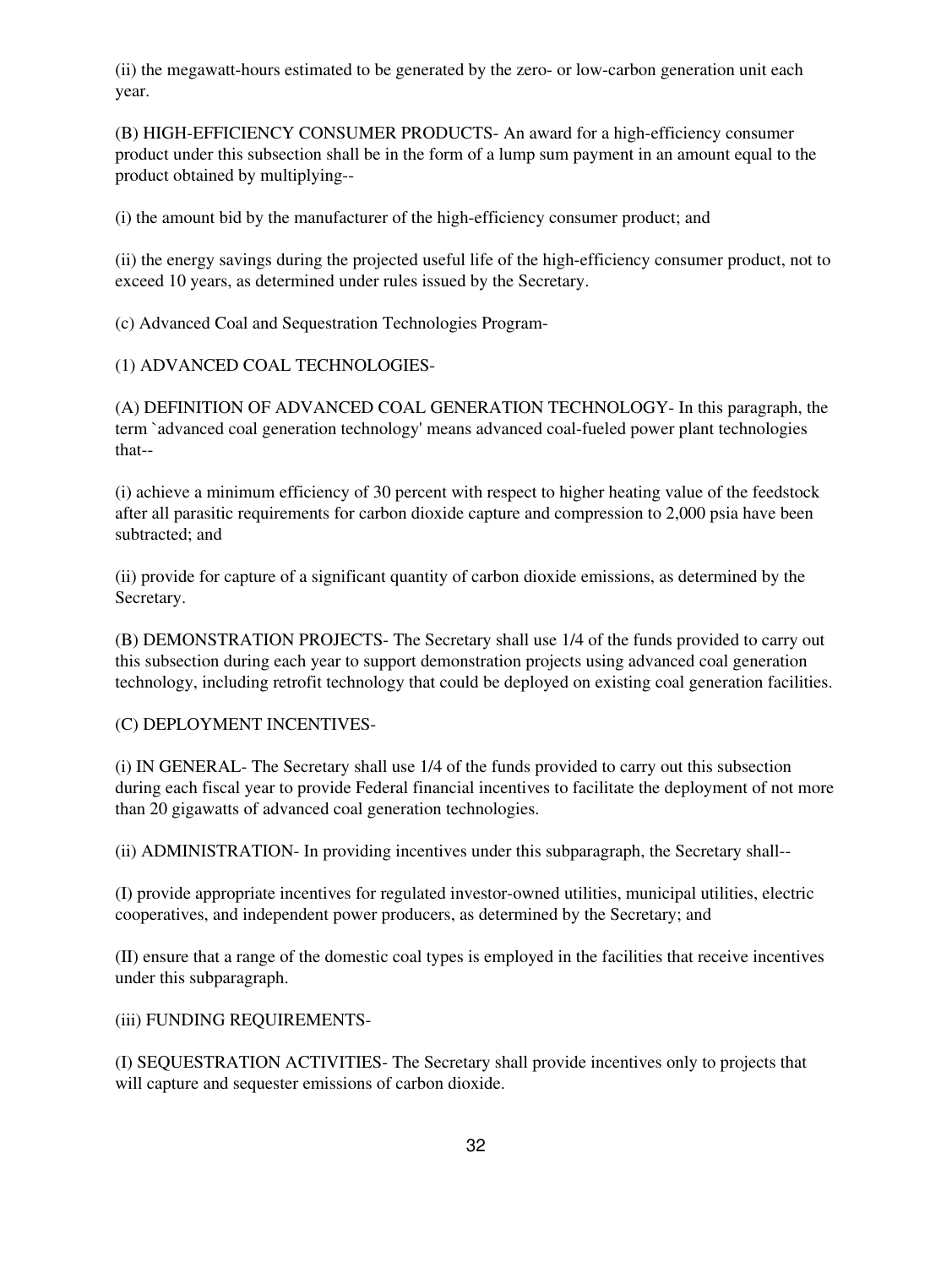(II) STORAGE AGREEMENT REQUIRED- The Secretary shall require a binding storage agreement for the carbon dioxide captured in a project under this subsection, in a geologic storage project approved by the Secretary.

(III) PROJECTS USING CERTAIN COALS- In providing incentives under this subparagraph, the Secretary shall set aside not less than 25 percent of any funds made available to carry out this paragraph for projects using lower rank coals, such as subbituminous coal and lignite.

(iv) DISTRIBUTION OF FUNDS- A project that receives an award under this subparagraph may elect 1 of the following Federal financial incentives:

(I) A loan guarantee.

(II) A cost-sharing grant for not more than 50 percent of the cost of the project.

(III) Production payments of not more than 1.5 cents per kilowatt-hour of electric output during the first 10 years of commercial service of the project.

(v) LIMITATION- A project may not receive an award under this subsection if the project receives an award under subsection (d).

#### (2) SEQUESTRATION-

(A) IN GENERAL- The Secretary shall use 1/2 of the funds provided to carry out this subsection during each fiscal year for large-scale geologic carbon storage demonstration projects that use carbon dioxide captured from facilities for the generation of electricity using coal gasification or other advanced coal combustion processes, including facilities that receive assistance under paragraph (1).

(B) PROJECT CAPITAL AND OPERATING COSTS- The Secretary shall provide assistance under this paragraph to reimburse the project owner for a percentage of the incremental project capital and operating costs of the project that are attributable to carbon capture and sequestration, as the Secretary determines to be appropriate.

(d) Fuel From Cellulosic Biomass-

(1) IN GENERAL- The Secretary shall provide deployment incentives under this subsection to encourage a variety of projects to produce transportation fuels from cellulosic biomass, relying on different feedstocks in different regions of the United States.

(2) PROJECT ELIGIBILITY- Incentives under this subsection shall be provided on a competitive basis to projects that produce fuels that--

(A) meet United States fuel and emissions specifications;

- (B) help diversify domestic transportation energy supplies; and
- (C) improve or maintain air, water, soil, and habitat quality.
- (3) INCENTIVES- Incentives under this subsection may consist of--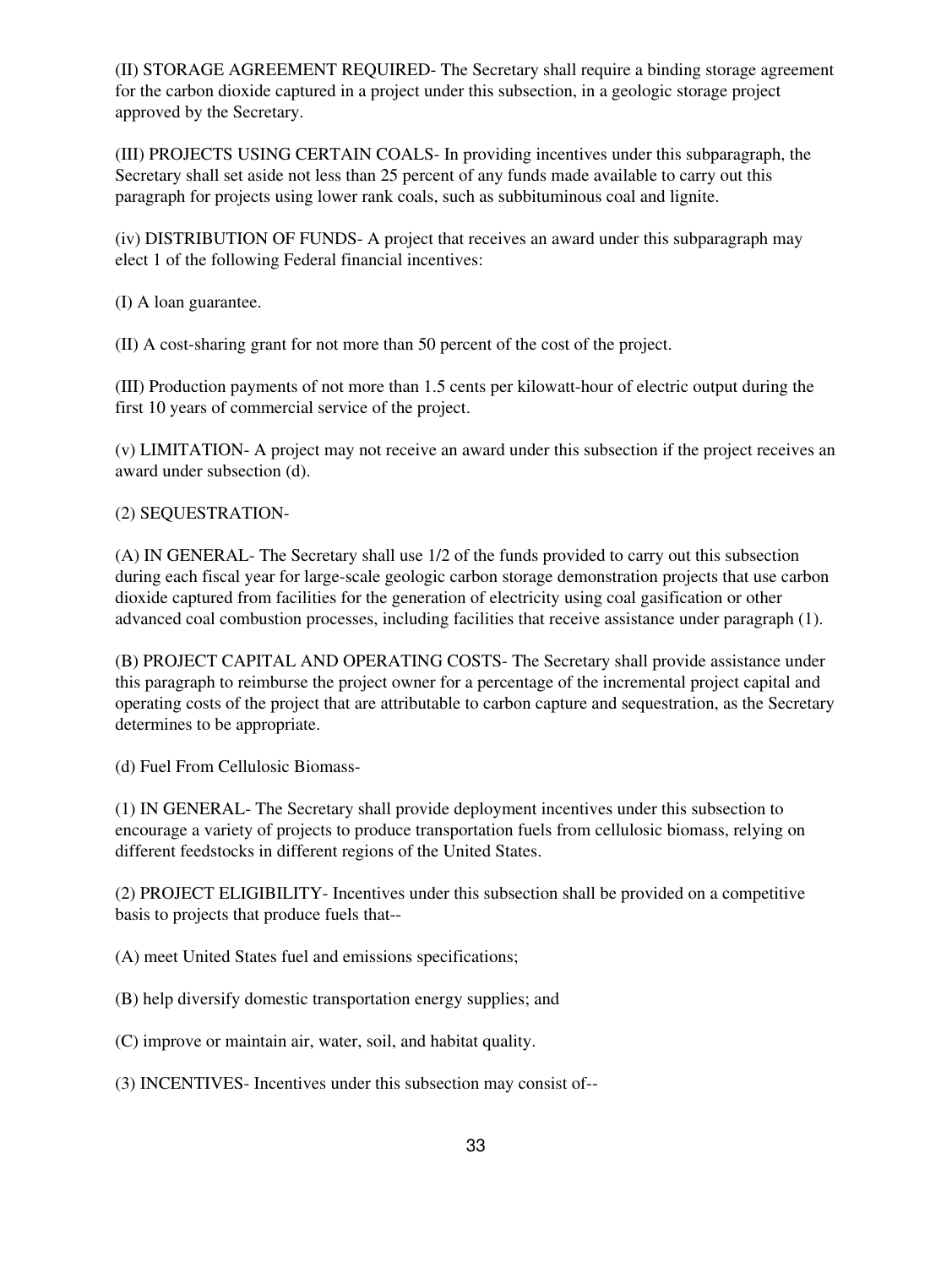(A) loan guarantees for the construction of production facilities and supporting infrastructure; or

(B) production payments through a reverse auction in accordance with paragraph (4).

(4) REVERSE AUCTION-

(A) IN GENERAL- In providing incentives under this subsection, the Secretary shall--

(i) prescribe rules under which producers of fuel from cellulosic biomass may bid for production payments under paragraph (3)(B); and

(ii) solicit bids from producers of different classes of transportation fuel, as the Secretary determines to be appropriate.

(B) REQUIREMENT- The rules under subparagraph (A) shall require that incentives shall be provided to the producers that submit the lowest bid (in terms of cents per gallon) for each class of transportation fuel from which the Secretary solicits a bid.

(e) Advanced Technology Vehicles Manufacturing Incentive Program-

(1) DEFINITIONS- In this subsection:

(A) ADVANCED TECHNOLOGY VEHICLE- The term `advanced technology vehicle' means a light duty motor vehicle that meets--

(i) the Tier II Bin 5 emission standard established in rules prescribed by the Administrator of the Environmental Protection Agency under section 202(i) of the Clean Air Act (42 U.S.C. 7521(i)), or a lower numbered Bin emission standard;

(ii) any new emission standard for fine particulate matter prescribed by the Administrator under that Act; and

(iii) at least 125 percent of the average base year combined fuel economy, calculated on an energy-equivalent basis, for vehicles of a substantially similar footprint.

(B) COMBINED FUEL ECONOMY- The term `combined fuel economy' means--

(i) the combined city-highway miles per gallon values, as reported in accordance with section 32908 of title 49, United States Code; and

(ii) in the case of an electric drive vehicle with the ability to recharge from an off-board source, the reported mileage, as determined in a manner consistent with the Society of Automotive Engineers recommended practice for that configuration, or a similar practice recommended by the Secretary, using a petroleum equivalence factor for the off-board electricity (as defined by the Secretary).

(C) ENGINEERING INTEGRATION COSTS- The term `engineering integration costs' includes the cost of engineering tasks relating to--

(i) incorporating qualifying components into the design of advanced technology vehicles; and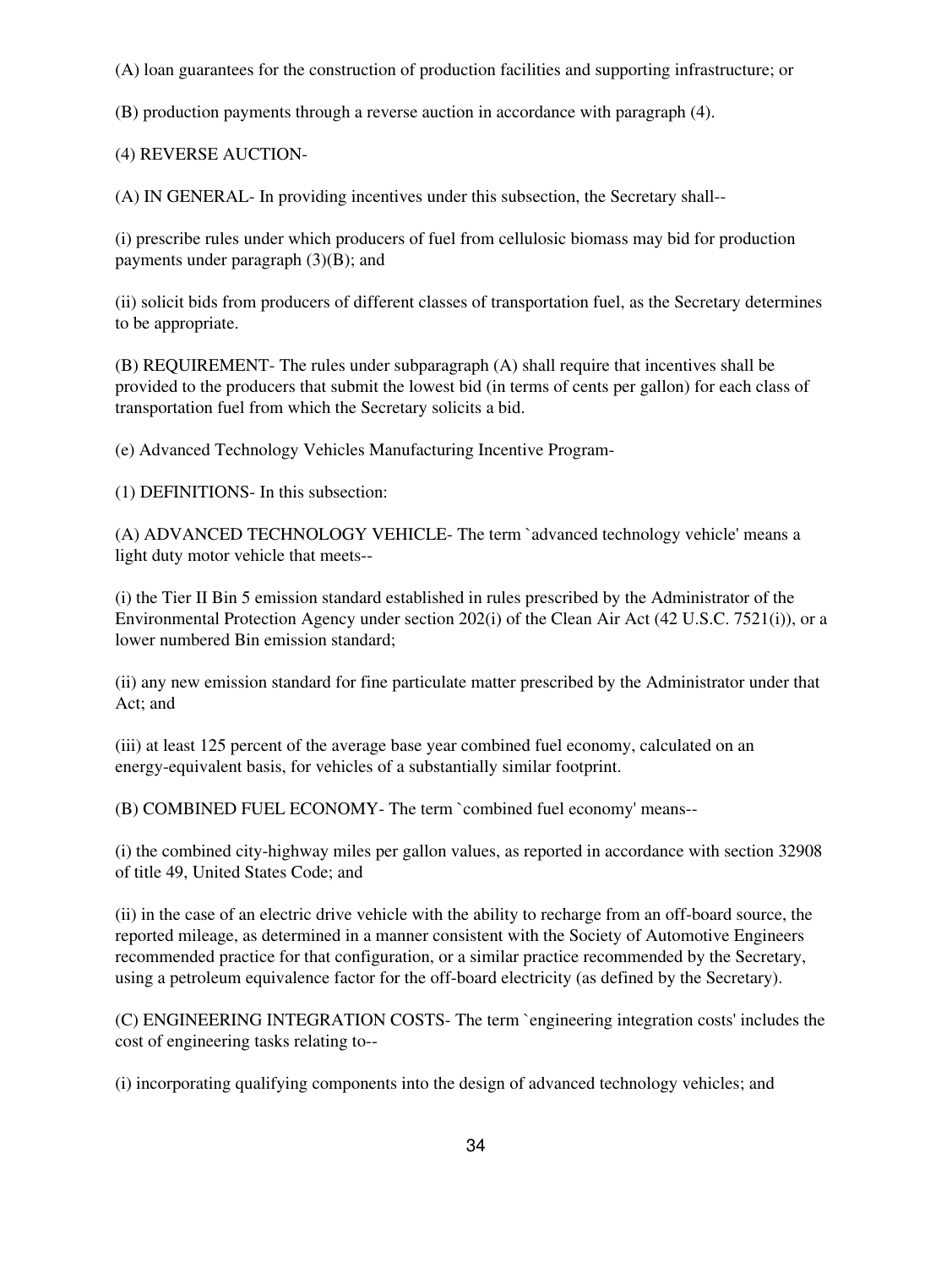(ii) designing new tooling and equipment for production facilities that produce qualifying components or advanced technology vehicles.

(D) QUALIFYING COMPONENT- The term `qualifying component' means a component that the Secretary determines to be--

(i) specially designed for advanced technology vehicles; and

(ii) installed for the purpose of meeting the performance requirements of advanced technology vehicles.

(2) MANUFACTURER FACILITY CONVERSION AWARDS- The Secretary shall provide facility conversion funding awards under this subsection to automobile manufacturers and component suppliers to pay 30 percent of the cost of--

(A) re-equipping or expanding an existing manufacturing facility to produce--

(i) qualifying advanced technology vehicles; or

(ii) qualifying components; and

(B) engineering integration of qualifying vehicles and qualifying components.

(3) PERIOD OF AVAILABILITY-

(A) IN GENERAL- An award under paragraph (2) shall apply to--

(i) facilities and equipment placed in service after the date of enactment of this Act and before January 1, 2016; and

(ii) engineering integration costs incurred after the date of enactment of this Act.

(f) International Technology Development-

(1) FUNDING- Beginning in fiscal year 2010, the Secretary of State shall, without further appropriation or fiscal year limitation, use 20 percent of the funds deposited in the Energy Technology Deployment Fund and any funds in the International Technology Deployment Fund from the sale of international reserve allowances under section  $502(f)(4)(A)$ , for purposes of carrying out an international technology development program under this subsection.

(2) REPORT-

(A) IN GENERAL- Not later than 1 year after the date of enactment of this Act, the President shall submit to Congress--

(i) a report on a strategy for leveraging funds available under this subsection to encourage the deployment of energy technology with low or no greenhouse gas emissions in key developing countries; and

(ii) legislative recommendations for carrying out the strategy.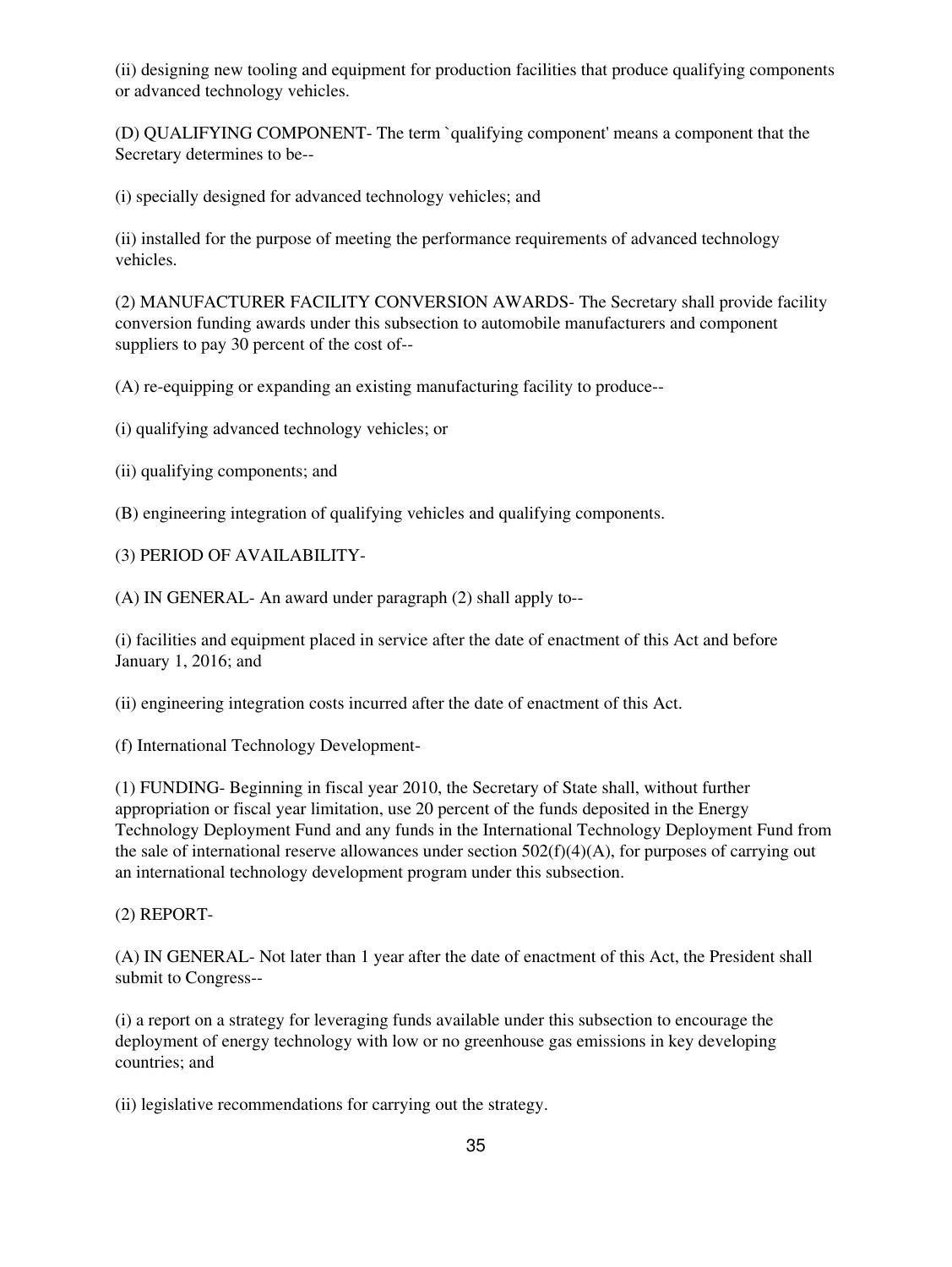#### (B) TARGETING-

(i) IN GENERAL- The report shall recommend targeted countries, priority technologies, and sectors.

(ii) PRIORITY- Priority shall be given to countries that the President determines are making substantial efforts to reduce the greenhouse gas emissions of the countries.

(C) GOALS- The recommendations in the report shall be based on the dual goals of export promotion and greenhouse gas reduction.

(D) COMPONENTS- Components of the strategy described in the report may include--

(i) loan guarantees and other funding mechanisms;

(ii) cost sharing for demonstration projects;

(iii) information sharing and capacity building;

(iv) cooperative benchmarking efforts;

(v) joint research and development initiatives;

(vi) elimination of financing and market barriers; and

(vii) pursuing carbon reduction strategies that align with general development plans (such as using nuclear power, employing efficiency or fuel switching to reduce conventional pollution, or avoiding deforestation).

(3) IMPLEMENTATION- The program under this subsection, if the program is approved by Congress by law, shall be administered by the Secretary of State, in consultation with--

(A) the Secretary of Energy;

(B) the Secretary of Commerce;

(C) the Administrator of the United States Agency for International Development;

(D) the United States Trade Representative; and

(E) the Administrator of the Environmental Protection Agency.

### **SEC. 402. ADAPTATION PROGRAMS.**

(a) In General-

(1) AUCTION PROCEEDS- All proceeds from auctions deposited into the Climate Adaptation Fund shall be made available, without further appropriation or fiscal year limitation, for the adaptation programs under this section.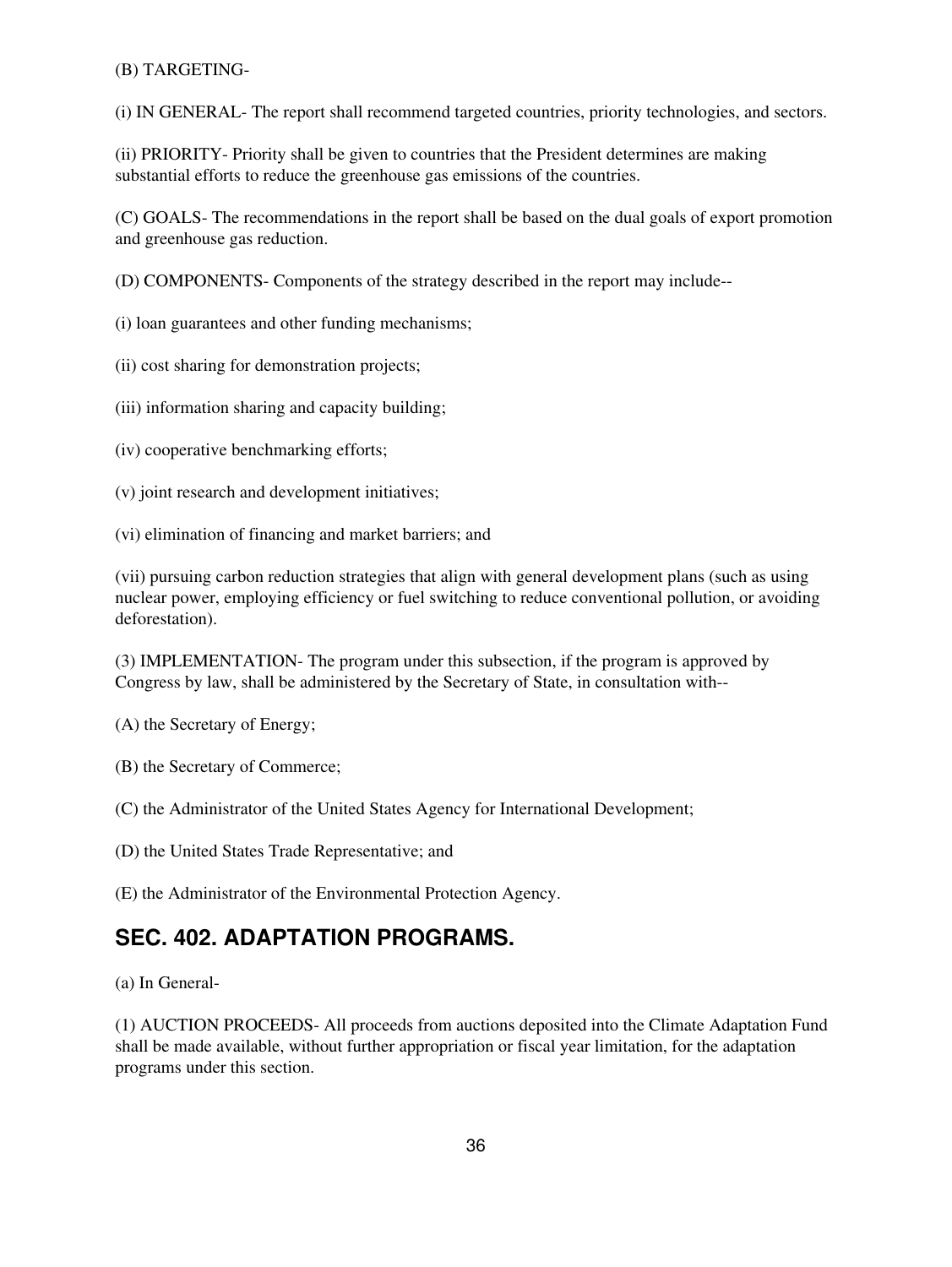(2) USES OF FUNDS- Funds for adaptation shall be used as follows:

(A) 25 percent shall be used by the President to address climate change impacts on coastal regions of the United States (other than regions for which funding is received under subparagraph (B)).

(B) 25 percent shall be to address climate change impacts on regions in the United States above 50 degrees North latitude, in accordance with a plan submitted by such a region to the President, with up to 5 percent of the funds for those regions made available for research on impacts of climate change on those regions.

(C) 20 percent shall be used by the President to address climate change impacts on natural resources in the contiguous United States (other than in areas described in subparagraphs (A) and (B)), with a priority given to--

(i) studies or research within the Climate Change Science Program, including basic data acquisition and enhanced modeling systems, intended to better understand and predict the impacts to water supply of global climate change;

(ii) research and development of new technologies to reclaim impaired and nontraditional water supplies, including desalination technologies; and

(iii) providing an appropriate Federal cost-share through existing Federal programs to facilitate the planning, design, and construction of projects to conserve water or otherwise enhance water use efficiency, including facilities to reclaim and reuse wastewater.

(D) 30 percent shall be used for fish and wildlife conservation programs, with the total funding under this subparagraph divided as follows:

(i) 18 percent shall be transferred to the subaccount of the Treasury known as the Wildlife Conservation and Restoration Account established by section  $3(a)(2)$  of the Pittman-Robertson Wildlife Restoration Act (16 U.S.C. 669b(a)(2)) in accordance with subsection (b).

(ii) 18 percent shall be made available to States through the Federal aid to wildlife restoration fund established under section 3(a)(1) of the Pittman-Robertson Wildlife Restoration Act (16 U.S.C.  $669b(a)(1)$ ) and the Dingell-Johnson Sport Fish Restoration Act (commonly known as the `Wallop-Breaux Act') (16 U.S.C. 777 et seq.) in accordance with subsection (c).

(iii) 28 percent shall be available for obligation or expenditure in accordance with section 5 of the Land and Water Conservation Fund Act of 1965 (16 U.S.C. 460*l*-7) in accordance with subsection (d).

(iv) 36 percent shall be transferred to the Treasury subaccount described in subsection (e)(2) for the purposes specified in subsection (e)(3).

(3) DISTRIBUTION RULES- The President shall establish, by rule, a procedure to distribute the adaptation assistance available for each calendar year under subparagraphs (A) and (C) of paragraph (2).

(4) USE OF FUNDS- Adaptation assistance available for each calendar year under subparagraphs (A) and (B) of paragraph (2) shall be used only for--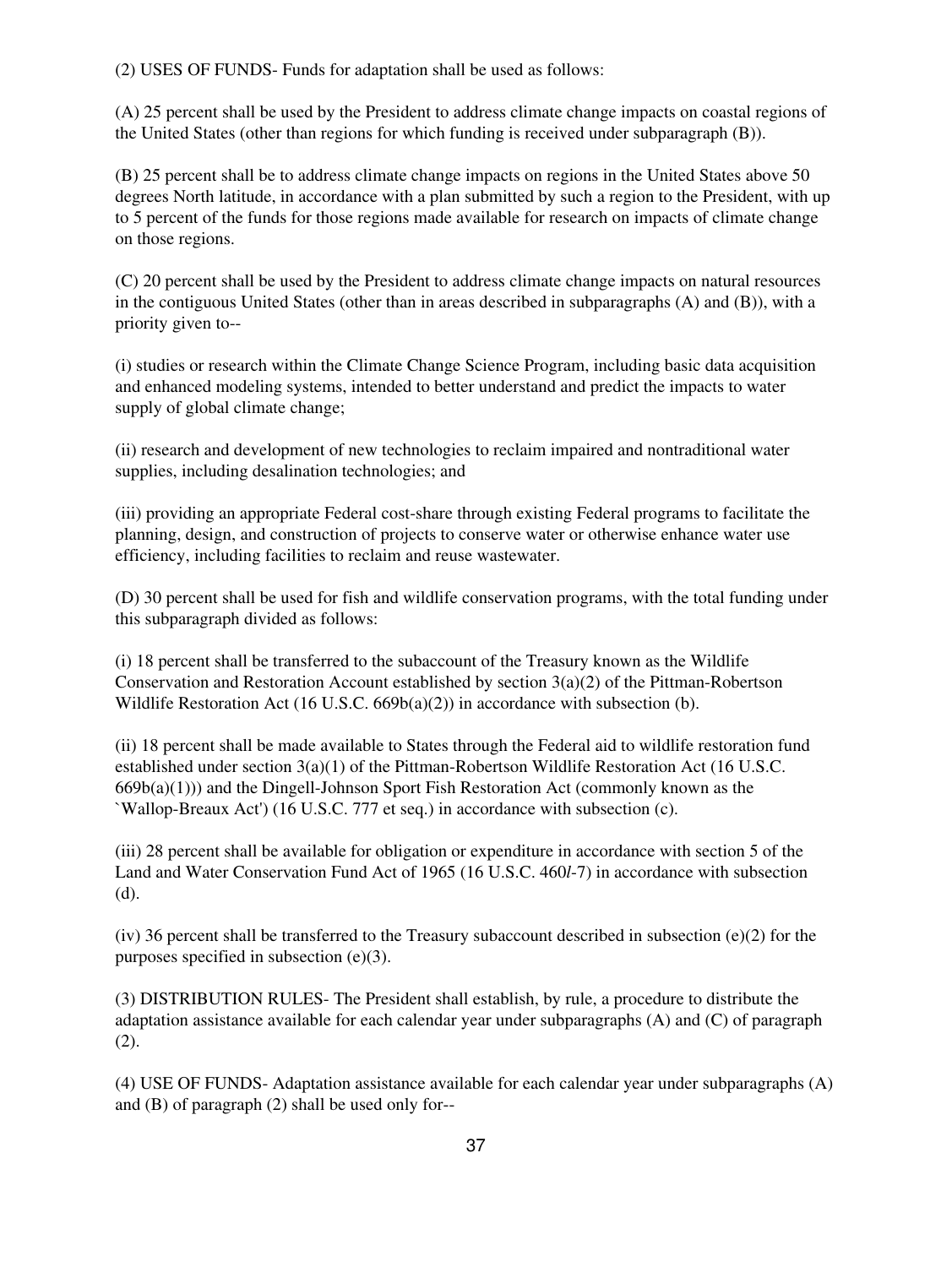(A) coastal and estuarine land protection;

(B) mitigation, restoration, protection, and relocation of threatened coastal communities;

(C) coastal damage prevention and restoration, including infrastructure replacement and construction;

(D) research and deployment of technologies designed to address climate impacts; or

(E) construction of energy or transportation infrastructure capable of reducing carbon emissions.

(5) REPORT-

(A) IN GENERAL- Not later than September 30, 2008, and annually thereafter, a State receiving adaptation assistance under this subsection shall submit to the appropriate congressional committees, the Department of Commerce, Department of the Interior, Environmental Protection Agency, and the Council on Environmental Quality a report that describes actions taken to carry out this subsection.

(B) CONTENT- The report shall include--

(i) the amount of obligations and expenditures to carry out this subsection;

(ii) a list of research questions and the results of research undertaken; and

(iii) a description of any project undertaken with the use of funds under this subsection.

(b) State Wildlife Plans-

(1) IN GENERAL- Funds made available under subsection  $(a)(2)(D)(i)$  shall be used by States to improve the ability of fish and wildlife to survive the effects of climate change by--

(A) developing assessment information, conducting research, and undertaking monitoring of fish and wildlife and the habitat of fish and wildlife;

(B) developing and undertaking projects to manage, conserve, and restore individual species of fish and wildlife and populations; and

(C) implementing actions to manage, conserve, and restore fish and wildlife habitat.

(2) INTEGRATING CLIMATE CHANGE CONSIDERATIONS INTO STATE COMPREHENSIVE WILDLIFE CONSERVATION STRATEGIES- Effective beginning on the date of enactment of this Act, each State shall account for anticipated changes in climate and anticipated changes in the natural environment in any revisions and updates to the comprehensive wildlife conservation strategy required by section  $4(d)(1)(D)$  of the Pittman-Robertson Wildlife Restoration Act (16 U.S.C.  $669c(d)(1)(D)$ ) undertaken after the date of enactment of this Act.

(3) STATE MATCHING REQUIREMENT- Notwithstanding any other provision of law, the State matching requirement for use of funds made available under subsection (a)(2)(D)(i) shall be 10 percent of the cost of the projects carried out under this subsection.

(c) State Wildlife Conservation Programs-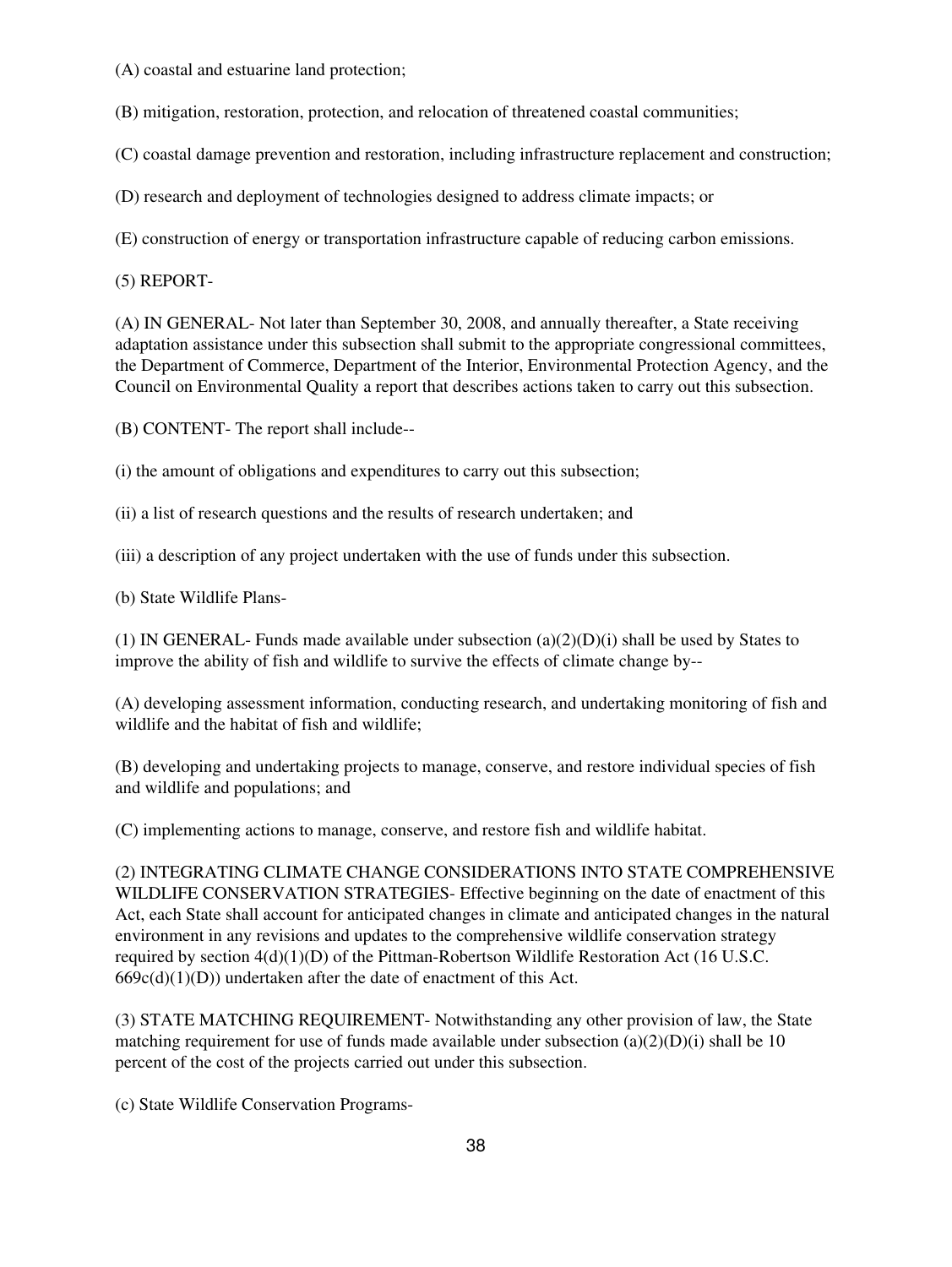(1) IN GENERAL- Funds made available under subsection  $(a)(2)(D)(ii)$  shall be used by States to improve the ability of game and other species of fish and wildlife to survive the effects of climate change by--

(A) developing assessment information, conducting research, and undertaking monitoring of game and other species of fish and wildlife and the habitat of the game and other species of fish and wildlife;

(B) developing and undertaking projects to manage, conserve, and restore individual game and other species of fish and wildlife and populations; and

(C) implementing actions to manage, conserve, and restore fish and wildlife habitat.

(2) COORDINATING GAME SPECIES CLIMATE CHANGE CONSERVATION EFFORTS WITH STATE COMPREHENSIVE WILDLIFE CONSERVATION STRATEGIES- A State shall coordinate, to the maximum extent practicable, the efforts of the State under this section to conserve game species in light of climate change impacts on the natural environment with work carried out under the comprehensive wildlife conservation strategy of the State required under section  $4(d)(1)(D)$ of the Pittman-Robertson Wildlife Restoration Act (16 U.S.C. 669c(d)(1)(D)).

(3) MATCHING REQUIREMENT- Notwithstanding any other provision of law, the State matching requirement for use of funds made available under subsection  $(a)(2)(D)(ii)$  shall be 10 percent of the cost of the projects carried out under this subsection.

(4) SAVINGS CLAUSE- Nothing in this Act diminishes or affects the authorization by Congress to appropriate funds to carry out the purposes of the Pittman-Robertson Wildlife Restoration Act (16 U.S.C. 669 et seq.) and the Dingell-Johnson Sport Fish Restoration Act (commonly known as the `Wallop-Breaux Act') (16 U.S.C. 777 et seq.).

(d) Land and Water Conservation Fund-

(1) IN GENERAL- Funds made available under subsection  $(a)(2)(D)(iii)$  shall--

(A) be available without further appropriation;

(B) remain available until expended; and

(C) be in addition to any other funds made available from the land and water conservation fund established under section 2 of the Land and Water Conservation Fund Act of 1965 (16 U.S.C. 460l-5).

(2) ALLOCATION OF FUNDS- Of funds made available under subsection (a)(2)(D)(iii)--

(A) 50 percent shall be used for Federal land acquisition purposes as provided in section 7 of the Land and Water Conservation Fund Act of 1965 (16 U.S.C. 460*l*-9); and

(B) 50 percent shall be used for financial assistance to States as provided in section 6 of the Land and Water Conservation Fund Act of 1965 (16 U.S.C. 460*l*-8).

(3) FEDERAL LAND ACQUISITION PROJECTS-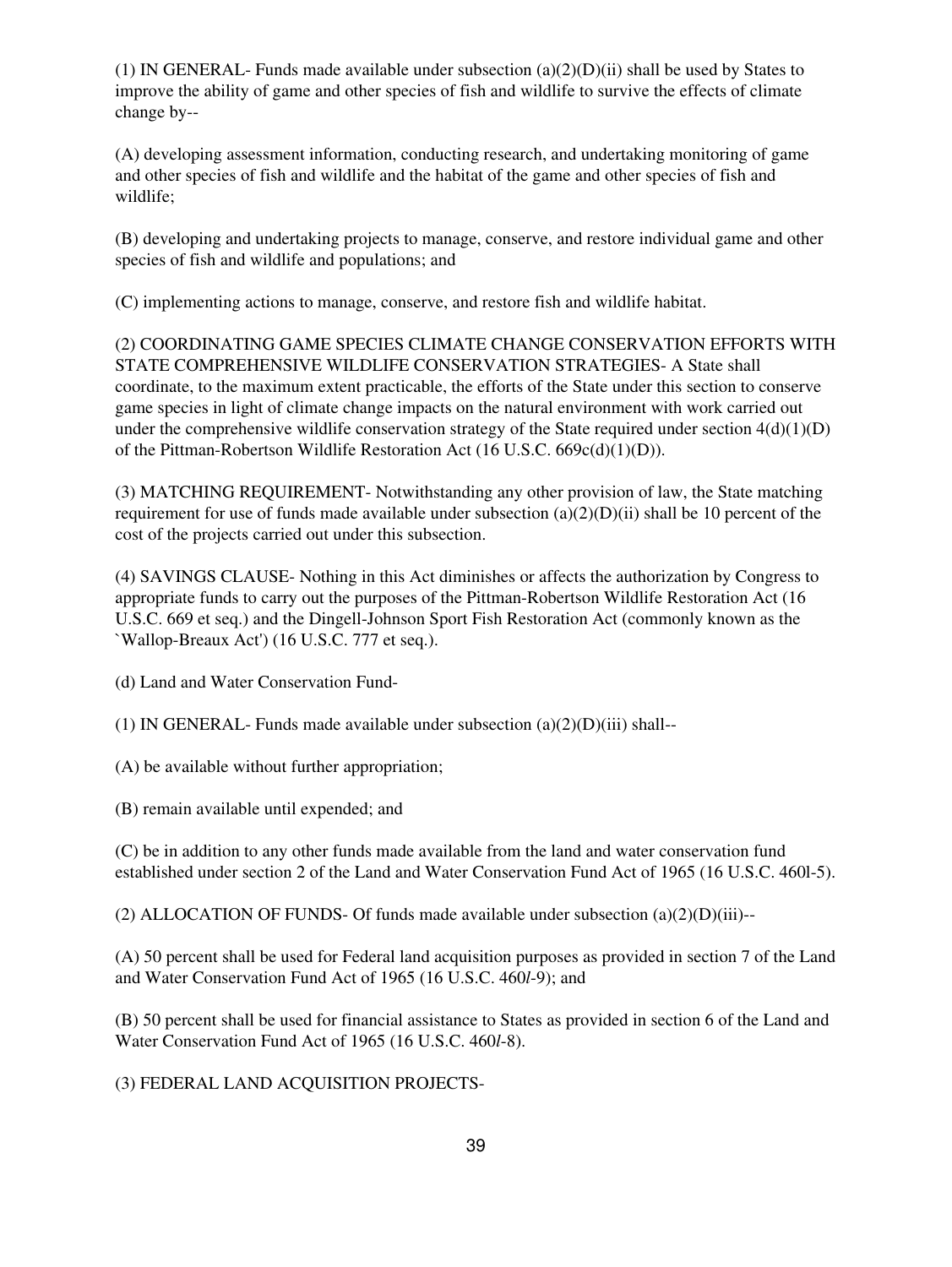(A) PRIORITY LIST- The President shall transmit, as part of the annual budget proposal, a priority list for Federal land acquisition projects to be funded under this section.

(B) AVAILABILITY- Funds for Federal land acquisition provided under paragraph (2) shall be made available, without further appropriation, 15 days after the date Congress adjourns sine die for each year, for the projects identified on the priority list of the President, unless prior to that date, legislation is enacted establishing a different priority list.

(C) SITES UNDER JURISDICTION OF SECRETARY OF THE INTERIOR AND SECRETARY OF AGRICULTURE-

(i) IN GENERAL- In developing the annual land acquisition priority list, the President shall require the Secretary of the Interior and the Secretary of Agriculture to develop the priority list for the sites under the jurisdiction of each Secretary.

(ii) CONSULTATION- The Secretaries shall prepare the lists in consultation with the head of each affected bureau or agency, taking into account the best professional judgment regarding the land acquisition priorities and policies of each bureau or agency.

(D) AREAS- Acquisition of land or interests in land under this section shall be limited to acquisitions within the external boundaries of--

(i) a unit of the National Park System;

- (ii) a unit of the National Wildlife Refuge System;
- (iii) a federally administered component of the National Wild and Scenic Rivers System;
- (iv) a component of the National Trails System;
- (v) a component of the National Wilderness Preservation System;
- (vi) a National Monument;

(vii) any part of the National Landscape Conservation System established by Congress or if the boundary has been approved by Congress;

(viii) a National Conservation Area; or

(ix) a National Recreation Area administered by the Secretary of Agriculture.

- (e) National Climate Change Conservation Wildlife Strategy-
- (1) DEVELOPMENT OF STRATEGY-

(A) IN GENERAL- Not later than 2 years of the date of enactment of this Act, the Secretary of the Interior, in consultation and coordination with the Secretaries of Agriculture and Commerce, the National Research Council Science Advisory Board, State fish and wildlife agencies, Indian tribes, conservation organizations, and the public, shall develop a National Climate Change Conservation Wildlife Strategy.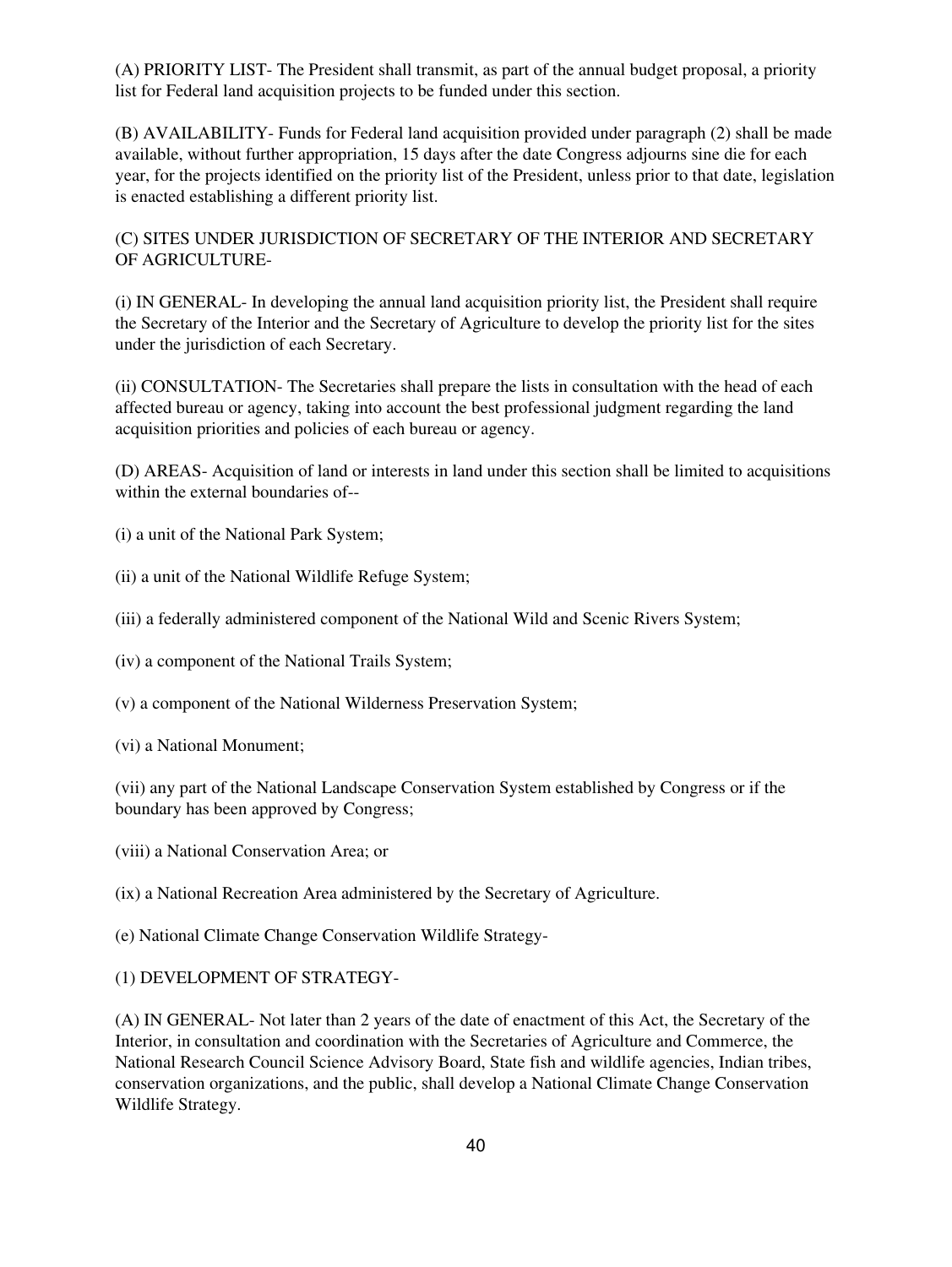(B) CONTENTS- The strategy shall--

(i) be updated at least once every 5 years;

(ii) be based on the best available science, as identified by the Science Advisory Board of the National Research Council;

(iii) identify roles and actions for each participating Federal agency and how that strategy will work to complement State efforts, including coordination with State Comprehensive Wildlife Conservation Strategies and other wildlife conservation plans;

(iv) identify and provide for monitoring of all fish and wildlife populations affected by climate change, including game and nongame species, habitat at risk, and wildlife mitigation strategies;

(v) establish priorities for the conservation of game and nongame fish and wildlife, based on which actions will have the greatest long-term benefit to the species and the ecosystem, considering the likely effects of climate change, including sea level rise and coastal inundation, and shifts in local and regional climate regimes;

(vi) provide for the national climate change and wildlife science centers of the United States Geological Survey to research impacts on wildlife and mechanisms for adaptation, and to support Federal land management agencies;

(vii) be implemented on Federal land and on private land through Department of Agriculture land conservation programs; and

(viii) be implemented through existing Federal wildlife programs.

(2) WILDLIFE CONSERVATION TREASURY SUBACCOUNT-

(A) ESTABLISHMENT- There is established a Climate Change Wildlife Conservation subaccount in the Treasury to receive transfers of adaptation funds under subsection  $(a)(2)(D)(iv)$ .

(B) USE- The Secretary of the Interior shall have exclusive use of the funds in the Wildlife Conservation subaccount for the purposes specified in paragraph (3).

(3) IMPLEMENTATION OF THE CLIMATE CHANGE WILDLIFE CONSERVATION STRATEGY- The Secretary of the Interior shall use funds in the Climate Change Wildlife Conservation subaccount as follows:

(A) 4 percent for development of the National Climate Change Conservation Wildlife Strategy, except that if the Secretary of the Interior needs less than 2 percent for that purpose, the Secretary may reallocate unneeded funds to implement the Strategy.

(B) 8 percent for monitoring under the National Climate Change Conservation Wildlife Strategy, except that if the Secretary of the Interior needs less than 4 percent for that purpose, the Secretary may reallocate unneeded funds to implement the Strategy.

(C) 88 percent for implementation of the National Climate Change Conservation Wildlife Strategy through existing Federal programs, including not less than--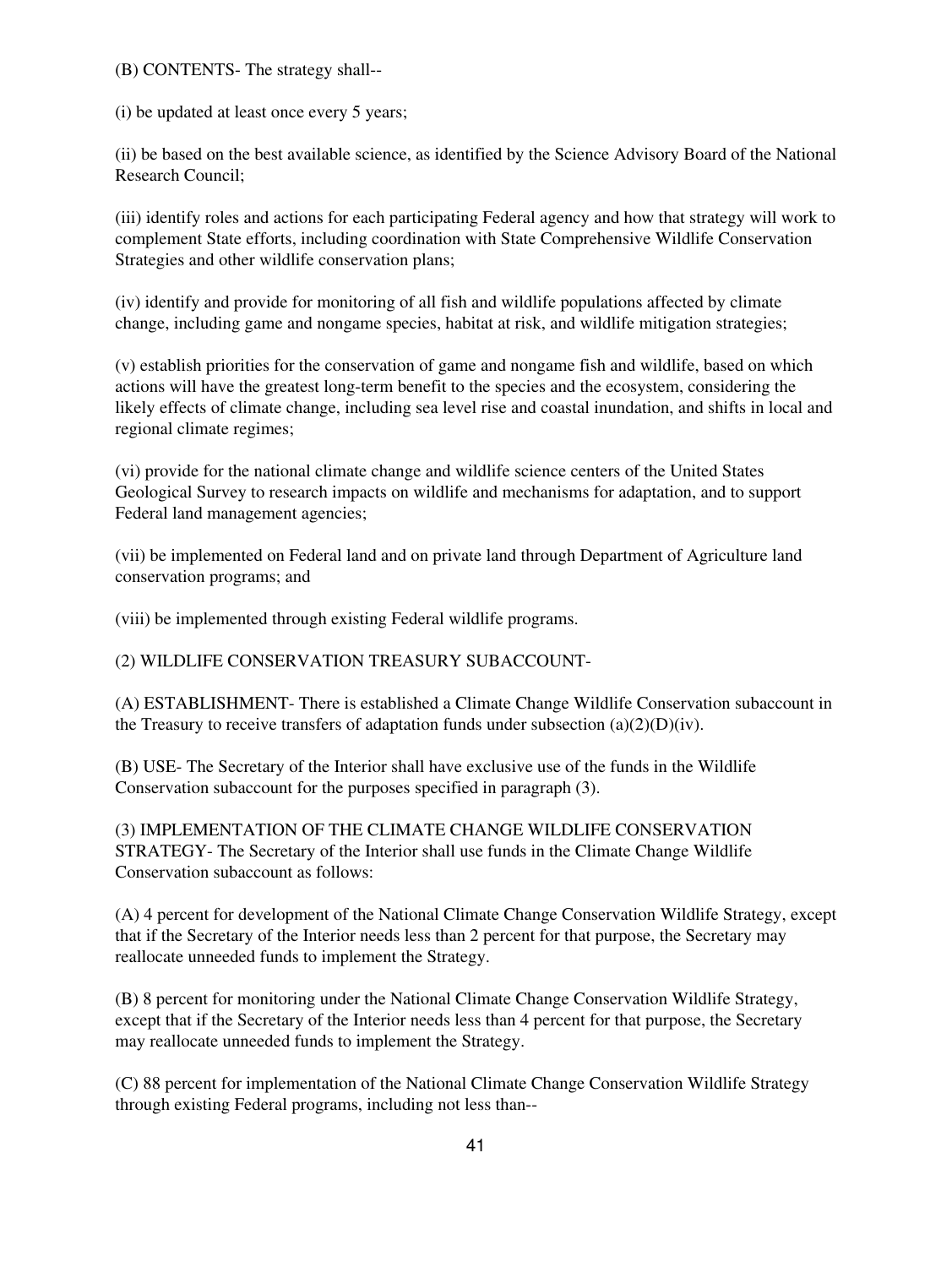- (i) 16 percent to the Secretary of the Interior for--
- (I) implementation of the North American Wetlands Conservation Act (16 U.S.C. 4401 et seq.);
- (II) acquisition of easements by the Fish and Wildlife Service; and
- (III) implementation of a migratory bird climate change-related strategy;
- (ii) 26 percent to the Secretary of Agriculture--

(I) for implementation of the climate change mitigation strategy of the Secretary on National Forest land; and

(II) to supplement funding for private land conservation programs;

(iii) 26 percent to the Secretary of the Interior for implementation of the climate mitigation strategy of the Secretary--

- (I) on Bureau of Land Management land;
- (II) in units of the National Wildlife Refuge System;
- (III) in units of the National Park System; and
- (IV) in areas to improve fish passage and dam removal.
- (iv) 10 percent to the Secretary of the Interior for--
- (I) the National Fish Habitat Plan;
- (II) endangered species program of the Fish and Wildlife Services; and
- (III) multinational species conservation funds.

(v) 10 percent to the Secretary of Commerce for conservation programs of the National Marine Fisheries Service for programs to--

- (I) sustain fisheries;
- (II) protect marine species; and
- (III) conserve marine habitat.

### **SEC. 403. ASSISTANCE PROGRAMS.**

(a) Auction Proceeds- In addition to any other amounts that are made available for the programs, all proceeds from auctions deposited into the Energy Assistance Fund shall be made available, without further appropriation or fiscal year limitation, to the following programs in the following ratios: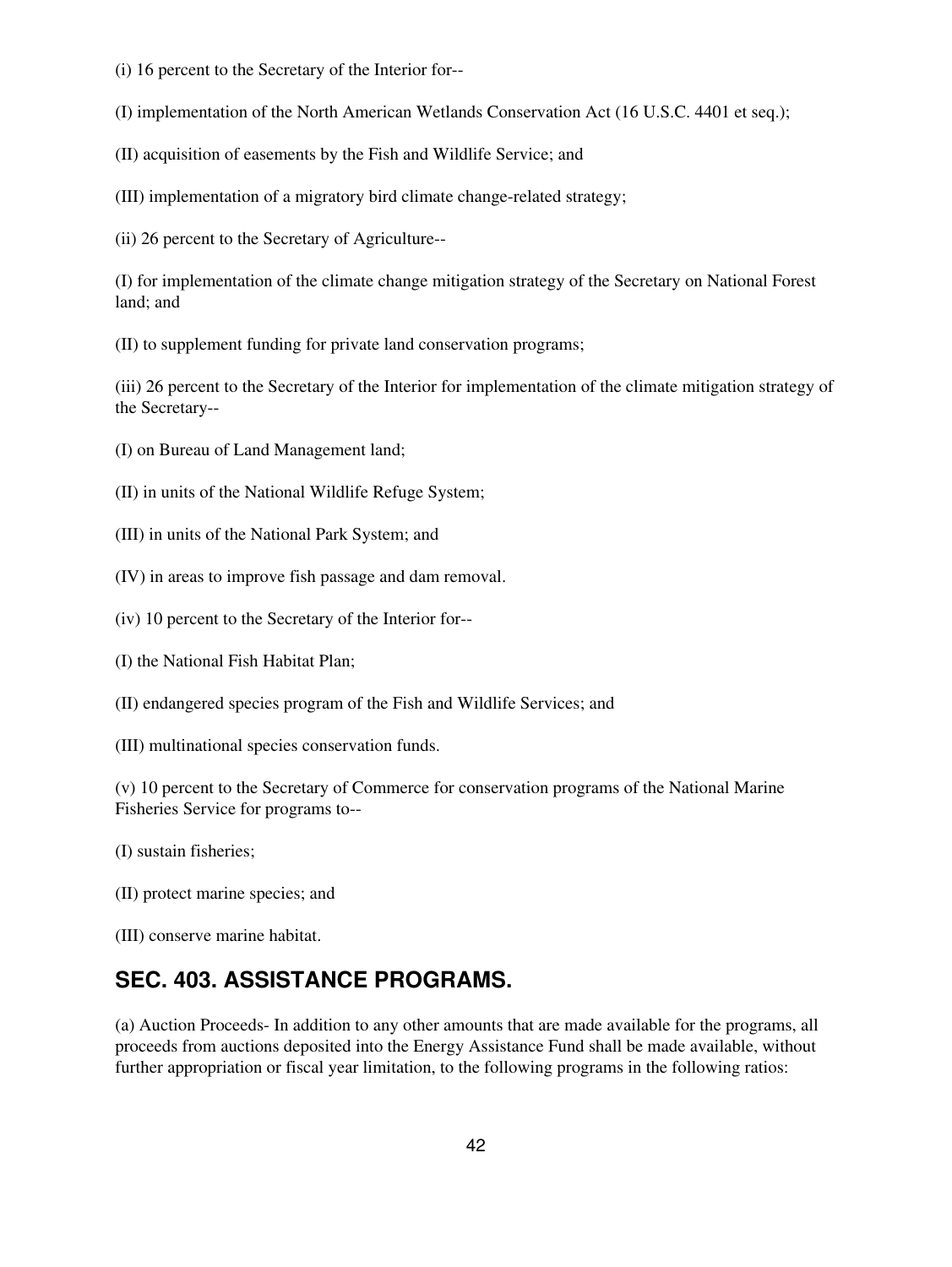(1) 1/2 of the funds to the low-income home energy assistance program established under the Low-Income Home Energy Assistance Act of 1981 (42 U.S.C. 8621 et seq.);

(2) 1/4 of the funds to the Weatherization Assistance Program for Low-Income Persons established under part A of title IV of the Energy Conservation and Production Act (42 U.S.C. 6861 et seq.); and

(3) 1/4 of the funds to the rural energy assistance program established under subsection (b).

(b) Rural Energy Assistance Program- The Secretary shall use funds made available under subsection (a)(3) to provide financial assistance to promote the availability of reasonably priced electricity in off-grid rural regions in which electricity prices exceed 150 percent of the national average.

### **TITLE V--PERIODIC REVIEW AND INTERNATIONAL LEADERSHIP**

## **SEC. 501. EXECUTIVE BRANCH AND CONGRESSIONAL REVIEW OF PROGRAM.**

(a) Interagency Review-

(1) IN GENERAL- Not later than January 1, 2013, the President shall establish an interagency group--

(A) to conduct the annual review described in section 502(d) regarding comparable action by foreign countries;

(B) not later than January 1, 2014, to make any recommendations with respect to foreign credits and international offset projects under subsections (d) and (e); and

(C) to conduct 5-year reviews under paragraph (2).

(2) 5-year REVIEW-

(A) IN GENERAL- Not later than January 1, 2016, and every 5 years thereafter, the interagency group shall submit to the President the results of the applicable review conducted under paragraph  $(1)(C).$ 

(B) REQUIRED CONTENTS- Each 5-year review shall include--

(i) an analysis of whether each of the 5 largest trading partners of the United States, as of the date on which the review is conducted, has taken comparable action (as defined in section  $502(a)$ );

(ii) an analysis of whether the programs established under this Act have contributed to an increase in electricity imports from Canada or Mexico;

(iii) an analysis of the status of the best available science and the status of technologies to reduce, sequester, or avoid greenhouse gas emissions based on reports provided by the National Academy of Sciences under paragraph (3); and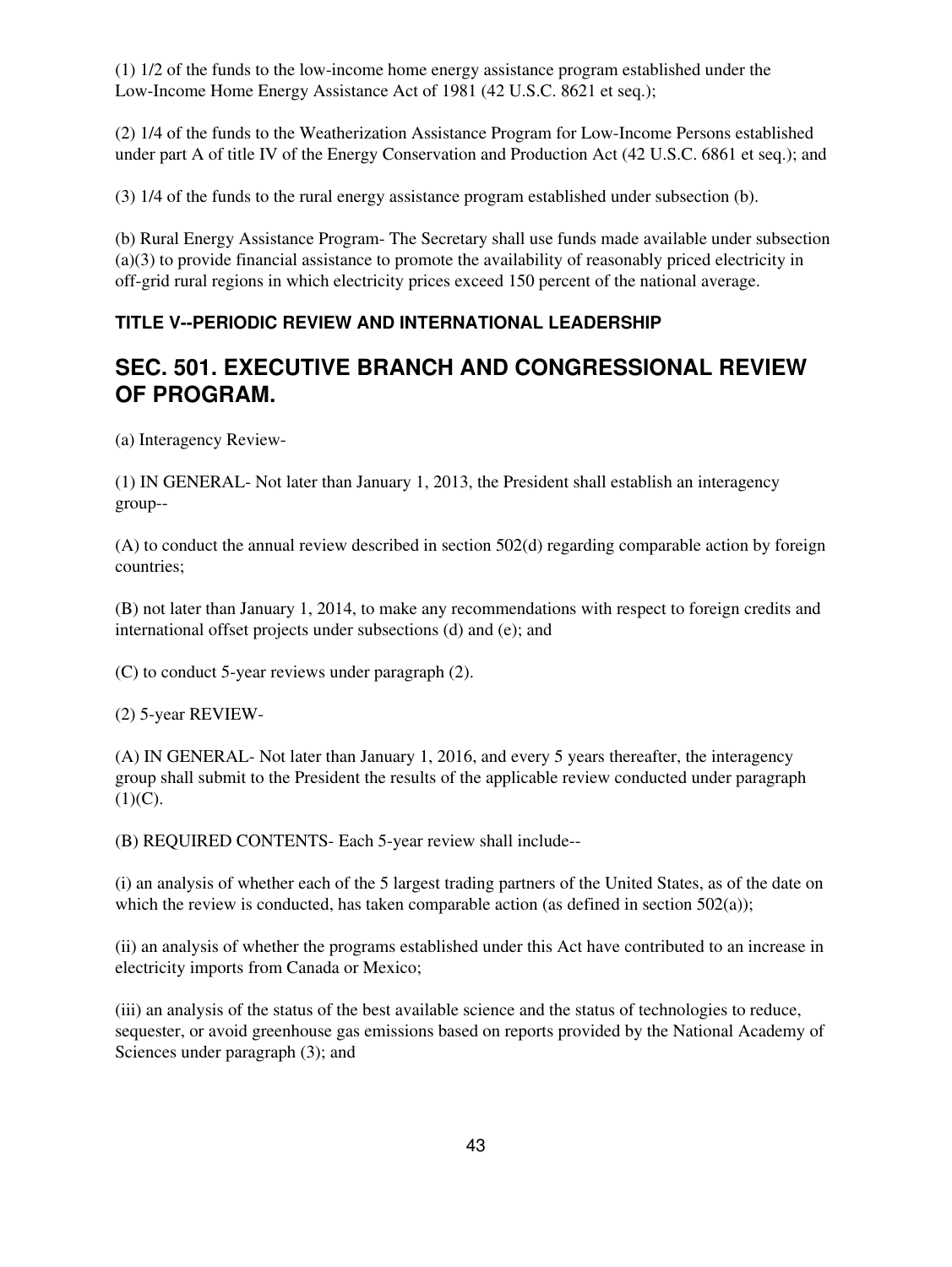(iv) an analysis of the energy security implications of this Act, including the impact on fuel diversity, energy infrastructure, and other relevant factors.

(C) PERMITTED CONTENTS- Each 5-year review may include an analysis of--

(i) the feasibility of regulating owners or operators of entities that--

(I) emit nonfuel-related greenhouse gases; and

(II) that are not subject to this Act;

(ii) whether the percentage of allowances for any calendar year that are auctioned, allocated, or devoted to other purposes under title II should be modified;

(iii) whether regulated entities should be allowed to submit credits issued under foreign greenhouse gas regulatory programs in lieu of allowances under section 102;

(iv) whether the President should distribute credits for offset projects carried out outside the United States that do not receive credit under a foreign greenhouse gas program;

(v) whether and how the value of allowances or credits banked for use during a future calendar year should be discounted if the TAP price increases or the elimination of the TAP provision are recommended under subsection  $(b)(2)(C)(ii)$ ; and

(vi) such other issues as the President may direct.

(3) NATIONAL ACADEMY OF SCIENCES REPORTS- As soon as practicable after the date of enactment of this Act, the President shall offer to enter into an agreement with the National Academy of Sciences to develop periodic and timely reports on the status of the best available science and the status of technologies to reduce, sequester, or avoid greenhouse gas emissions.

(4) STUDY OF ENERGY SECURITY IMPLICATIONS OF GREENHOUSE GAS PROGRAM-Before making any recommendations under subsection (b), the President shall--

(A) conduct a comprehensive study of the energy security implications of the greenhouse gas program established under this Act, including a study of the impact of the program on fuel diversity, energy infrastructure, and other relevant factors; and

(B) submit to Congress a report on the results of the study.

(b) Presidential Recommendations to Congress-

(1) RECOMMENDATIONS TO ACHIEVE LONG-TERM EMISSION REDUCTIONS- If the President determines (based on the interagency review conducted under subsection (a)(1)(C)) that the 5 largest trading partners of the United States are taking comparable actions (as defined in section 502(a)) with respect to greenhouse gas emissions, based on consideration of the best available science and technology information provided under subsection (a)(3), the President shall submit to Congress (in accordance with paragraph (2)) a report that recommends such changes to the quantity of greenhouse gas allowances to be issued in future allocation periods as the President determines are necessary--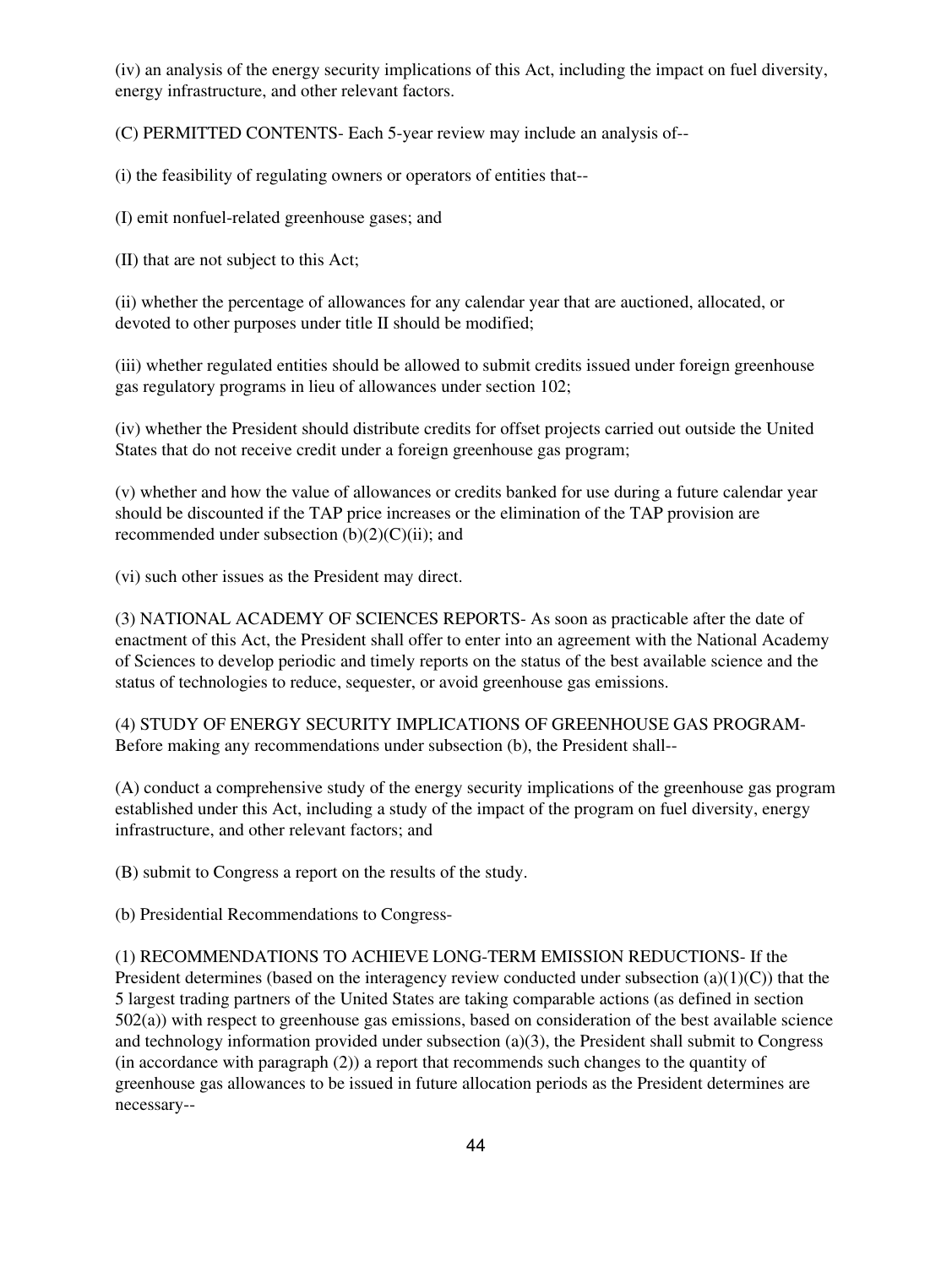(A) to ensure that the United States is undertaking an equitable share of the responsibility for reducing atmospheric greenhouse gas concentrations; and

(B) to reasonably lead the United States to reduce the annual emissions of the United States to levels that are at least 60 percent below 2006 levels by 2050 or to levels consistent with the most recent assessments of the National Academy of Sciences.

(2) REPORTS TO CONGRESS-

(A) 5-year REVIEW REPORT-

(i) IN GENERAL- During the period beginning April 15, 2017, and ending May 31, 2017, and every 5 years thereafter, the President shall submit to Congress a report describing any recommendation of the President with respect to amendments to this Act.

(ii) RECOMMENDATIONS- The recommendations of each report shall take into account--

(I) the results of the review conducted under subsection (a)(1)(C); and

(II) any determinations made under paragraph (1).

(B) OTHER REPORTS- During the period beginning on April 15 and ending on May 31 of any calendar year, the President may submit to Congress a report describing any recommendation of the President with respect to amendments to this Act.

(C) AREAS- In any report submitted under subparagraph (A) or (B), the President shall make recommendations with respect to whether, and the extent to which--

(i) the quantity of greenhouse gas allowances issued for future allocation periods under section 101 should be reduced; and

(ii) the TAP prices under section 102(d) for future calendar years should be increased or the TAP mechanism should be eliminated.

(3) REPORT TO CONGRESS ON ADDITIONAL MEASURES- If, in any calendar year, TAPs made in lieu of allowance submissions under section 102 are substantial, not later than April 30 of the following calendar year, the President shall submit to Congress a report describing the additional actions the President is taking, and the recommendations the President has for additional congressional action, to ensure that TAPs in future years will not interfere with achieving the principal purposes of this Act over the long term.

(c) Expedited Congressional Action on Certain Presidential Recommendations-

(1) CONSIDERATION- Not later than September 30 of any calendar year during which a report is submitted under subsection (b)(2), the Senate and the House of Representatives may consider a joint resolution, in accordance with paragraph (2), that--

(A) amends section 101 to decrease the number of allowances to be issued, if and to the extent specifically recommended by the President pursuant to subsection (b)(2); or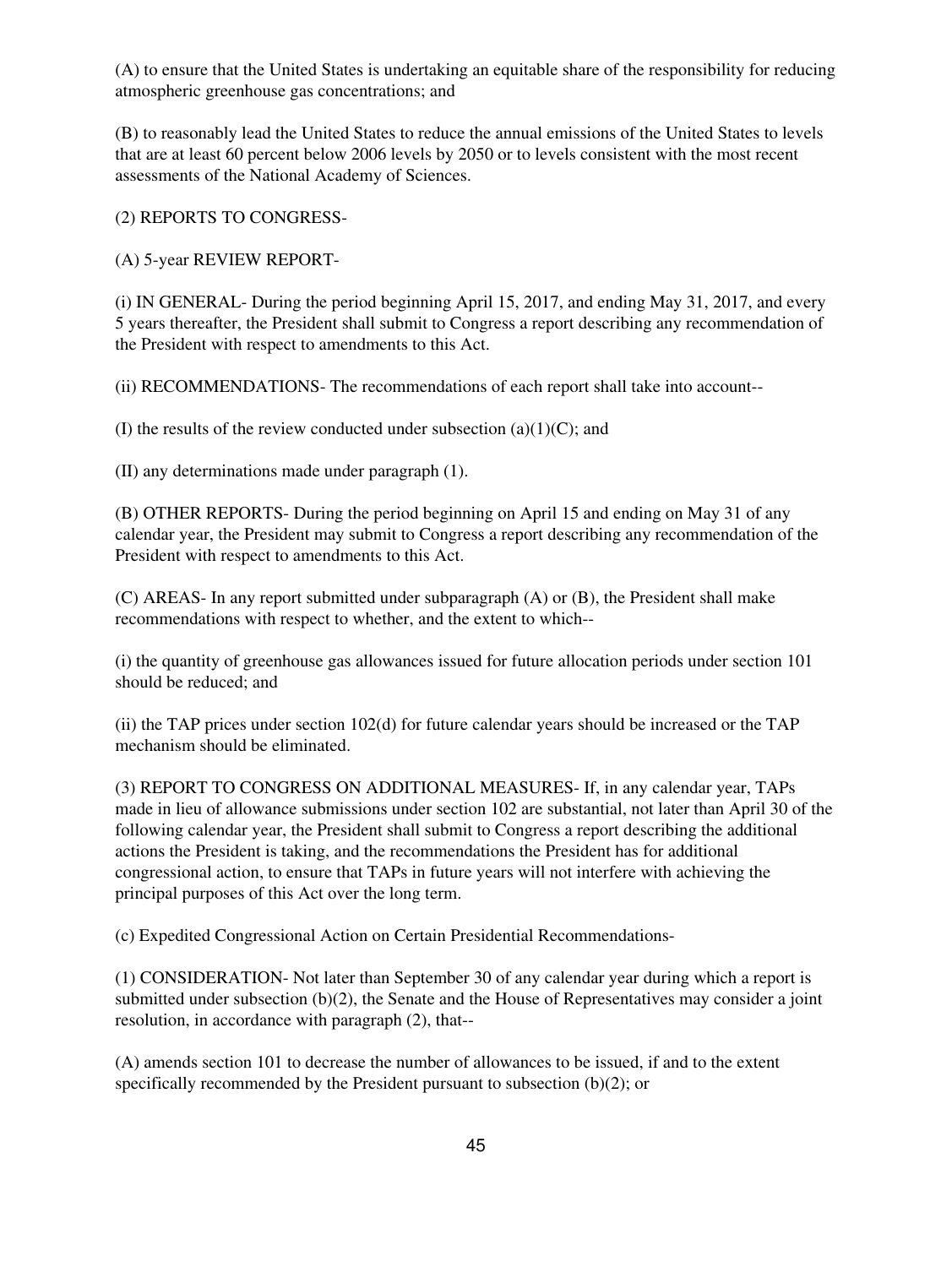(B) amends section 102(d) to increase the TAP price, or to eliminate the TAP mechanism, if and to the extent specifically recommended by the President pursuant to subsection (b)(2).

(2) REQUIREMENTS- A joint resolution considered under paragraph (1) shall--

(A) be introduced during the 45-day period beginning on the date on which a report is submitted under subsection (b); and

(B) after the resolving clause and `That', contain only 1 or more of the following:

`(i) Effective beginning **XXXXXXXX**, the table in section 101 of the Low Carbon Economy Act of 2007 is amended **XXXXX**.';

`(ii) Effective beginning **XXXXXXXX**, section 102(d) of the Low Carbon Economy Act of 2007 is amended **XXXXX**.'; or

`(iii) Effective beginning **XXXXXXXX**, no TAP may be accepted by the President in lieu of an allowance under section 102 of the Low Carbon Economy Act of 2007.';

the blanks being filled in with the effective dates, reductions in the quantity of greenhouse gas allowances to be issued, or increases in the TAP price that were specifically recommended by the President under subsection (b)(2).

(3) APPLICABLE LAW- Subsections (b) through (g) of section 802 of title 5, United States Code, shall apply to any joint resolution under this subsection.

(d) Foreign Credits-

(1) RULES- After taking into consideration the initial interagency review under subsection (a)(1)(B), the President may promulgate rules that authorize regulated entities to submit credits issued under foreign greenhouse gas regulatory programs in lieu of allowances under section 102.

(2) COMPARABLE PROGRAMS- Rules promulgated by the President under paragraph (1) shall ensure that foreign credits submitted in lieu of allowances are from foreign greenhouse gas regulatory programs that the President determines to have a level of environmental integrity that is not less than the level of environmental integrity of the programs under this Act.

(e) International Offset Project Credits-

(1) ACTION BY THE PRESIDENT- After taking into consideration the results of the interagency review under subsection (a)(1)(B), the President may promulgate rules establishing a program under which the President distributes credits for the greenhouse gas mitigation benefits of offset projects outside the United States that--

(A) meet the requirements of section 601(c); and

(B) maintain the environment integrity of the program under this Act.

(2) STREAMLINED PROCEDURES- Rules promulgated by the President under paragraph (1) shall have streamlined procedures for distributing credits for the greenhouse gas emission mitigation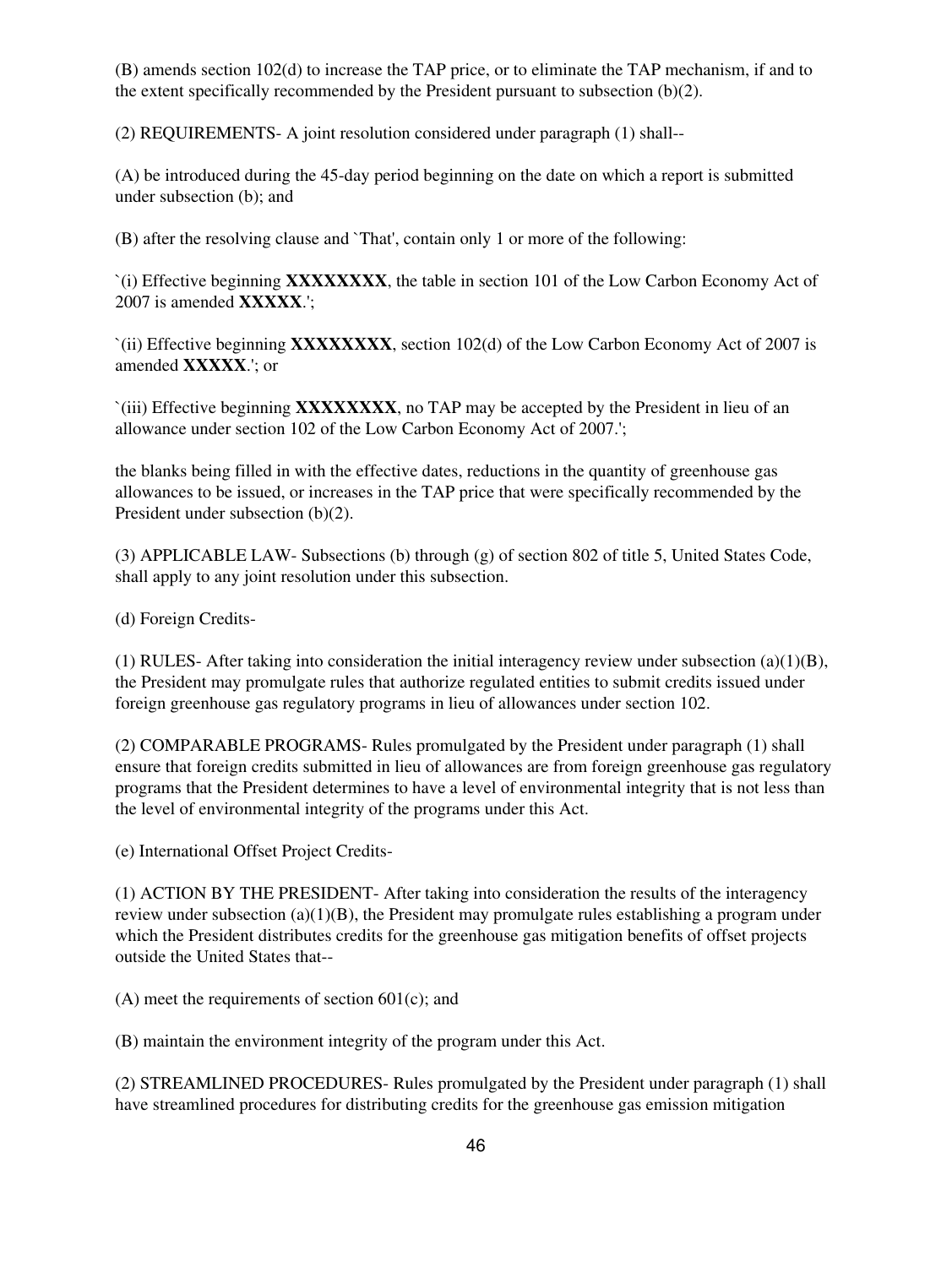benefits of projects for which the President determines there are broadly accepted standards or methodologies for quantifying and verifying those benefits.

(f) Limit on International Credits- Rules promulgated by the President under subsection (d) or (e) shall ensure that--

(1) foreign credits or greenhouse gas mitigation benefits of international offset projects have not been and cannot be used in the future for compliance purposes under any foreign greenhouse gas regulatory program; and

(2) a regulated entity does not use international offset project credits to meet more than 10 percent of the compliance obligations of the regulated entity under this Act.

## **SEC. 502. INTERNATIONAL RESERVE ALLOWANCE REQUIREMENT.**

(a) Definitions- In this section:

(1) BASELINE EMISSIONS LEVELS- The term `baseline emissions levels' means the historic greenhouse gas emissions attributed to a category of covered goods of a specific covered foreign country, as determined under subsection (e)(2).

(2) COMPARABLE ACTION- The term `comparable action' means greenhouse gas regulatory programs, requirements, and other measures adopted by a foreign country that are determined by the President to be, in combination, comparable in effect to the action taken by the United States to limit greenhouse gas emissions pursuant to this Act, after taking into account the level of economic development of the foreign country.

(3) COMPLIANCE YEAR- The term `compliance year' means each calendar year for which the international reserve allowance requirements of subsection (f) apply to a category of covered goods of a covered foreign country that is imported into the United States.

(4) COVERED FOREIGN COUNTRY- The term `covered foreign country' means a foreign country that is included on the covered list prepared under subsection  $(f)(3)(B)(ii)$ .

(5) COVERED GOOD- The term `covered good' means each good that the President identifies, by rule, as a greenhouse gas intensive good that is closely related to goods, the cost of production of which in the United States is affected by this Act.

(6) FOREIGN COUNTRY- The term `foreign country' means a Member of, or observer government to, the World Trade Organization, other than the United States.

(7) GOOD OF A COVERED FOREIGN COUNTRY- The term `good of a covered foreign country' means a good originating in a specific covered foreign country, as determined in accordance with rules of origin generally used by the United States.

(8) GREENHOUSE GAS INTENSIVE GOOD- The term `greenhouse gas intensive good' means a good that--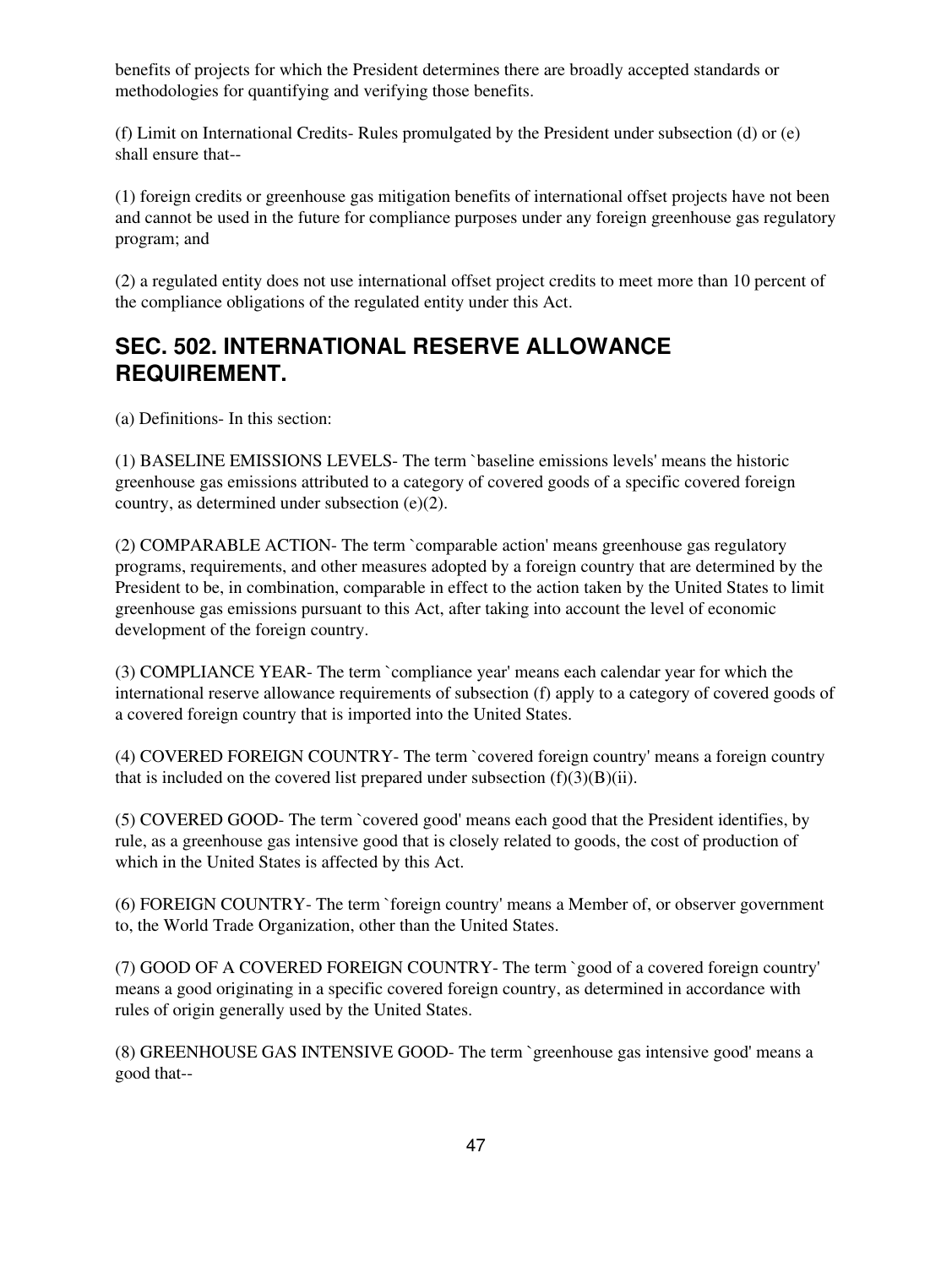(A) is a primary product; and

(B) generates, in the course of the manufacture of the good, a substantial quantity of direct and indirect greenhouse gas emissions.

(9) INDIRECT GREENHOUSE GAS EMISSIONS- The term `indirect greenhouse gas emissions' means greenhouse gases emitted from the generation of electricity that is consumed during the manufacture of a good.

(10) INTERNATIONAL AGREEMENT- The term `international agreement' means any international agreement to which the United States is a party, including the Marrakesh agreement establishing the World Trade Organization (WTO), done at Marrakesh on April 15, 1994.

(11) INTERNATIONAL RESERVE ALLOWANCE- The term `international reserve allowance' means an allowance (denominated in units of metric tons of carbon dioxide equivalent) that is--

(A) purchased from a special reserve of allowances pursuant to subsection  $(f)(4)(A)$ ; and

(B) used for purposes of meeting the import allowance requirements of subsection (f).

(12) PRIMARY PRODUCT- The term `primary product' means--

(A) iron, steel, aluminum, cement, bulk glass, or paper; or

(B) any other manufactured product that--

(i) is sold in bulk for purposes of further manufacture; and

(ii) generates, in the course of the manufacture of the product, direct and indirect greenhouse gas emissions that are comparable (on an emissions per dollar basis) to emissions generated in the manufacture of products described in subparagraph (A).

(b) Purposes- The purposes of this section are--

(1) to ensure that greenhouse gas emissions occurring outside the United States do not undermine the objectives of the United States to address global climate change (as described in section  $2(1)$ ); and

(2) to encourage effective international action to achieve those objectives through--

(A) procedures negotiated between the United States and other countries; or

(B) measures taken by the United States that comply with applicable international agreements.

(c) International Negotiations-

(1) FINDING- Congress finds that the purposes described in subsection (b) can be most effectively addressed and achieved through procedures negotiated between the United States and other countries.

(2) NEGOTIATING OBJECTIVE- To the extent that the procedures described in paragraph (1) involve measures affecting international trade in goods or services, the climate change negotiating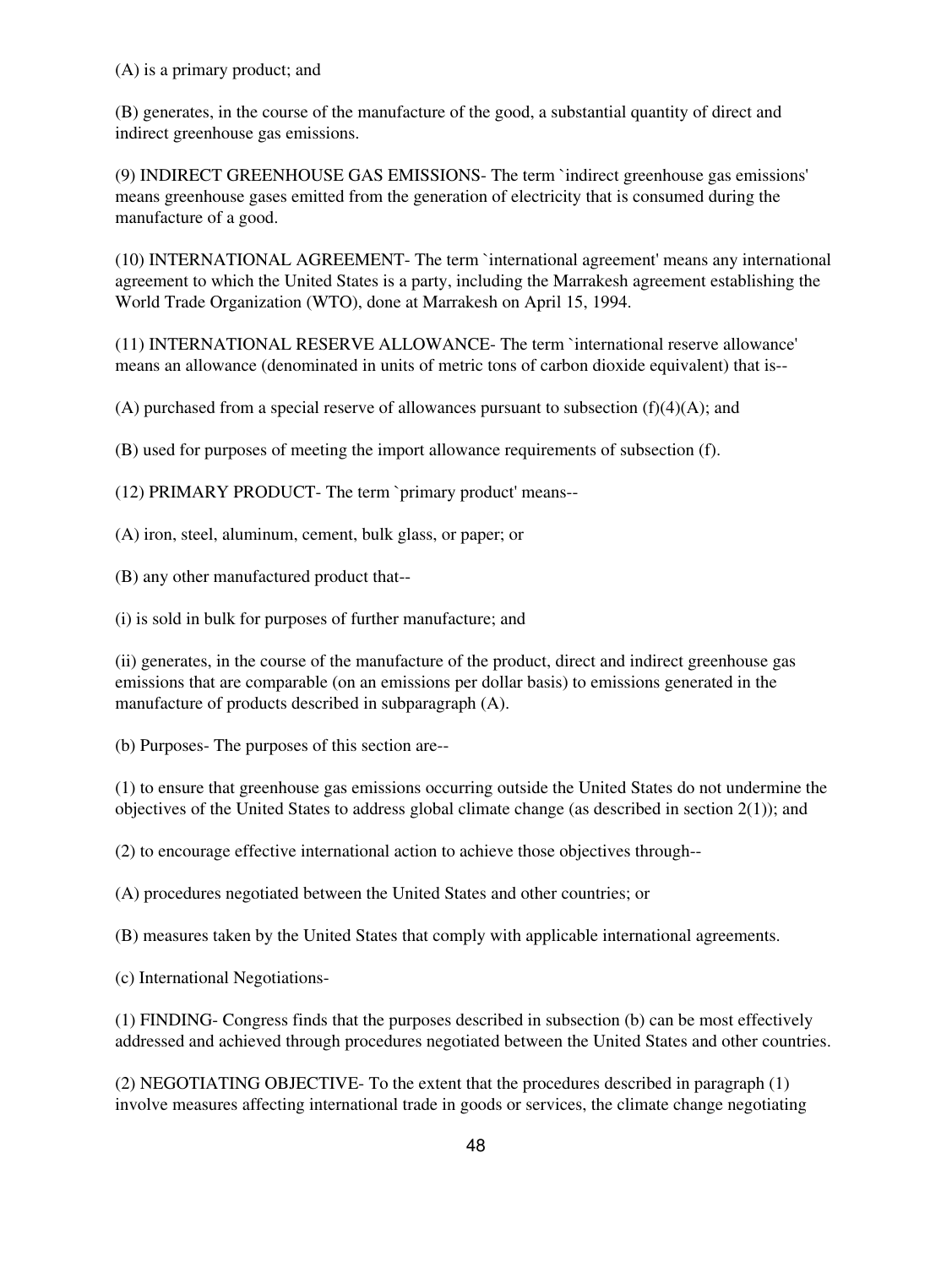objective of the United States shall be to conclude multilateral or bilateral agreements on the reduction of greenhouse gas emissions that will help to achieve the purposes described in subsection (b).

(d) Interagency Review-

(1) IN GENERAL- The interagency group established under section  $501(a)(1)$  shall determine whether, and the extent to which, each foreign country has taken comparable action to limit the greenhouse gas emissions of the foreign country.

(2) REPORT TO THE PRESIDENT- Not later than January 1, 2018, and every year thereafter, the interagency group shall report the findings of the group to the President relating to the review under paragraph (1).

(3) EXCLUSION OF CERTAIN COUNTRIES- The interagency group may exclude from review and report to the President those foreign countries that are identified in clauses (ii) and (iii) of subsection  $(f)(3)(A).$ 

(e) Presidential Determinations-

(1) COMPARABLE ACTION-

(A) IN GENERAL- Not later than January 1, 2019, and every year thereafter, the President shall determine whether or not each foreign country that is subject to the interagency review under subsection (d) has taken comparable action to limit the greenhouse gas emissions of the foreign country.

(B) PUBLICATION- The President shall--

(i) report to Congress the determinations of the President under subparagraph (A); and

(ii) publish the determinations in the Federal Register.

(2) BASELINE EMISSION LEVELS-

(A) IN GENERAL- The President shall determine baseline emissions levels under this section by determining the total annual average greenhouse gas emissions attributed to each category of covered goods of a covered foreign country during the 3-year period consisting of calendar years 2012 through 2014, based on the emissions, production, and other relevant data that are available for that 3-year period.

(B) OTHER FACTORS- To the extent necessary, the President may also use economic and engineering models and the best available information on technology performance levels for the manufacture of specific categories of covered goods in order to establish representative baseline emissions levels for a specific category of covered goods of a covered foreign country.

(f) International Reserve Allowance Requirements-

(1) IN GENERAL-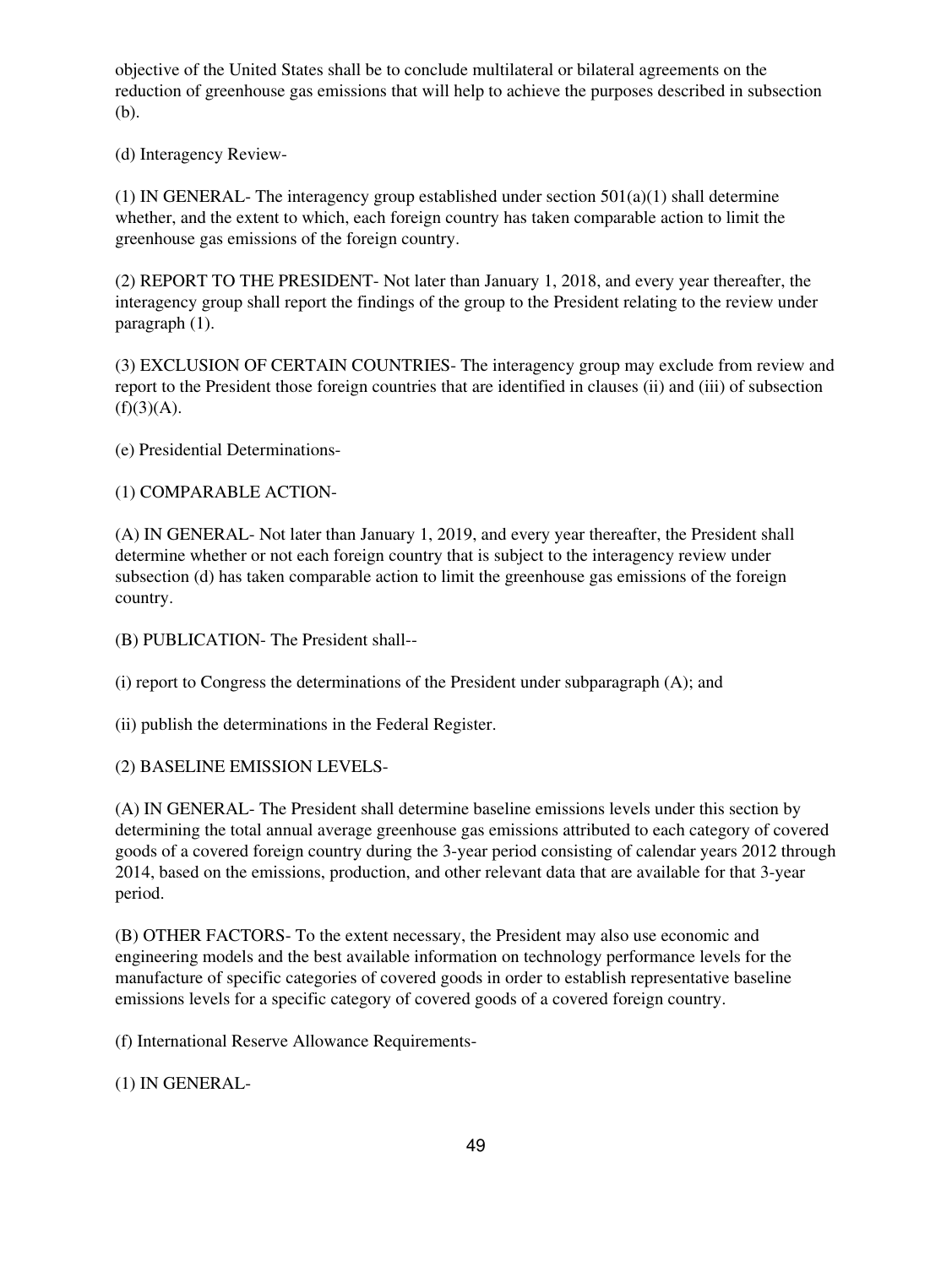(A) REQUIREMENT FOR DECLARATION- Effective beginning January 1, 2020, a United States importer of covered goods shall be required, as a condition of importation or withdrawal for consumption from a warehouse, to make a written declaration with respect to each entry of imported covered goods.

(B) CONTENTS- The declaration shall provide that--

(i) the goods subject to the entry are accompanied by a sufficient number of international reserve allowances, as determined under paragraph (6); or

(ii) the goods are not subject to the requirement to submit international reserve allowances pursuant to the exclusion that is provided under paragraph (3).

(2) CONSEQUENCES OF FAILURE TO MAKE DECLARATION- An imported covered good that is not accompanied by a written declaration pursuant to paragraph (1) shall not be permitted to enter the customs territory of the United States.

(3) EXCLUSION FOR CERTAIN IMPORTS-

(A) DETERMINATION- The requirement set forth in paragraph  $(1)(B)(i)$  shall not apply to the covered goods of any foreign country if the President determines that--

(i) the foreign country has taken comparable action to limit the greenhouse gas emissions of the foreign country, as provided under subsection  $(e)(1)$ ;

(ii) the United Nations has identified the foreign country as among the least-developed developing countries; or

(iii) the share of the foreign country of total global greenhouse gas emissions is below a de minimis percentage described in subparagraph (C).

(B) COUNTRY LISTS- Not later than January 1, 2020, and every year thereafter, the President shall develop and publish in the Federal Register the following 2 lists of foreign countries:

(i) EXCLUDED LIST- In the excluded list, the President shall identify those foreign countries the covered goods of which the President has determined under subparagraph (A) are not subject to the international reserve allowance requirements of this subsection.

(ii) COVERED LIST-

(I) IN GENERAL- In the covered list, the President shall identify those foreign countries the covered goods of which are subject to the international reserve allowance requirements of this subsection.

(II) CONTENT- The list shall consist of the names of those foreign countries that are not included on the excluded list prepared under clause (i).

#### (C) DE MINIMIS THRESHOLD-

(i) IN GENERAL- For purposes of this paragraph, a de minimis percentage shall not be greater than 0.5 percent of total global greenhouse gas emissions, as determined by the President, for the most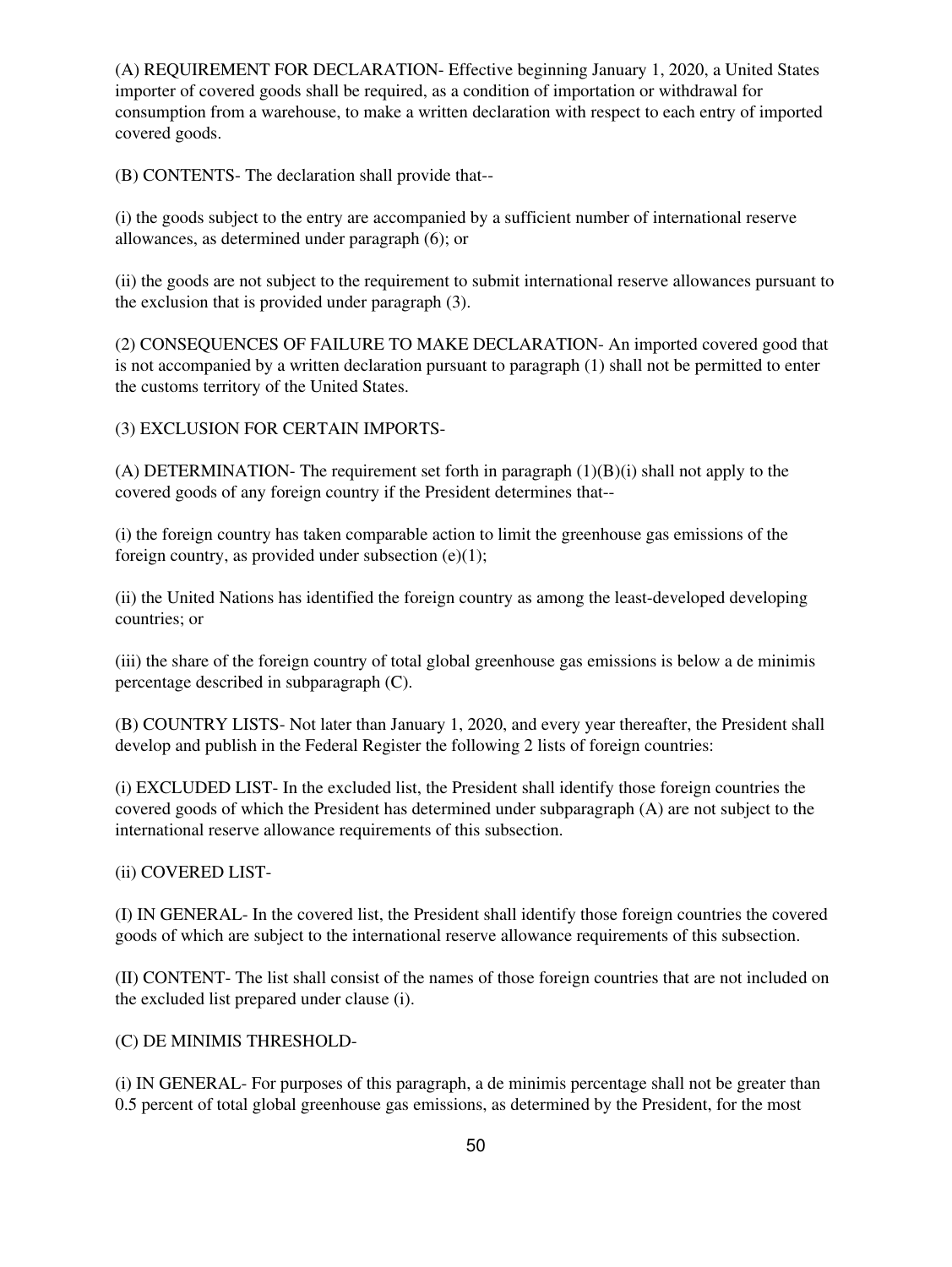recent calendar year for which emissions and other relevant data is available.

(ii) DEFORESTATION RATE- To the extent that the President determines to be necessary to achieve the purposes of this section, the President may consider the annual average deforestation rate of a developing country during a representative period in determining that the share of the country of total global greenhouse gas emissions.

#### (4) SOURCE OF ALLOWANCES-

#### (A) INTERNATIONAL RESERVE ALLOWANCES-

(i) IN GENERAL- A United States importer may meet the obligations of the importer under this subsection by submitting international reserve allowances that are issued in accordance with this subparagraph.

#### (ii) OFFER FOR SALE-

(I) IN GENERAL- During the 1-year period ending on January 1 of the first calendar year for which compliance with this Act is required, the President shall offer for sale international reserve allowances.

(II) SOURCE- The international reserve allowances shall be issued from a special reserve of allowances that are separate from, and in addition to, the allowances issued under section 201(b).

(iii) PRICE-

(I) IN GENERAL- Subject to subclause (II), the President shall determine, by rule, the methodology for setting the price of international reserve allowances for each compliance year at a level that does not exceed the market price of allowances issued under section 201(b) for the same year.

(II) MAXIMUM PRICE- The price for international reserve allowances shall not exceed--

(aa) the TAP price (as determined under section 102(d)); or

(bb) the clearing price for current year allowances established in the most recent auction of allowances by the President under section 208.

(iv) SERIAL NUMBER- The President shall assign a unique serial number to each international reserve allowance issued under this subparagraph.

(v) TRADING SYSTEM- The President may establish, by rule, a trading system for the sale, exchange, purchase, transfer, and banking of international reserve allowances.

(vi) REGULATED ENTITIES- International reserve allowances may not be submitted by regulated entities to comply with the allowance submission requirements of section 102.

(vii) PROCEEDS- All proceeds from the sale of international reserve allowances under this subparagraph shall be--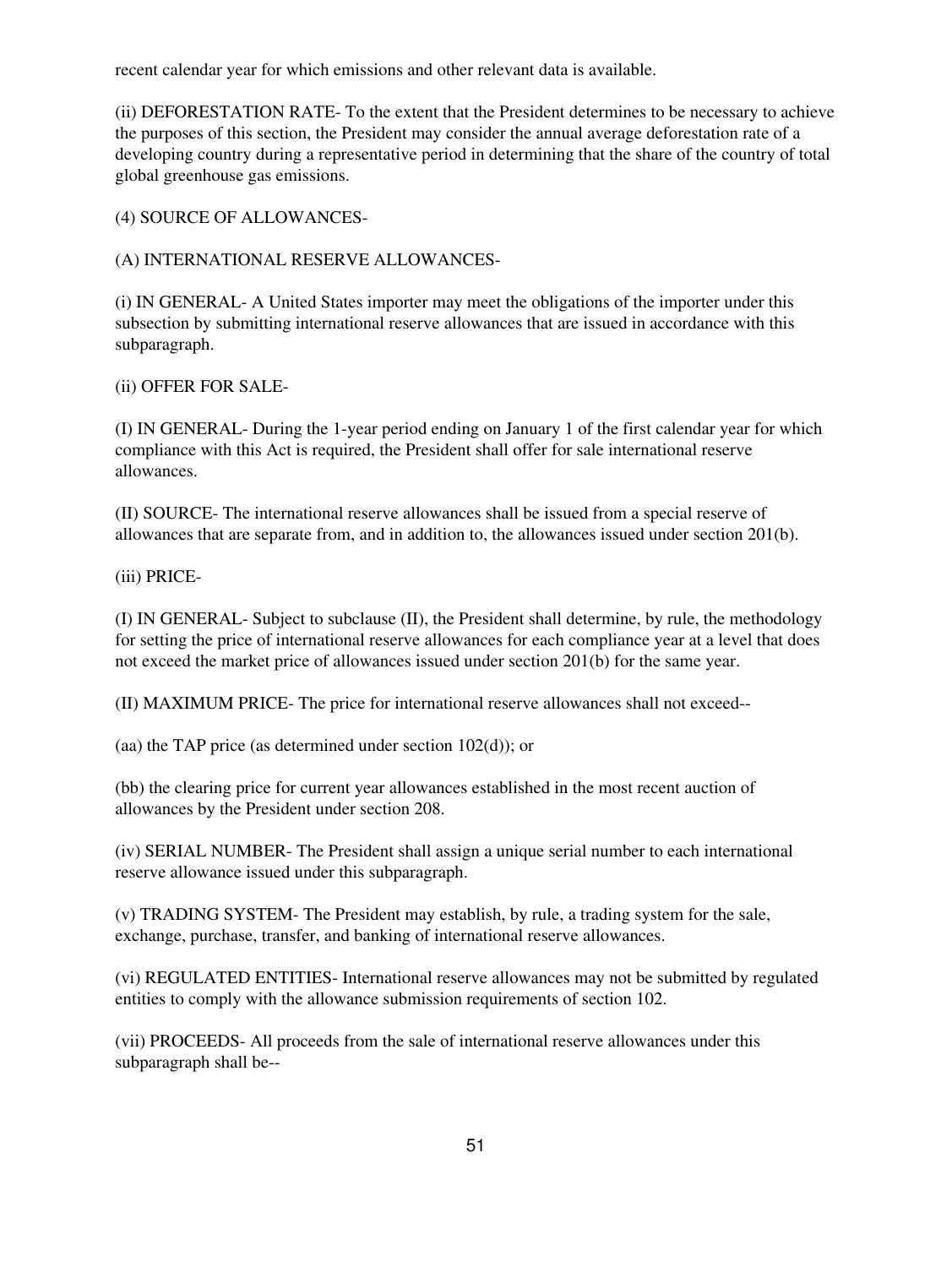(I) deposited into a special fund in the Treasury known as the `International Energy Technology Deployment Fund'; and

(II) available for expenditure only for international technology development under section 401(f).

#### (B) FOREIGN ALLOWANCES-

(i) IN GENERAL- A United States importer may submit, in lieu of international reserve allowances issued under this subsection, foreign allowances or similar compliance instruments that a foreign country has distributed under a comparable cap and trade program.

(ii) COMPARABLE CAP AND TRADE PROGRAM- For purposes of clause (i), a comparable cap and trade program shall include any greenhouse gas regulatory program that a foreign country has adopted to limit the greenhouse gas emissions of the foreign country, if the President certifies that the program--

(I) places a quantitative limitation on the total quantity of greenhouse gas emissions of the foreign country (expressed in terms of tons per year) and achieves that limitation through an allowance trading system;

(II) satisfies criteria that the President shall establish for key requirements related to the enforceability of the cap and trade program, including requirements for monitoring, reporting, verification procedures, and allowance tracking; and

(III) is a comparable action.

#### (C) FOREIGN CREDITS-

(i) IN GENERAL- A United States importer may submit, in lieu of international reserve allowances issued under this subsection, foreign credits and credits for international offset projects that the President has authorized for use under subsections (d) and (e) of section 501.

(ii) APPLICATION- The quantitative limit placed on the use of the allowances by a regulated entity under subsection 501(f)(2) shall not apply to a United States importer under this section.

#### (5) WRITTEN DECLARATION OF IMPORTER-

(A) UNIQUE SERIAL NUMBERS- A United States importer shall include in each written declaration subject to paragraph (1) the unique serial numbers of the international reserve allowances, foreign allowances, or foreign credits associated with the covered goods subject to entry.

(B) RETIREMENT OF ALLOWANCES- The President shall retire the international reserve allowances, foreign allowances, or foreign credits that are included in a written declaration subject to paragraph (1).

#### (C) CORRECTED DECLARATION-

(i) IN GENERAL- If, after making the declaration required under paragraph (1), the United States importer has reason to believe that a declaration contains information that is not correct, the importer shall, not later than 30 calendar days after the date of discovery of the error, make a corrected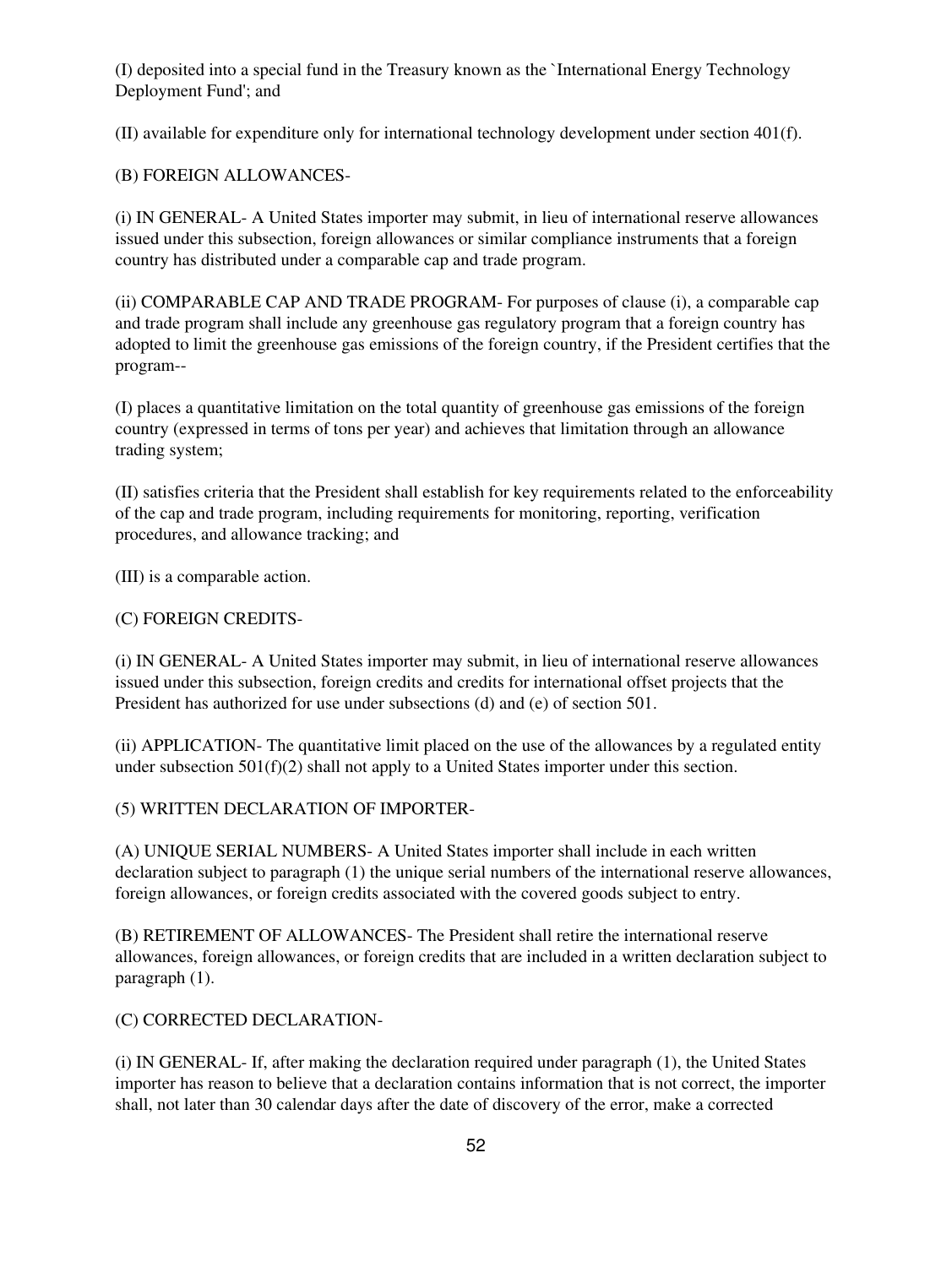declaration.

(ii) METHOD- A corrected declaration shall be made by submission of a letter or other written statement to the Customs office where the original declaration was filed.

(6) CALCULATION OF SUFFICIENCY OF ALLOWANCES-

(A) METHODOLOGY-

(i) IN GENERAL- The President shall establish, by rule, the methodology for calculating the required number of international reserve allowances that a United States importer must submit with the written declaration under subsection (a) for each category of covered goods of each covered foreign country.

(ii) FORMULA- The President shall develop a general formula for calculating the international reserve allowance requirement that applies, on a per unit basis, to each covered good of a covered foreign country that is imported during each compliance year.

(B) INITIAL COMPLIANCE YEAR- Subject to subparagraph (C), the formulas under subparagraphs (A) and (C) shall establish an international reserve allowance requirement (per unit imported into the United States) for the first compliance year for each category of covered goods of each covered foreign country that is equal to the quotient obtained by dividing--

(i) the excess, if any, of the total emissions from the foreign country that are attributable to the category of covered goods produced during the most recent year for which data are available, over the baseline emissions level of the foreign country determined for that category of covered goods; by

(ii) the total number of units of output of the covered good produced in the foreign country during the most recent year.

(C) ADJUSTMENTS FOR INITIAL COMPLIANCE YEAR- The President shall adjust the international reserve allowance requirement applicable to the first compliance year to--

(i) reflect the ratio that--

(I) allowances that were allocated at no cost under title II to entities within the industry sector manufacturing the covered goods for the year when the covered goods were imported into the United States; bears to

(II) the emissions of that industry sector; and

(ii) take into account the level of economic development of the foreign country of origin of the imported covered goods.

(D) ADJUSTMENTS FOR SUBSEQUENT COMPLIANCE YEARS- For each subsequent compliance year, the President shall revise, as appropriate, the international reserve allowance requirement applicable to each category of imported covered goods of each covered foreign country to reflect changes in--

(i) the factors described in subparagraphs  $(B)$  and  $(C)$ ;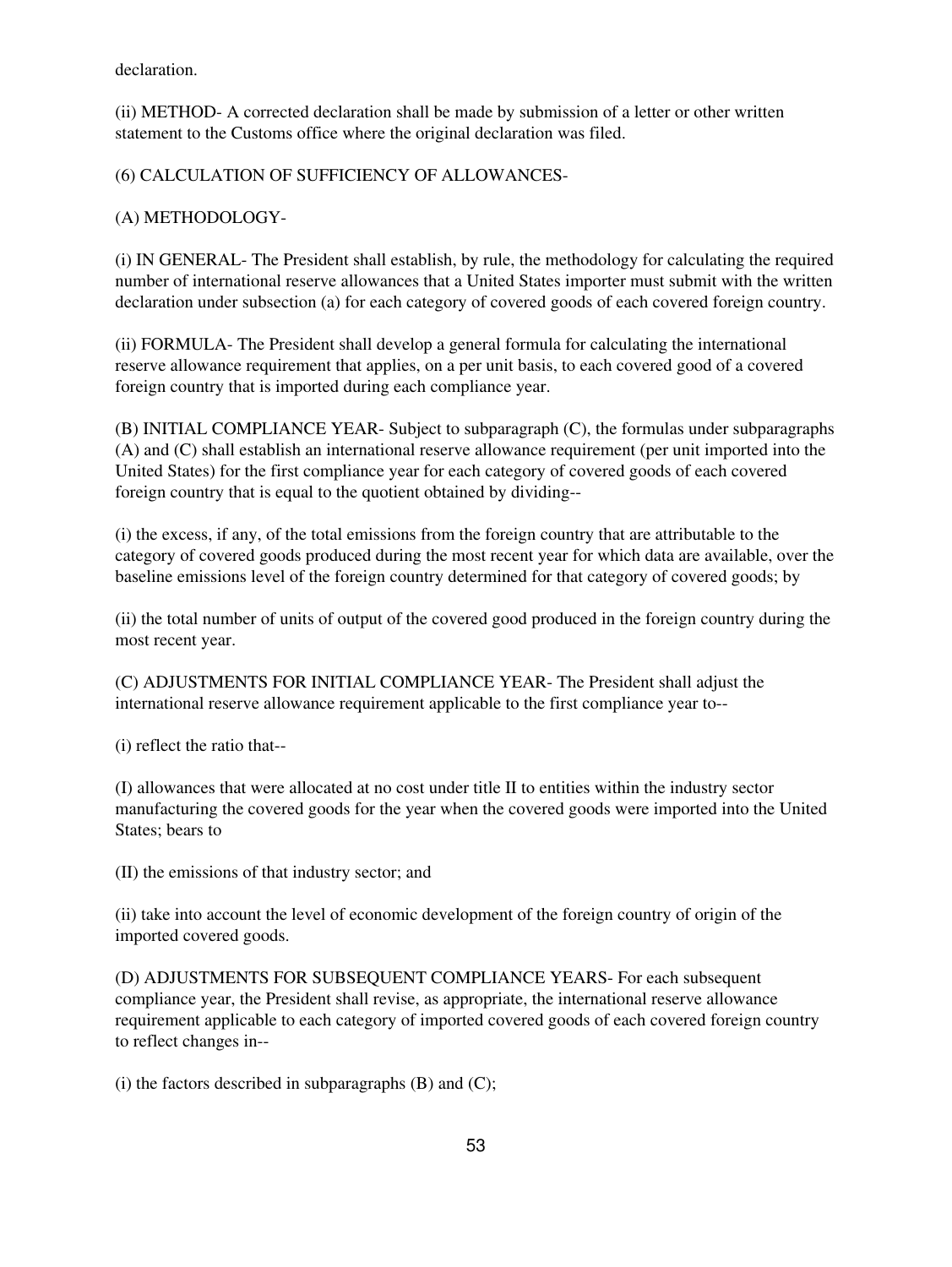(ii) the total quantity of the annual greenhouse gas allowances issued under section 201 and payments made in lieu of the submission of allowances pursuant to section  $102(a)(2)$ ; and

(iii) other matters that the President considers to be relevant in revising the international reserve allowance requirement to achieve the purposes of this section.

(E) PUBLICATION- Not later than 90 days before the beginning of each applicable calendar year, the President shall publish in the Federal Register a schedule describing the required number of international reserve allowances for each category of imported covered goods of each covered foreign country, as calculated under this paragraph.

(7) CONSISTENCY WITH INTERNATIONAL AGREEMENTS- The President shall adjust the international reserve allowance requirements established under this subsection (including the number of international reserve allowances required for each category of covered goods of a covered foreign country) as necessary to ensure that the United States complies with all applicable international agreements.

(8) TERMINATION OF INTERNATIONAL RESERVE ALLOWANCE REQUIREMENT- The international reserve allowance requirements of this subsection shall not apply to the covered goods of a covered foreign country on a determination made by the President under paragraph (3)(A) with respect to covered goods of that foreign country.

(9) IMPLEMENTING RULES- Not later than January 1, 2019, the President shall issue, pursuant to notice and comment rulemaking, final rules for implementing the international reserve allowance requirements established under this subsection.

(g) Adjustment of International Reserve Allowance Requirements-

(1) IN GENERAL- Not later than January 1, 2023, and each year thereafter, the President shall prepare and submit to Congress a report that assesses the effectiveness of the existing international reserve allowance requirements of subsection (f) with respect to covered goods of each covered foreign country.

(2) INADEQUATE REQUIREMENTS- If the President finds that those international reserve allowance requirements are not adequate to achieve the purposes of this section, the President shall, simultaneously with the submission of the report under paragraph (1), adjust the stringency of the existing international reserve allowance requirements applicable to imported covered goods or take other such actions for improving the effectiveness of the international reserve allowance requirements with respect to imported covered goods in any manner that complies with all applicable international agreements.

(3) EFFECTIVE DATE- The revised international reserve allowance requirements take effect beginning on January 1 of the calendar year immediately following the date that the President adjusts the requirements under this subsection.

### **TITLE VI--GENERAL PROVISIONS**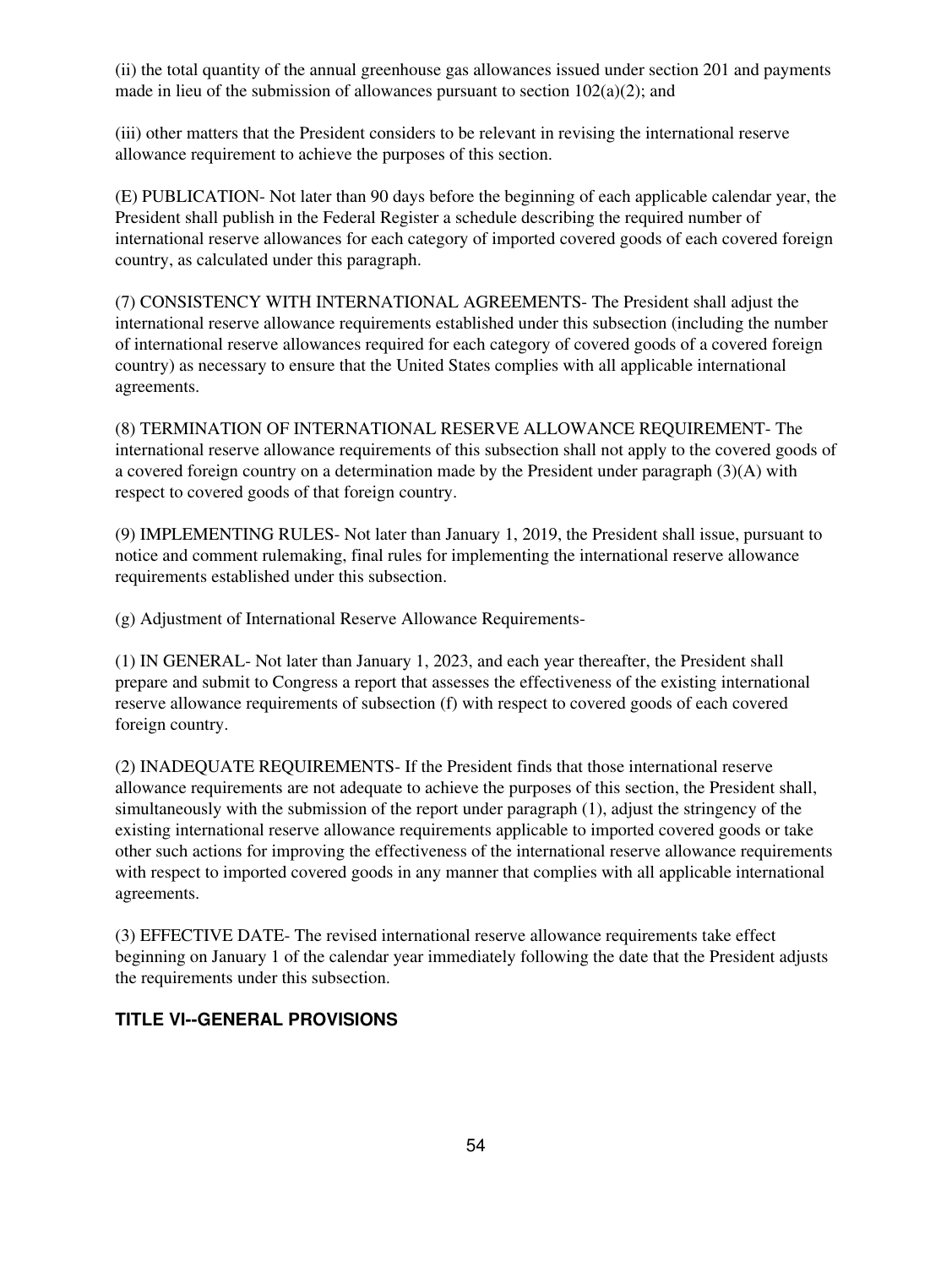# **SEC. 601. MONITORING AND REPORTING.**

(a) In General- The President shall require, by rule, that a regulated entity shall perform such monitoring and submit such reports as the President determines to be necessary to carry out this Act.

(b) Submission of Information- The President shall establish, by rule, any procedure the President determines to be necessary to ensure the completeness, consistency, transparency, and accuracy of reports under subsection (a), including--

(1) accounting and reporting standards for covered greenhouse gas emissions;

(2) standardized methods of calculating covered greenhouse gas emissions in specific industries from other information the President determines to be available and reliable, such as energy consumption data, materials consumption data, production data, or other relevant activity data;

(3) if the President determines that a method described in paragraph (2) is not feasible for a regulated entity, a standardized method of estimating covered greenhouse gas emissions of the regulated entity;

(4) a method of avoiding double-counting of covered greenhouse gas emissions;

(5) a procedure to prevent a regulated entity from avoiding the requirements of this Act by--

(A) reorganization into multiple entities; or

(B) outsourcing the operations or activities of the regulated entity with respect to covered greenhouse gas emissions; and

(6) a procedure for the verification of data relating to covered greenhouse gas emissions by--

(A) regulated entities; and

(B) independent verification organizations.

(c) Determining Eligibility for Credits, Agricultural Sequestration Allowances, Bonus Allowances for Geological Sequestration, and Early Reduction Allowances-

(1) IN GENERAL- An entity shall provide the President with the information described in paragraph (2) in connection with any application to receive--

(A) an agricultural project allowance under section 205;

(B) an early reduction allowance under section 206 (unless, and to the extent that, the President determines that providing the information would not be feasible for the entity);

(C) a carbon capture and sequestration bonus allowance under section 207; or

(D) a credit under section 301, 302, or 303.

(2) REQUIRED INFORMATION-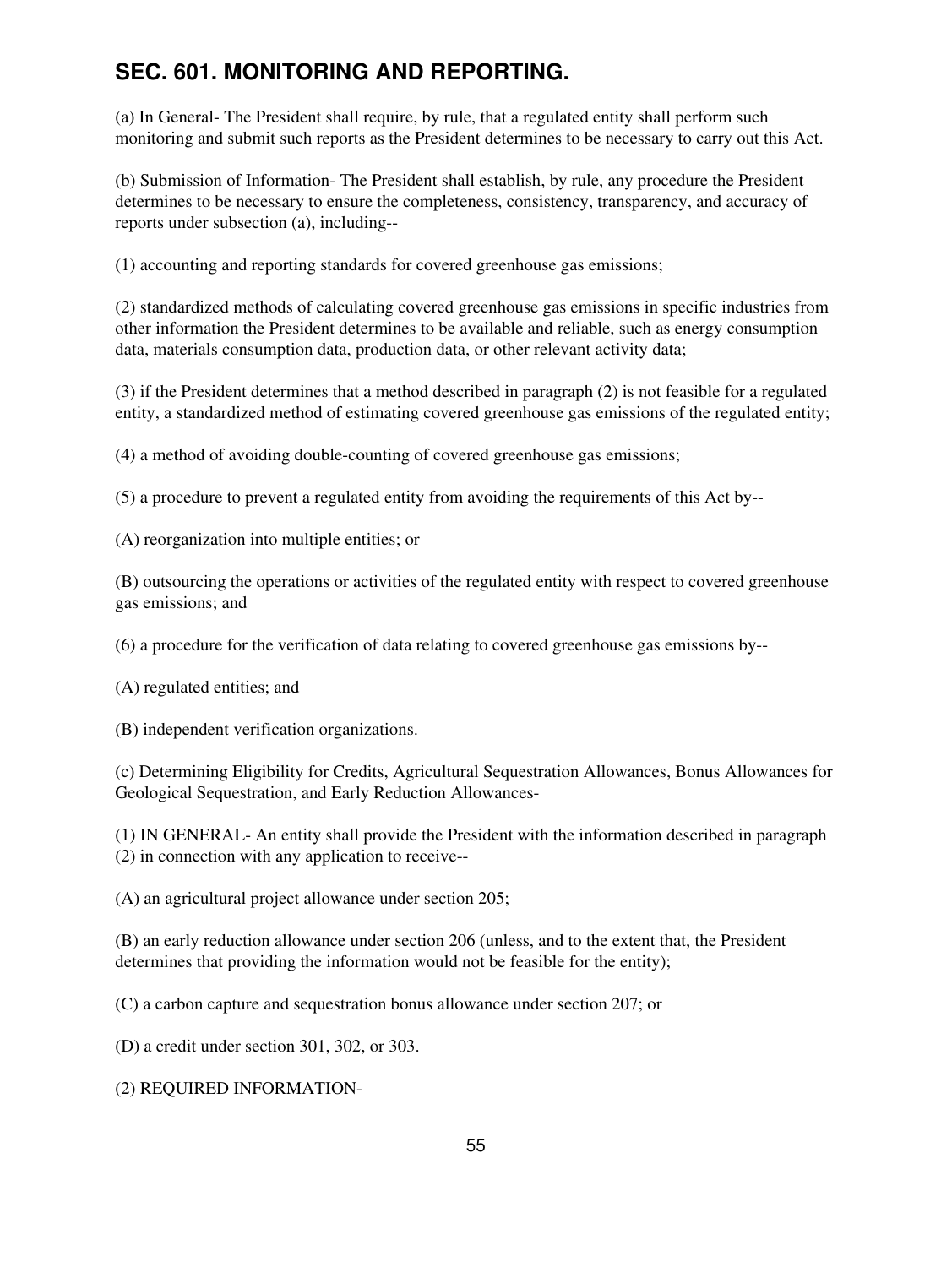(A) GREENHOUSE GAS EMISSIONS REDUCTION- In the case of a greenhouse gas emissions reduction, the entity shall provide the President with information verifying that, as determined by the President--

(i) the entity has achieved an actual reduction in greenhouse gas emissions--

(I) relative to historic emissions levels of the entity; and

(II) taking into consideration any increase in other greenhouse gas emissions of the entity; and

(ii) if the reduction exceeds the net reduction of direct greenhouse gas emissions of the entity, the entity reported a reduction that was adjusted so as not to exceed the net reduction.

(B) GREENHOUSE GAS SEQUESTRATION- In the case of a greenhouse gas sequestration, the entity shall provide the President with information verifying that, as determined by the President, the entity has achieved actual increases in net sequestration, taking into account the total use of materials and energy by the entity in carrying out the sequestration.

(d) Harmonization With International Standards- The President shall, to the maximum extent practicable, harmonize the rules and procedures developed under this Act with the rules and procedures of other countries that have market-based greenhouse gas regulatory programs.

### **SEC. 602. ENFORCEMENT.**

(a) Failure To Submit Allowances-

(1) PAYMENT TO PRESIDENT- A regulated entity that fails to submit an allowance (or a credit or TAP in lieu of an allowance) for a calendar year not later than March 31 of the following calendar year shall pay to the President, for each allowance the regulated entity failed to submit, an amount equal to the product obtained by multiplying--

(A) the TAP price for that calendar year; and

(B) 3.

(2) FAILURE TO PAY- A regulated entity that fails to make a payment to the President under paragraph (1) by December 31 of the calendar year following the calendar year for which the payment is due shall be subject to subsection (b) or (c), or both.

(b) Civil Enforcement-

(1) PENALTY- A person that the President determines to be in violation of this Act (including any rules promulgated under this Act) shall be subject to a civil penalty of not more than \$25,000 for each day during which the entity is in violation, in addition to any amount required under subsection (a)(1).

(2) INJUNCTION- The President may bring a civil action for a temporary or permanent injunction against any person described in paragraph (1).

(c) Criminal Penalties- A person that willfully fails to comply with this Act (including any rules